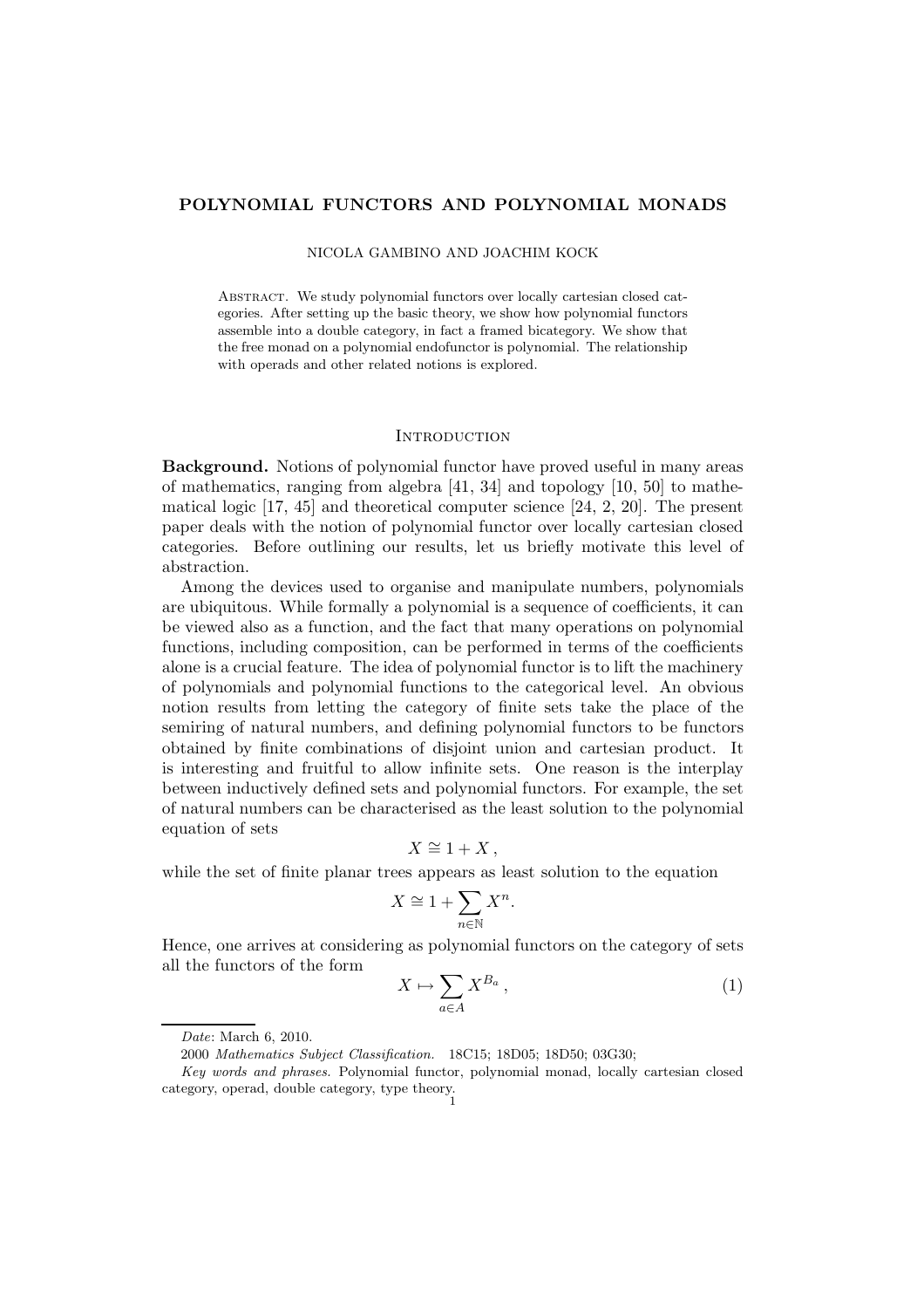#### 2 GAMBINO AND KOCK

where A is a set and  $(B_a \mid a \in A)$  is an A-indexed family of sets, which we represent as a map  $f : B \to A$  with  $B_a = f^{-1}(a)$ . It is natural to study also polynomial functors in many variables. A J-indexed family of polynomial functors in I-many variables has the form

$$
(X_i \mid i \in I) \mapsto \left(\sum_{a \in A_j} \prod_{b \in B_a} X_{s(b)} \mid j \in J\right),\tag{2}
$$

where the indexing refers to the diagram of sets

$$
I \xleftarrow{s} B \xrightarrow{f} A \xrightarrow{t} J. \tag{3}
$$

This expression reduces to  $(1)$  when I and J are singleton sets. The functor specified in  $(2)$  is the composite of three functors: pullback along s, the right adjoint to pullback along  $f$ , and the left adjoint to pullback along  $t$ . The categorical properties of these basic types of functors allow us to manipulate polynomial functors like (2) in terms of their representing diagrams (3); this is a key feature of the present approach to polynomial functors.

Although the theory of polynomial functors over Set is already rich and interesting, one final abstraction is due: we may as well work in any category with finite limits where pullback functors have both adjoints. These are the locally cartesian closed categories, and we develop the theory in this setting, applicable not only to some current developments in operad theory and higher-dimensional algebra [32, 33], but also in mathematical logic [45], and in theoretical computer science [2, 20]. We hasten to point out that since the category of vector spaces is not locally cartesian closed, our theory does not immediately apply to various notions of polynomial functor that have been studied in that context [41, 50]. The precise relationship is under investigation.

Main results. Our general goal is to present a mathematically efficient account of the fundamental properties of polynomial functors over locally cartesian closed categories, which can serve as a reference for further developments. With this general aim, we begin our exposition by including some known results that either belong to folklore or were only available in the computer science literature (but not in their natural generality), giving them a unified treatment and streamlined proofs. These results mainly concern the diagram representation of strong natural transformations between polynomial functors, and versions of some of these results can be found in Abbott's thesis [1].

Having laid the groundwork, our first main result is to assemble polynomial functors into a double category, in fact a framed bicategory in the sense of Shulman [52], hence providing a convenient and precise way of handling the base change operation for polynomial functors. There are two biequivalent versions of this framed bicategory: one is the strict framed 2-category of polynomial functors, the other is the (nonstrict) bicategory of their representing diagrams.

Our second main result states that the free monad on a polynomial functor is a polynomial monad. This result extends to general polynomial functors the corresponding result for polynomial functors in a single variable [16] and for finitary polynomial functors on the category of sets [32, 33]. We also observe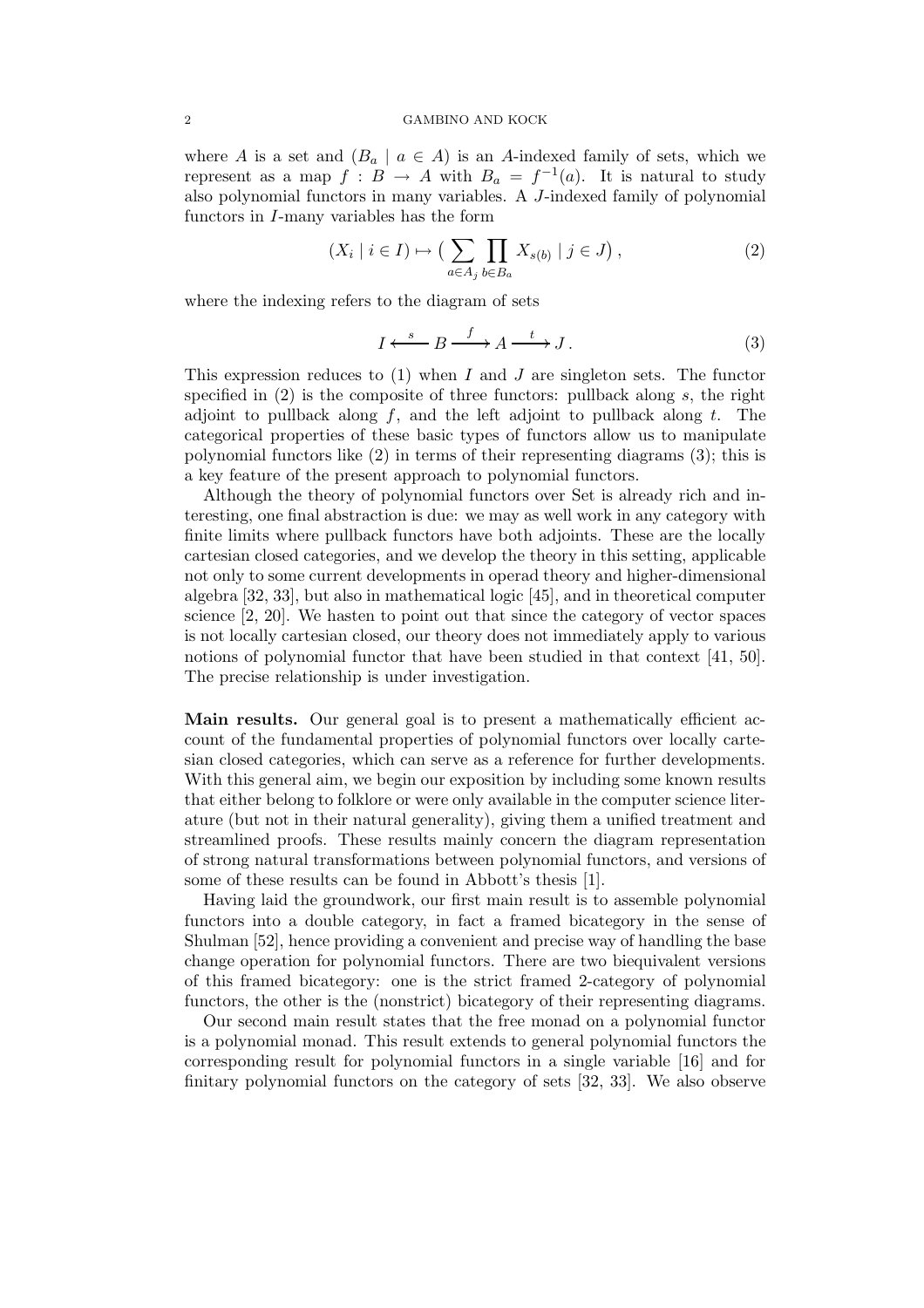that free monads enjoy a double-categorical universal property which is stronger than the bicategorical universal property that a priori characterises them.

The final section gives some illustration of the usefulness of the doublecategory viewpoint in applications. We give a purely diagrammatic comparison between Burroni P-spans [12], and polynomials over  $P$  (for P a polynomial) monad). This yields in turn a concise equivalence between polynomial monads over  $P$  and  $P$ -multicategories [12, 40], with base change (multifunctors) conveniently built into the theory. Operads are a special case of this.

Related work. Polynomial functors and closely related notions have been reinvented several times by workers in different contexts, unaware of the fact that such notions had already been considered elsewhere. To help unifying the disparate developments, we provide many pointers to the literature, although surveying the different developments in any detail is outside the scope of this paper.

We should say first of all that our notions of polynomial and polynomial functor are almost exactly the same as the notions of container and container functor introduced in theoretical computer science by Abbott, Altenkirch and Ghani [1, 2, 3, 4] to provide semantics for recursive data types, and studied further in [5]. The differences, mostly stylistic, are explained in Paragraph 2.18. A predecessor to containers were the shapely types of Jay and Cockett [24] which we revisit in Paragraphs 3.16–3.17. The importance of polynomial functors in dependent type theory was first observed by Moerdijk and Palmgren [45], cf. Paragraph 4.3. Their polynomial functors are what we call polynomial functors in one variable.

The use of polynomial functors in program semantics goes back at least to Manes and Arbib [43], and was recently explored from a different viewpoint under the name 'interaction systems' in the setting of dependent type theory by Hancock and Setzer [20] and by Hyvernat [22], where polynomials are also given a game-theoretic interpretation. The morphisms there are certain bisimulations, more general than the strong natural transformations used in the present work.

Within category theory, many related notions have been studied. In Paragraph 1.18 we list six equivalent characterisations of polynomial functors over Set, and briefly comment on the contexts of the related notions: familially representable functors of Diers [14] and Carboni-Johnstone [13] (see also [40, App. C]), and local right adjoints of Lamarche [36], Taylor [56], and Weber [57, 58], which notion in the present setting is equivalent to the notion of parametric right adjoint of Street [54]. We also comment on the relationship with species and analytic functors [27, 9], and with Girard's normal functors [17].

Tambara [55] studied a notion of polynomial motivated by representation theory and group cohomology, where the three operations are, respectively, 'restriction', 'trace' (additive transfer), and 'norm' (multiplicative transfer). In Paragraph 1.23, we give an algebraic-theory interpretation of one of his discoveries. Further study of *Tambara functors* has been carried out by Brun [11], with applications to Witt vectors.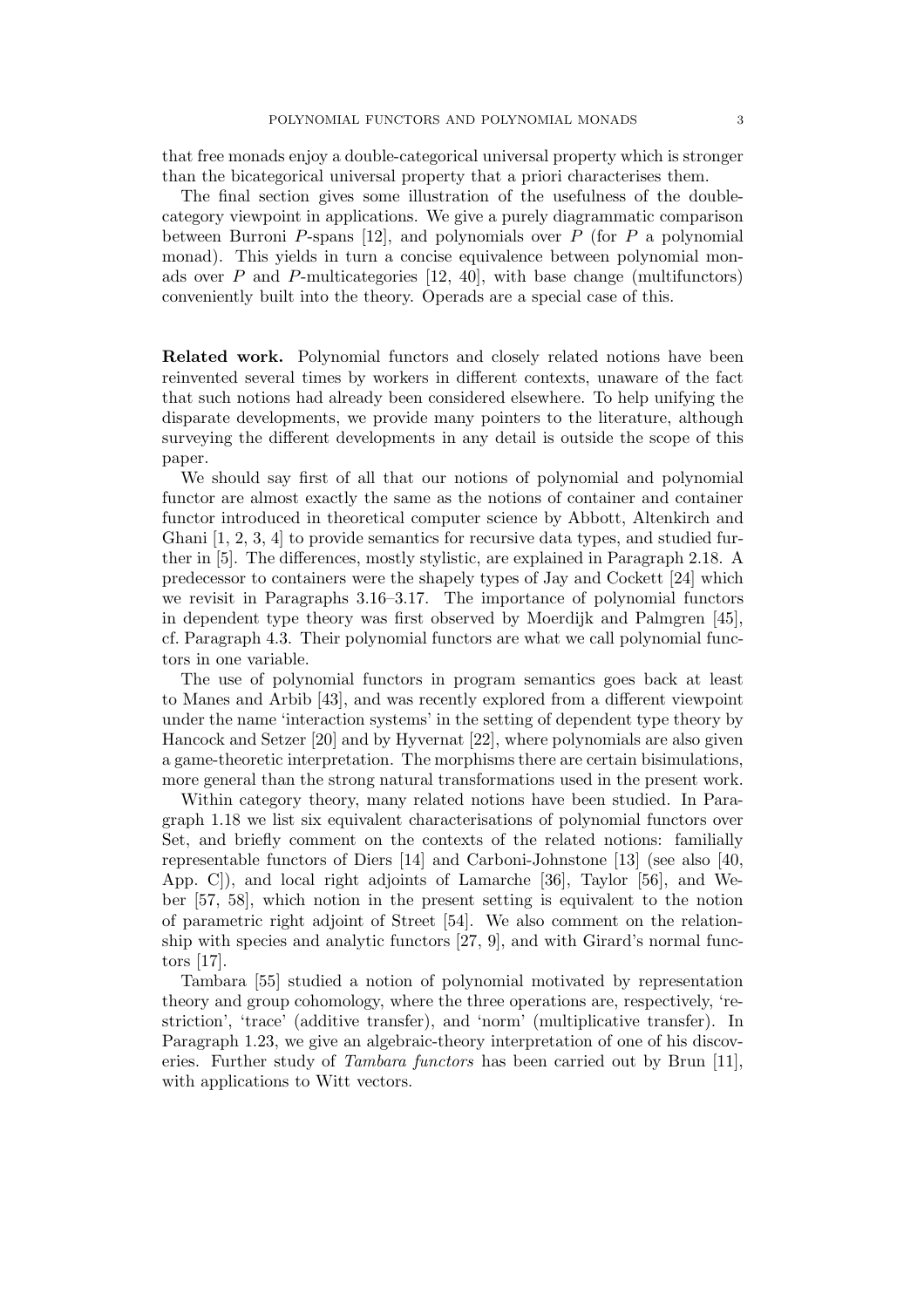#### 4 GAMBINO AND KOCK

Most of the results of this paper generalise readily from locally cartesian closed categories to cartesian closed categories, as we briefly explain in 1.17, if just the 'middle maps'  $f : B \to A$  are individually required to be exponentiable. This generalisation is useful: for example, covering maps are exponentiable in the category of compactly generated Hausdorff spaces, and in this way our theory also includes the notion of polynomial functor used by Bisson and Joyal [10] to give a geometric construction of Dyer-Lashof operations in bordism.

The name polynomial functor is often given to endofunctors of the category of vector spaces involving actions of the symmetric groups, cf. Appendix A of Macdonald's book [41], a basic ingredient in the algebraic theory of operads [34]. The truncated version of such functors is a basic notion in functor cohomology, cf. the survey of Pirashvili [50]. As mentioned, these developments are not covered by our theory in its present form.

This paper was conceived in parallel to [32, 33], to take care of foundational issues. Both papers rely on the double-categorical structures described in the present paper, and freely blur the distinction between polynomials and polynomial functors, as justified in Section 2 below. The paper [33] uses polynomial functors to establish the first purely combinatorial characterisation of the opetopes, the shapes underlying several approaches to higher-dimensional category theory [39], starting with the work of Baez and Dolan [6]. In [32], a new tree formalism based on polynomial functors is introduced, leading to a nerve theorem charactersising polynomial monads among presheaves on a category of trees.

Outline of the paper. In Section 1 we recall the basic facts needed about locally cartesian closed categories, introduce polynomials and polynomial functors, give basic examples, and show that polynomial functors are closed under composition. We also summarise the known intrinsic characterisations of polynomial functors in the case  $\mathscr{E} =$  Set. In Section 2 we show how strong natural transformations between polynomial functors admit representation as diagrams connecting the polynomials. In Section 3 we assemble polynomial functors into a double category, in fact a framed bicategory. In Section 4 we recall a few general facts about free monads, and give an explicit construction of the free monad on a polynomial endofunctor, exhibiting it as a polynomial monad. Section 5 explores, in diagrammatic terms, the relationship between polynomial monads, multicategories, and operads.

Acknowledgments. Both authors have had the privilege of being mentored by Andr´e Joyal, and have benefited a lot from his generous guidance. In particular, our view on polynomial functors has been shaped very much by his ideas, and the results of Section 2 we essentially learned from him. We also thank Anders Kock and Mark Weber for numerous helpful discussions. Part of this work was carried out at the CRM in Barcelona during the special year on Homotopy Theory and Higher Categories; we are grateful to the CRM for excellent working conditions and for support for the first-named author. The secondnamed author acknowledges support from research grants MTM2006-11391 and MTM2007-63277 of the Spanish Ministry for Science and Innovation.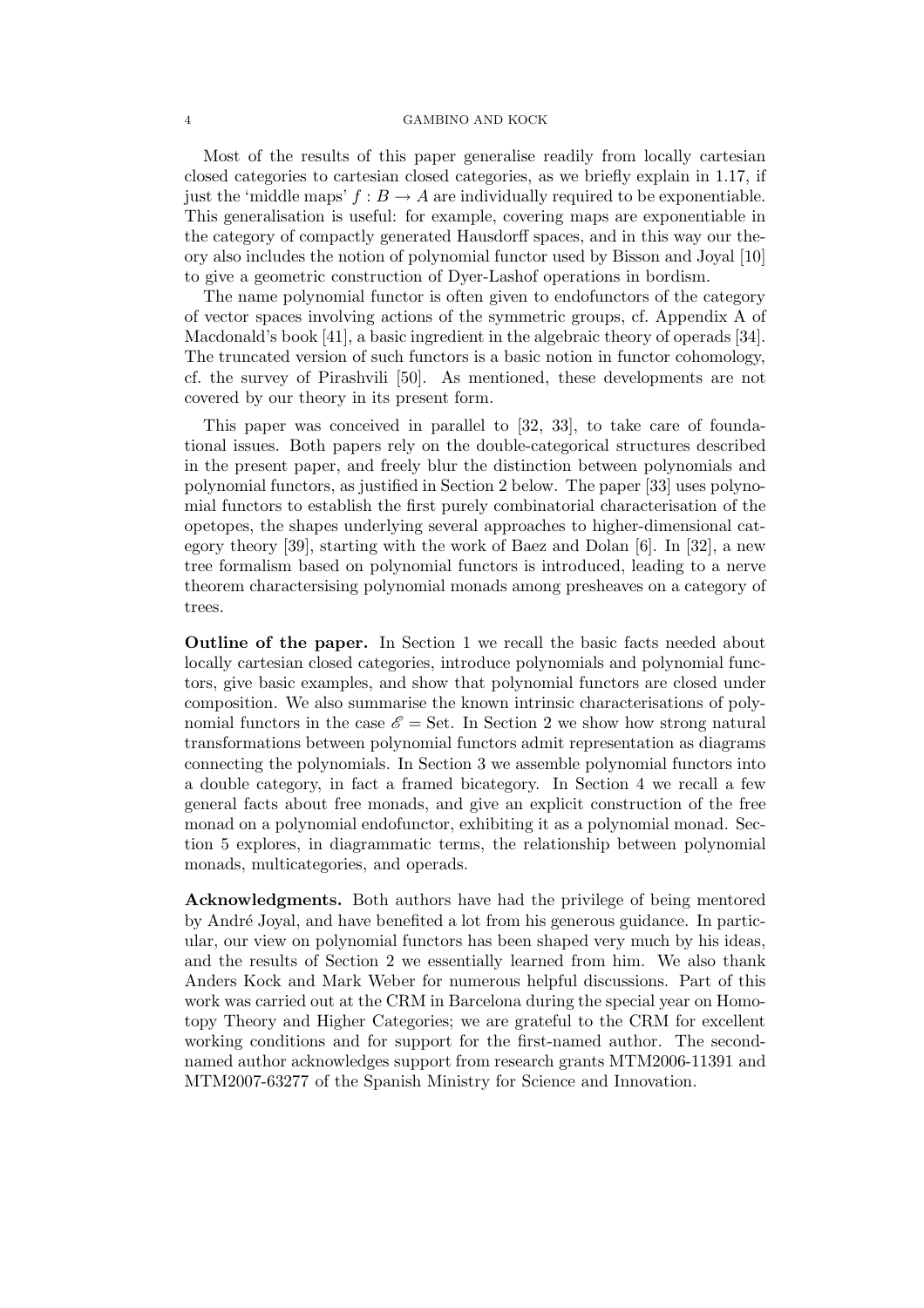## 1. Polynomial functors

1.1. Throughout we work in a locally cartesian closed category  $\mathscr{E}$ , assumed to have a terminal object [15]. In Section 4 we shall furthermore assume that  $\mathscr E$ has sums and that these are disjoint (cf. also [45]), but we wish to stress that the basic theory of polynomial functors (Section 1, 2, 3 and 5) does not depend on this assumption. For  $f : B \to A$  in  $\mathscr{E}$ , we write  $\Delta_f : \mathscr{E}/A \to \mathscr{E}/B$  for pullback along f. The left adjoint to  $\Delta_f$  is called the *dependent sum* functor along f and is denoted  $\Sigma_f : \mathscr{E}/B \to \mathscr{E}/A$ . The right adjoint to  $\Delta_f$  is called the *dependent product* functor along f, and is denoted  $\Pi_f : \mathcal{E}/B \to \mathcal{E}/A$ . We note that both unit and counit for the adjunction  $\Sigma_f \vdash \Delta_f$  are cartesian natural transformations (i.e. all their naturality squares are cartesian), whereas the unit and counit for  $\Delta_f$  ⊢  $\Pi_f$  are generally not cartesian.

Following a well-established tradition in category theory [42], we will use the internal logic of  $\mathscr E$  to manipulate objects and maps of  $\mathscr E$  syntactically rather than diagrammatically, when this is convenient. This internal language is the extensional dependent type theory presented in [51]. In the internal language, an object  $X \to A$  of  $\mathscr{E}/A$  is written as  $(X_a \mid a \in A)$ , and the three functors associated to  $f : B \to A$  take the form

$$
\Delta_f(X_a \mid a \in A) = (X_{f(b)} \mid b \in B)
$$
  

$$
\Sigma_f(Y_b \mid b \in B) = (\sum_{b \in B_a} X_b \mid a \in A)
$$
  

$$
\Pi_f(Y_b \mid b \in B) = (\prod_{b \in B_a} X_b \mid a \in A).
$$

1.2*.* We shall make frequent use of the Beck-Chevalley isomorphisms and of the distributivity law of dependent sums over dependent products [45]. Given a cartesian square

$$
u \downarrow \xrightarrow{g} v
$$
  

$$
\cdot \xrightarrow{g} v
$$
  

$$
f
$$

the Beck-Chevalley isomorphisms are

$$
\Sigma_g \, \Delta_u \cong \Delta_v \, \Sigma_f \qquad \text{and} \qquad \Pi_g \, \Delta_u \cong \Delta_v \, \Pi_f \, .
$$

Given maps  $C \stackrel{u}{\longrightarrow} B \stackrel{f}{\longrightarrow} A$ , we can construct the diagram

$$
C\begin{pmatrix} N & g & & M \\ & \downarrow & & M \\ & & \downarrow & & \\ w & \searrow & & \\ & & \searrow & & \\ & & & \searrow & \\ & & & B & \searrow & \\ & & & & A \end{pmatrix}, \qquad (4)
$$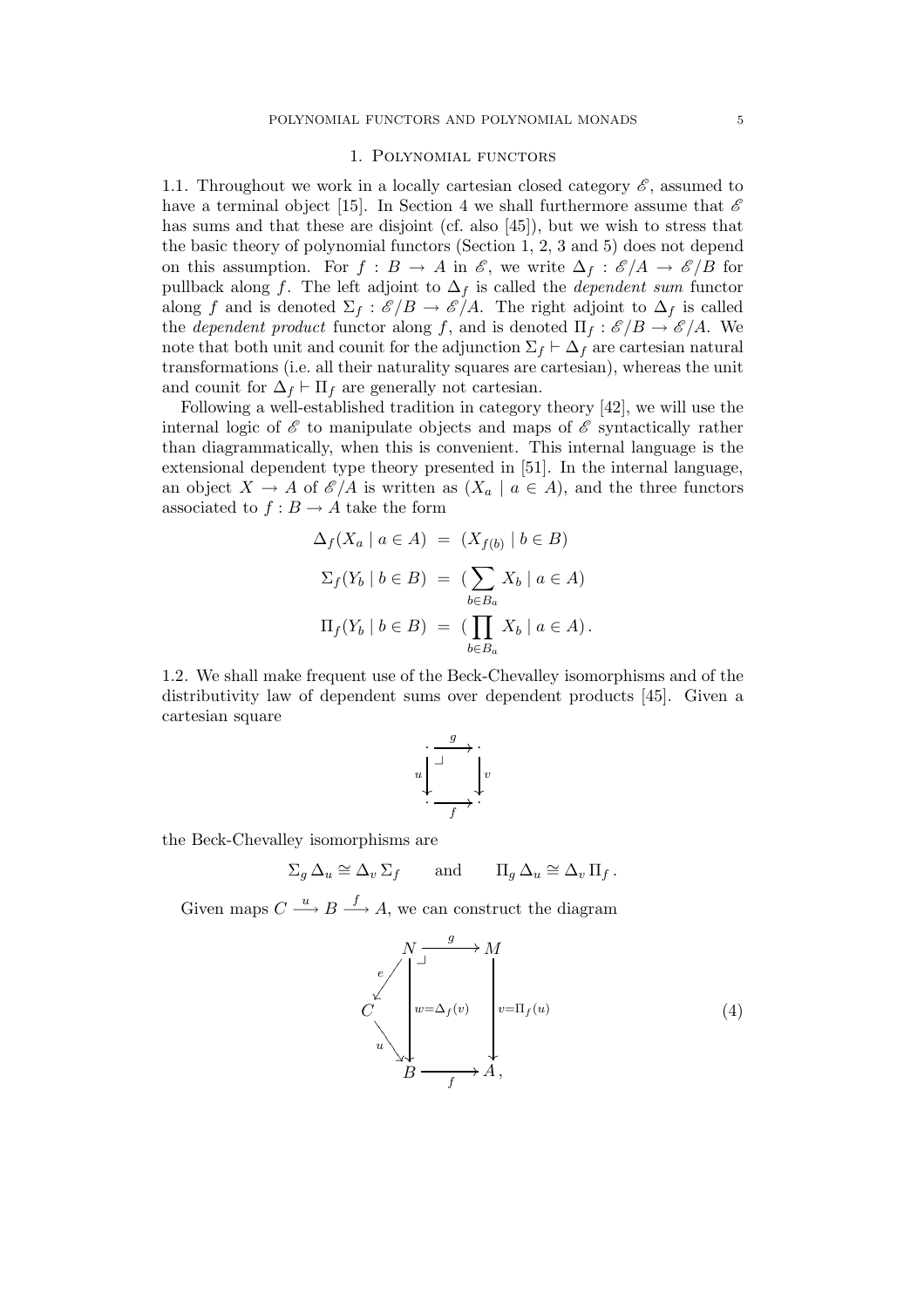where  $w = \Delta_f \Pi_f(u)$  and e is the counit of  $\Delta_f \Pi_f$ . For such diagrams the following distributive law holds:

$$
\Pi_f \Sigma_u \cong \Sigma_v \Pi_g \Delta_e \,. \tag{5}
$$

In the internal language, the distributive law reads

$$
\left(\prod_{b \in B_a} \sum_{c \in C_b} X_c \mid a \in A\right) \cong \left(\sum_{m \in M_a} \prod_{n \in N_m} X_{e(n)} \mid a \in A\right)
$$
\n
$$
\cong \left(\sum_{\substack{m \in \prod_{b \in B_a} C_b}} \prod_{b \in B_a} X_{m(b)} \mid a \in A\right). \tag{6}
$$

1.3*.* We recall some basic facts about enrichment, tensoring, and strength [29, 31]. For any object  $a: A \to I$  in  $\mathscr{E}/I$ , the diagram  $A \stackrel{a}{\to} I \stackrel{u}{\to} 1$  defines a pair of adjoint functors

$$
\Sigma_a \Delta_a \Delta_u \dashv \Pi_u \Pi_a \Delta_a.
$$

The right adjoint provides enrichment of  $\mathscr{E}/I$  over  $\mathscr{E}$  by setting

$$
\underline{\mathrm{Hom}}(a,x) = \Pi_u \Pi_a \Delta_a(x) \in \mathscr{E}, \qquad x \in \mathscr{E}/I.
$$

The left adjoint makes  $\mathscr{E}/I$  tensored over  $\mathscr{E}$  by setting

$$
K \otimes a = \Sigma_a \Delta_a \Delta_u(K) \in \mathscr{E}/I, \qquad K \in \mathscr{E}. \tag{7}
$$

Explicitly,  $K \otimes a$  is the object  $K \times A \to A \to I$ . In the internal language, the formulae are (for  $a : A \to I$  and  $x : X \to I$  in  $\mathcal{E}/I$ ):

$$
\underline{\mathrm{Hom}}(a,x) = \prod_{i \in I} X_i^{A_i}, \qquad K \otimes a = (K \times A_i \mid i \in I).
$$

Recall that a tensorial strength [31] on a functor  $F : \mathscr{D} \to \mathscr{C}$  between categories tensored over  $\mathscr E$  is a family of maps

$$
\tau_{K,a}: K \otimes F(a) \to F(K \otimes a)
$$

natural in  $K \in \mathscr{E}$  and in  $a \in \mathscr{D}$ , and satisfying two axioms expressing an associativity and a unit condition. A natural transformation between strong functors is called strong if it is compatible with the given strengths. When  $\mathscr E$  is cartesian closed, giving a tensorial strength is equivalent to giving an enrichment, and a natural transformation is strong if and only if it is enriched.

For any  $f : B \to A$ , there is a canonical strength on each of the three functors  $\Delta_f$ ,  $\Sigma_f$ , and  $\Pi_f$ : writing out using Formula (7) it is easily seen that the strength on  $\Delta_f$  is essentially a Beck-Chevalley isomorphism, the strength of  $\Sigma_f$  is essentially trivial, whereas the strength of  $\Pi_f$  depends on distributivity and is essentially an instance of the unit for the  $\Delta \dashv \Pi$  adjointness. It is also direct to verify that the natural transformations given by the units and counits for the adjunctions, as well as those expressing pseudo-functoriality of pullback and its adjoints, are all strong natural transformations. We shall work with strong functors and strong natural transformations, as a convenient alternative to the purely enriched viewpoint.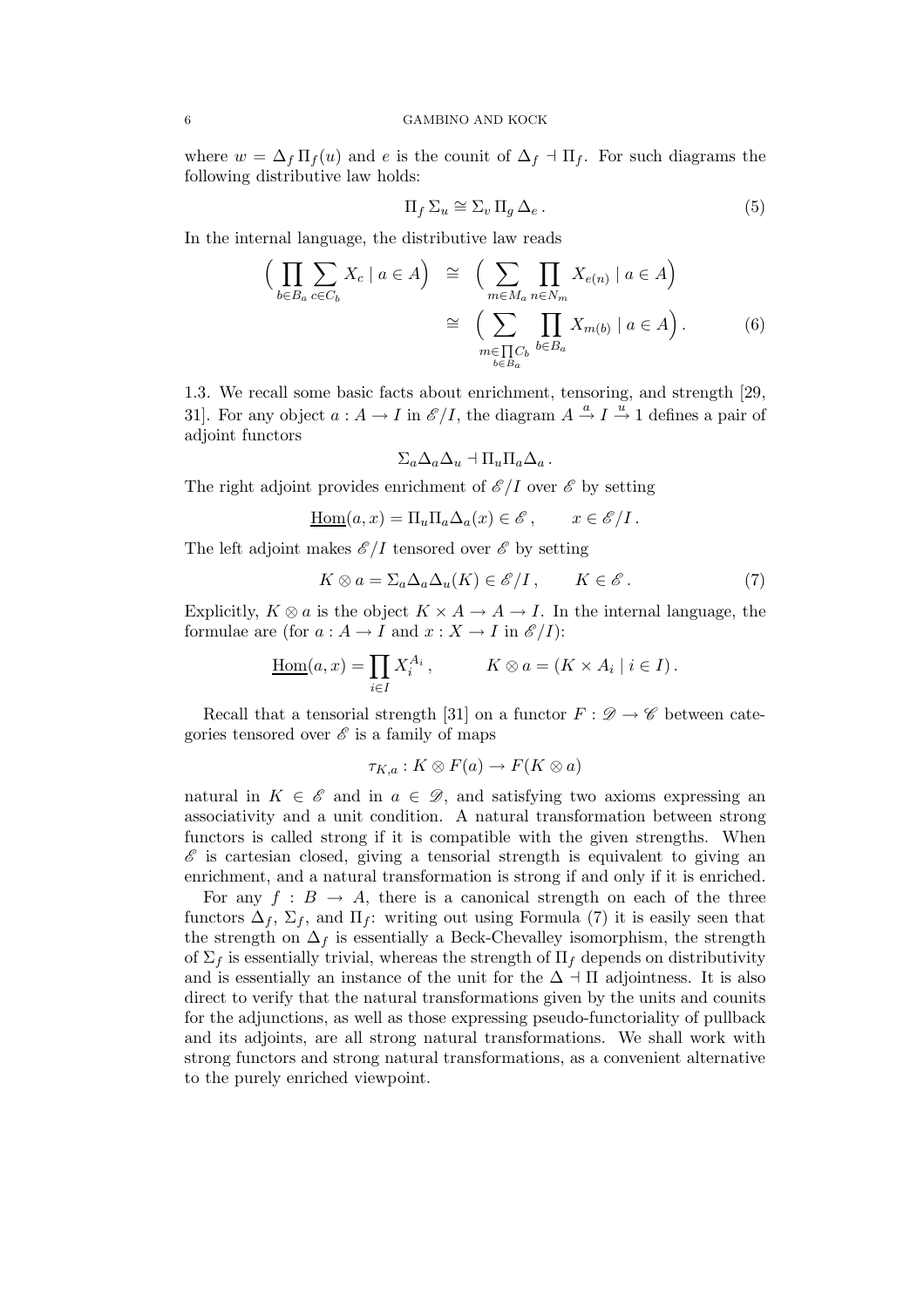1.4. We define a *polynomial* over  $\mathscr E$  to be a diagram F in  $\mathscr E$  of shape

$$
I \xleftarrow{s} B \xrightarrow{f} A \xrightarrow{t} J.
$$
 (8)

We define  $P_F : \mathscr{E}/I \to \mathscr{E}/J$  as the composite

$$
\mathscr{E}/I \xrightarrow{\Delta_s} \mathscr{E}/B \xrightarrow{\Pi_f} \mathscr{E}/A \xrightarrow{\Sigma_t} \mathscr{E}/J.
$$

We refer to  $P_F$  as the *polynomial functor* associated to  $F$ , or the *extension* of F, and say that F represents  $P_F$ . In the internal language of  $\mathscr{E}$ , the functor  $P_F$  has the expression

$$
P_F(X_i \mid i \in I) = \Big(\sum_{a \in A_j} \prod_{b \in B_a} X_{s(b)} \mid j \in J\Big).
$$

By a *polynomial functor* we understand any functor isomorphic to the extension of a polynomial. The distinction between polynomial and polynomial functor is similar to the usage in elementary algebra, where a polynomial defines a polynomial function. The bare polynomial is an abstract configuration of exponents and coefficients which can be interpreted by extension as a function. This extension is of course a crucial aspect of polynomials, and conversely it is a key feature of polynomial functions that they can be manipulated in terms of the combinatorial data. A similar interplay characterises the theory of polynomial functors. We shall shortly establish a result justifying the blur between polynomials and polynomial functors; only in the present paper do we insist on the distinction.

1.5. When  $I = J = 1$ , a polynomial is essentially given by a single map  $B \to A$ , and the extension reduces to

$$
P(X) = \sum_{a \in A} X^{B_a}.
$$

Endofunctors of this form, simply called polynomial functors in [45], will be referred to here as *polynomial functors in a single variable*.

### 1.6. *Examples.*

- (i) The identity functor Id :  $\mathscr{E}/I \to \mathscr{E}/I$  is polynomial, it is represented by  $I \stackrel{=}{\leftarrow} I \stackrel{=}{\rightarrow} I \stackrel{=}{\rightarrow} I$ .
- (ii) If  $\mathscr E$  has an initial object  $\emptyset$ , then for any  $A \in \mathscr E/J$ , the constant functor  $\mathscr{E}/I \to \mathscr{E}/J$  with value A is polynomial, represented by

$$
I \xleftarrow{s} \emptyset \to A \to J.
$$

(Indeed already  $\Delta_s$  is constant  $\emptyset$ .)

1.7. *Example*. A span  $I \xleftarrow{s} M \xrightarrow{t} J$  can be regarded as a polynomial

$$
I \xleftarrow{s} M \xrightarrow{=} M \xrightarrow{t} J.
$$

The associated polynomial functor

$$
P_M(X_i \mid i \in I) = \left(\sum_{m \in M_j} X_{s(m)} \mid j \in J\right)
$$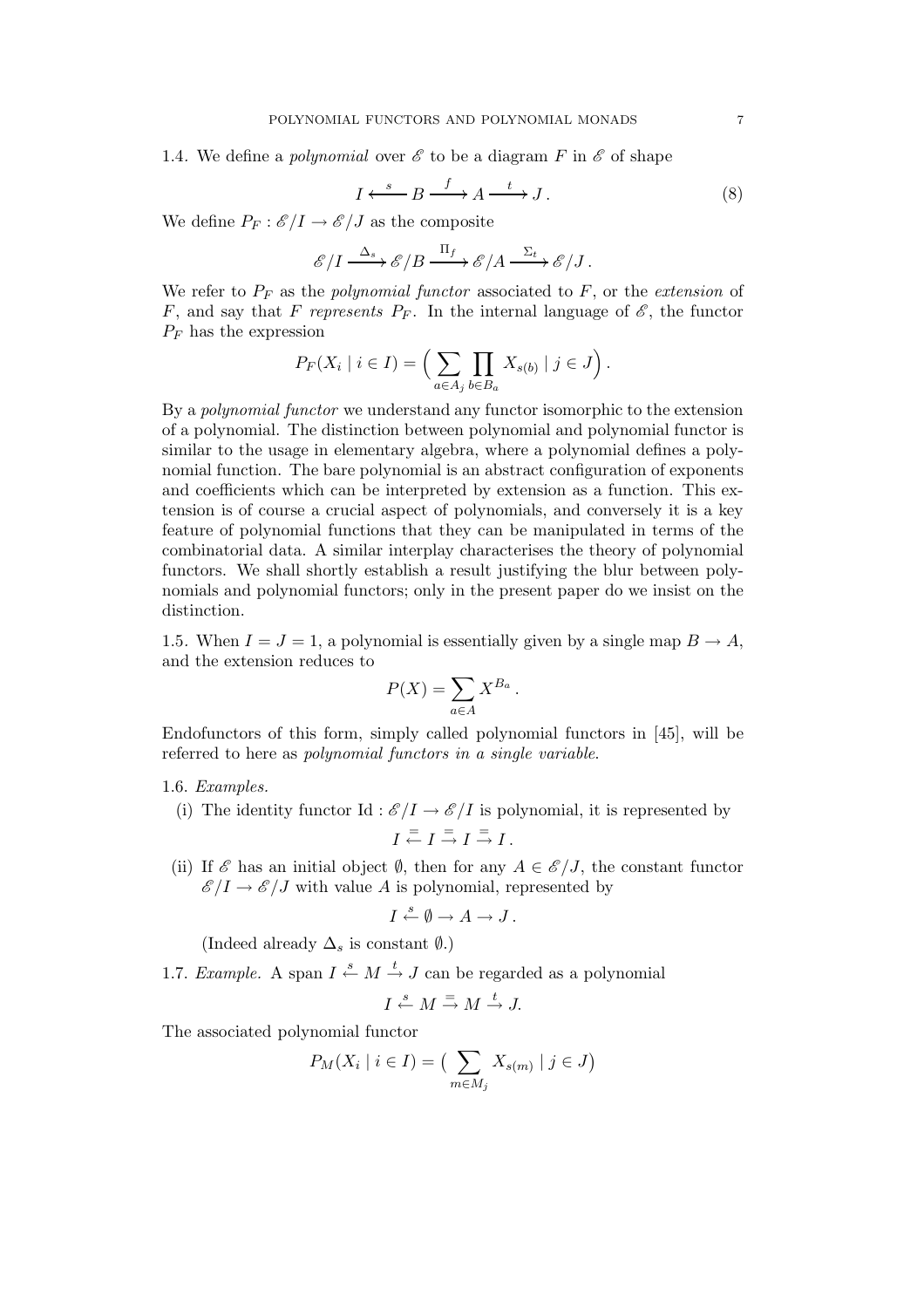#### 8 GAMBINO AND KOCK

is called a *linear* functor, since it is the formula for matrix multiplication, and since  $P_M$  preserves sums. Hence polynomials can be seen as a natural 'nonlinear' generalisation of spans.

1.8. *Example.* Let  $C = (C_0 \stackrel{s}{\leftarrow}$  $\frac{1}{t}$  C<sub>1</sub>) be a category object in  $\mathscr{E}$ . The polynomial

$$
C_0 \xleftarrow{s} C_1 \xrightarrow{=} C_1 \xrightarrow{t} C_0
$$

represents the polynomial (in fact linear) endofunctor  $\mathscr{E}/C_0 \to \mathscr{E}/C_0$  which gives the free internal presheaf on a  $C_0$ -indexed family [38, §V.7].

1.9. *Example.* The free-monoid monad, also known as the word monad or the list monad,

$$
\begin{array}{rcl} M: \text{Set} & \longrightarrow & \text{Set} \\ X & \longmapsto & \sum_{n \in \mathbb{N}} X^n \end{array}
$$

is polynomial, being represented by the diagram

$$
1 \longleftarrow {\Bbb N}' \longrightarrow {\Bbb N} \longrightarrow 1 \,,
$$

where  $\mathbb{N}' \to \mathbb{N}$  is such that the fibre over *n* has cardinality *n*, as given for example by the second projection from  $\mathbb{N}' = \{(i, n) \in \mathbb{N} \times \mathbb{N} \mid i < n\}.$ 1.10. *Example.* (Cf. [32].) A rooted tree defines a polynomial in Set:

$$
A \xleftarrow{s} M \xrightarrow{f} N \xrightarrow{t} A
$$

where  $A$  is the set of edges,  $N$  is the set of nodes, and  $M$  is the set of nodes with a marked incoming edge. The map  $t$  returns the outgoing edge of the node, the map f forgets the marked edge, and the map s returns the marked edge. It is shown in [32] that every polynomial is a colimit of trees in a precise sense.

1.11*.* We now define the operation of substitution of polynomials, and show that the extension of substitution is composition of polynomial functors, as expected. In particular, the composite of two polynomial functors is again polynomial. Given polynomials



we say that  $F$  is a polynomial *from*  $I$  *to*  $J$  (and  $G$  from  $J$  to  $K$ ), and we define  $G \circ F$ , the *substitution* of F into G, to be the polynomial  $I \leftarrow N \rightarrow M \rightarrow K$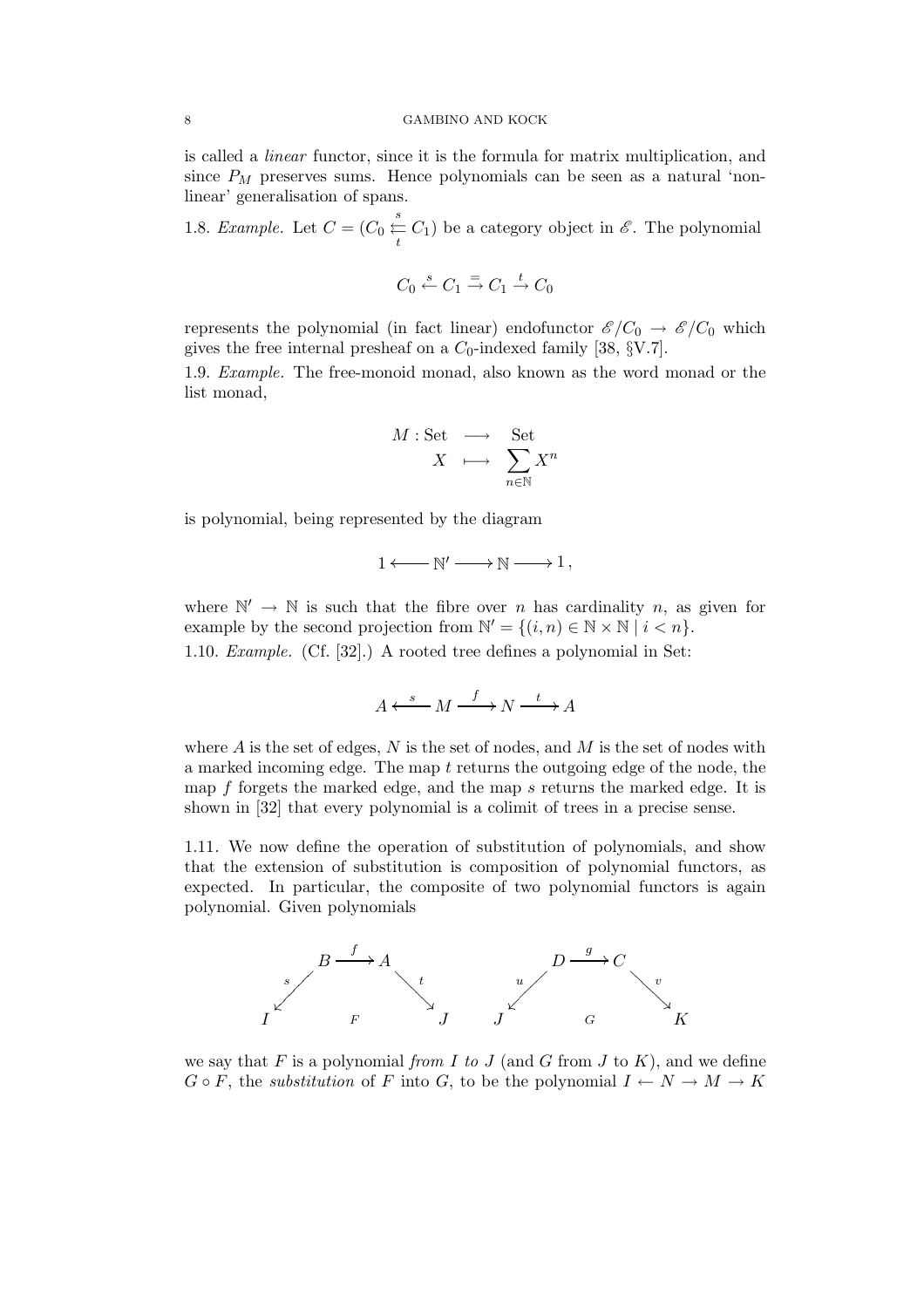constructed via this diagram:



Square  $(i)$  is cartesian, and  $(ii)$  is a distributivity diagram like  $(4)$ : w is obtained by applying  $\Pi_g$  to k, and  $D'$  is the pullback of M along g. The arrow  $\varepsilon : D' \to A'$ is the k-component of the counit of the adjunction  $\Sigma_g \dashv \Delta_g$ . Finally, the squares  $(iii)$  and  $(iv)$  are cartesian.

# 1.12. Proposition. *There is a natural isomorphism*

$$
P_{G \circ F} \cong P_G \circ P_F.
$$

PROOF. Referring to Diagram  $(9)$  we have the following chain of natural isomorphisms:

$$
P_G \circ P_F = \Sigma_v \Pi_g \Delta_u \Sigma_t \Pi_f \Delta_s
$$
  
\n
$$
\cong \Sigma_v \Pi_g \Sigma_k \Delta_h \Pi_f \Delta_s
$$
  
\n
$$
\cong \Sigma_v \Sigma_w \Pi_q \Delta_\varepsilon \Delta_h \Pi_f \Delta_s
$$
  
\n
$$
\cong \Sigma_v \Sigma_w \Pi_q \Pi_p \Delta_n \Delta_m \Delta_s
$$
  
\n
$$
\cong \Sigma_{(v \, w)} \Pi_{(q \, p)} \Delta_{(s \, m \, n)}
$$
  
\n
$$
= P_{G \circ F}.
$$

Here we used the Beck-Chevalley isomorphism for the cartesian square  $(i)$ , the distributivity law for  $(ii)$ , Beck-Chevalley isomorphism for the cartesian squares  $(iii)$  and  $(iv)$ , and finally pseudo-functoriality of the pullback functors and their adjoints.  $\Box$ 

1.13*.* Let us also spell out the composition in terms of the internal language, to highlight the substitutional aspect. By definition, the composite functor is given by

$$
P_G \circ P_F(X_i \mid i \in I) = \Big(\sum_{c \in C_k} \prod_{d \in D_c} \sum_{a \in A_{u(d)}} \prod_{b \in B_a} X_{s(b)} \mid k \in K\Big).
$$

For fixed  $c \in C$ , by distributivity (6), we have

$$
\prod_{d\in D_c}\sum_{a\in A_{u(d)}}\prod_{b\in B_a}X_{s(b)}\cong \sum_{m\in M_c}\prod_{d\in D_c}\prod_{b\in B_{m(d)}}X_{s(b)}\,,
$$

where we have put

$$
M_c = \prod_{d \in D_c} A_{u(d)}\,,
$$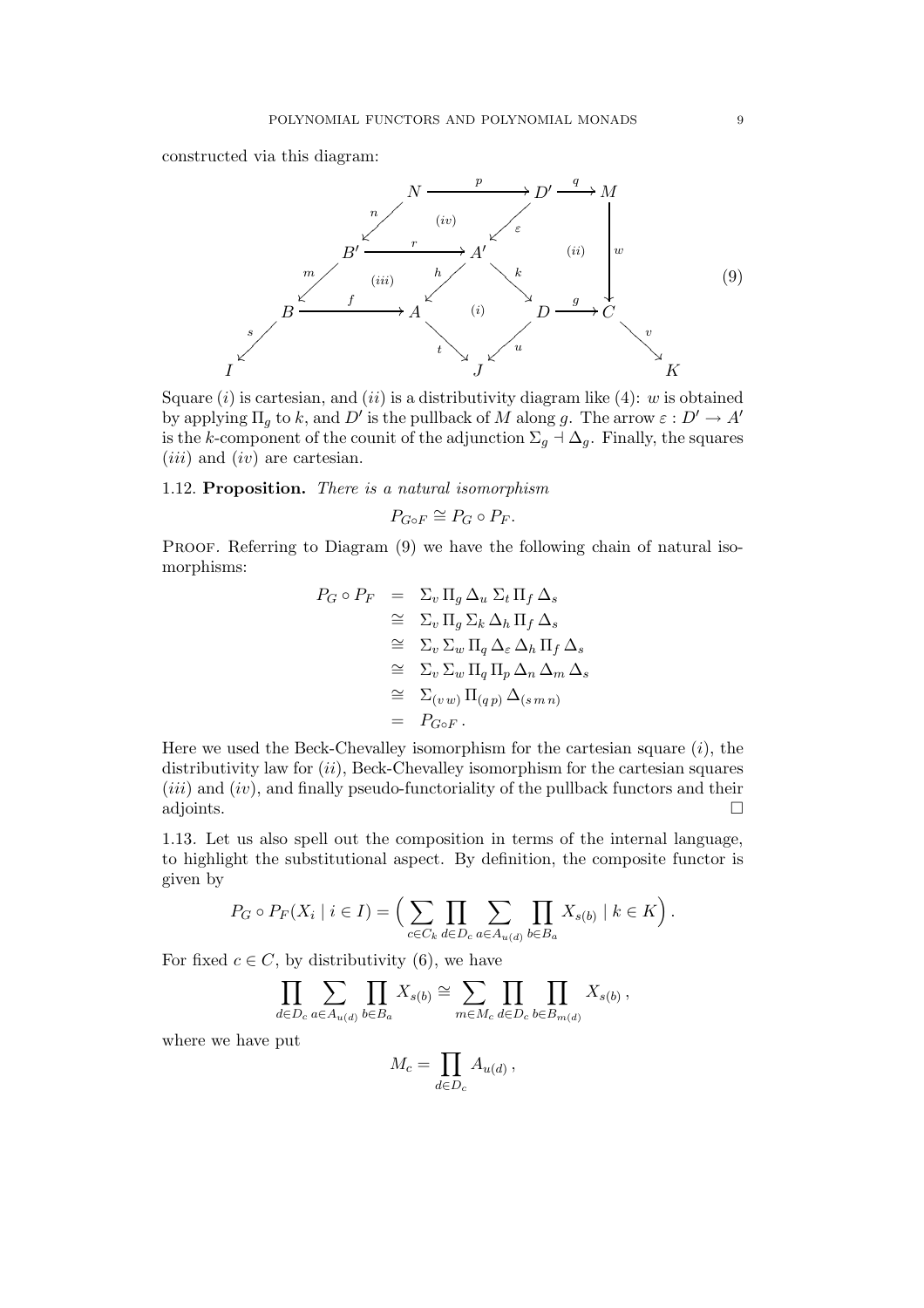the w-fibre over c in Diagram (9). If we also put, for  $m \in M_c$ ,

$$
N_{(c,m)} = \sum_{d \in D_c} B_{m(d)} ,
$$

the  $(q \circ p)$ -fibre over  $m \in M_c$ , we can write

$$
\sum_{m \in M_c} \prod_{d \in D_c} \prod_{b \in B_{m(d)}} X_{s(b)} \cong \sum_{m \in M_c} \prod_{(d,b) \in N_{(c,m)}} X_{s(b)}.
$$

Summing now over  $c \in C_k$ , for  $k \in K$ , we conclude

$$
P_G \circ P_F(X_i \mid i \in I) \cong \Big(\sum_{(c,m)\in M_k} \prod_{(d,b)\in N_{(c,m)}} X_{s(b)} \mid k \in K\Big),
$$

(where  $M_k = \sum_{c \in C_k} M_c$  is the  $(v \circ w)$ -fibre over  $k \in K$ ).

1.14. Corollary. *The class of polynomial functors is the smallest class of functors between slices of* E *containing the pullback functors and their adjoints, and closed under composition and natural isomorphism.*

1.15. Proposition. *Polynomial functors have a natural strength.*

**PROOF.** Pullback functors and their adjoints have a canonical strength.  $\square$ 

1.16. Proposition. *Polynomial functors preserve connected limits. In particular, they are cartesian.*

PROOF. Given a diagram as in (8), the functors  $\Delta_s : \mathscr{E}/I \to \mathscr{E}/B$  and  $\Pi_f :$  $\mathscr{E}/B \to \mathscr{E}/A$  preserve all limits since they are right adjoints. A direct calculation shows that also the functor  $\Sigma_t : \mathscr{E}/A \to \mathscr{E}/J$  preserves connected limits [13].

1.17*.* In this paper we have chosen to work with locally cartesian closed categories, since it is the most natural generality for the theory. However, large parts of the theory make sense also over cartesian closed categories, by considering only polynomials for which the 'middle map'  $f : B \to A$  is exponentiable, or belongs to a subclass of the exponentiable maps having the same stability properties to ensure that Beck-Chevalley, distributivity, and composition of polynomial functors work just as in the locally cartesian closed case. Further results about polynomial functors in this generality can be deduced from the locally cartesian closed theory by way of the Yoneda embedding  $y : \mathscr{E} \to \widehat{\mathscr{E}}$ , where  $\hat{\mathscr{E}}$  denotes the category of presheaves on  $\mathscr{E}$  with values in a category of sets so big that  $\mathscr E$  is small relatively to it. The Yoneda embedding is compatible with slicing and preserves the three basic operations, so that basic results about polynomial functors in  $\mathscr E$  can be proved by reasoning in  $\mathscr E$ . A significant example of this situation is the cartesian closed category of compactly generated Hausdorff spaces, where for example the covering maps constitute a stable class of exponentiable maps. Polynomial functors in this setting were used by Bisson and Joyal [10] to give a geometric construction of Dyer-Lashof operations in bordism. Another example is the category of small categories, where the Conduché fibrations are the exponentiable maps. In this setting, an example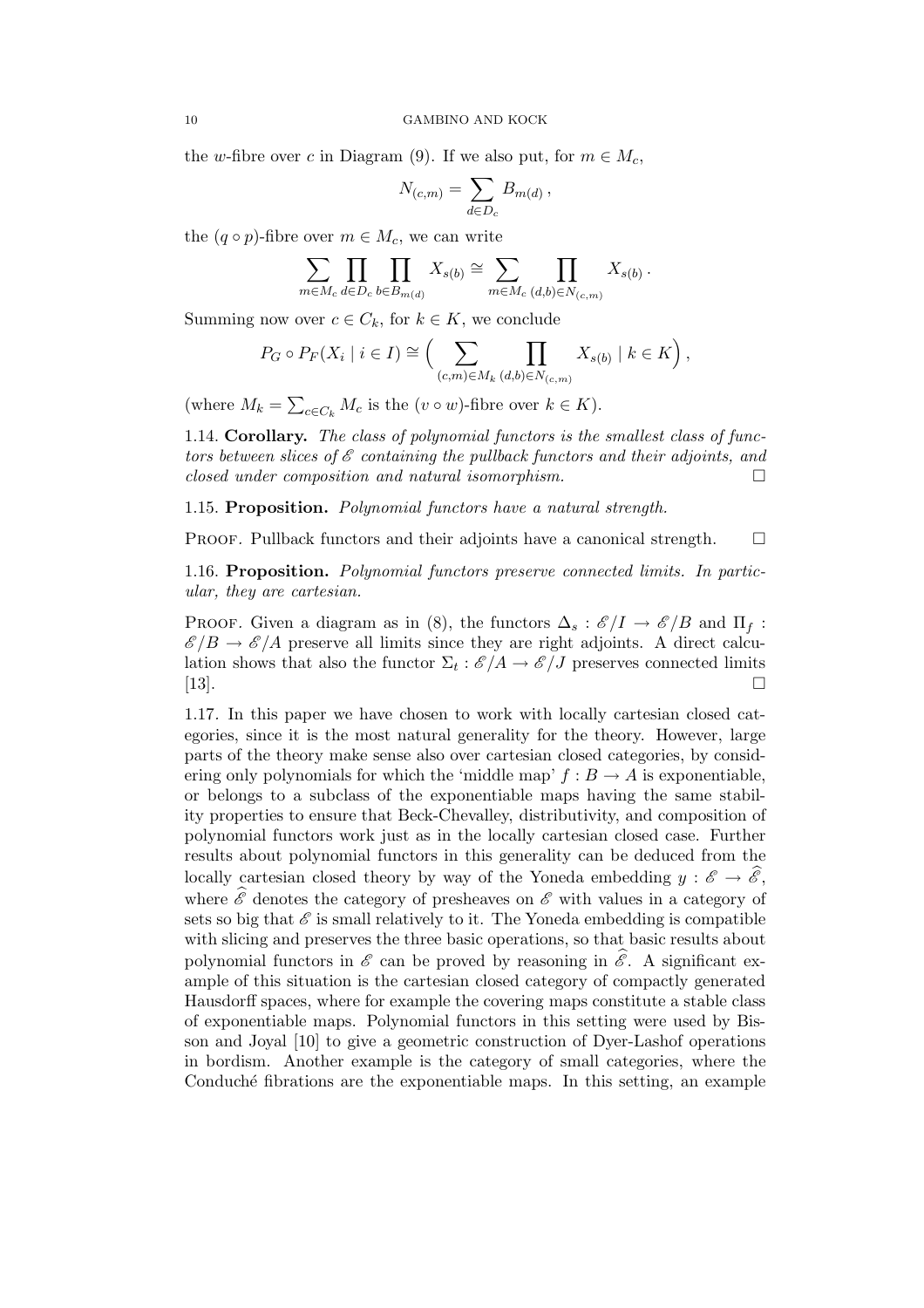of a polynomial functor is the family functor, associating to a category  $X$  the category of families of objects in X.

1.18*.* For the remainder of this section, with the aim of putting the theory of polynomial functors in historical perspective, we digress into the special case  $\mathscr{E} =$  Set, then make some remarks on finitary polynomial functors, and end with finite polynomials. This material is not needed in the subsequent sections.

The case  $\mathscr{E} = \text{Set}$  is somewhat special due to the equivalence  $\text{Set}/I \simeq \text{Set}^I$ , which allows for various equivalent characterisations of polynomial functors over Set.

For a functor  $P : \text{Set}/I \to \text{Set}/J$ , the following conditions are equivalent.

- $(i)$  P is polynomial.
- (ii) P preserves connected limits (or, equivalently, pullbacks and cofiltered limits, or equivalently, wide pullbacks).
- (iii) P is familially representable (i.e. a sum of representables).
- (iv) The comma category  $(\text{Set}/J)\downarrow P$  is a presheaf topos.
- (v)  $P$  is a local right adjoint (i.e. the slices of  $P$  are right adjoints).
- (vi) P admits strict generic factorisations [57].
- (vii) Every slice of  $el(P)$  has an initial object (Girard's normal-form property).

The equivalences (ii)  $\Leftrightarrow$  (v)  $\Leftrightarrow$  (vi) go back to Lamarche [36] and Taylor [56], who were motivated by the work of Girard [17], cf. below. They arrived at condition (vi) as the proper generalisation of (vii), itself a categorical reformulation of Girard's normal-form condition [17]. Below we give a direct proof of  $(i) \Leftrightarrow$  (vii), to illuminate the relation with Girard's normal functors. The equivalence (ii)  $\Leftrightarrow$  (iii) is due to Diers [14], and was clarified further by Carboni and Johnstone [13], who established in particular the equivalence (ii)  $\Leftrightarrow$  (iv) as part of their treatment of Artin gluing. The equivalence (i)  $\Leftrightarrow$  (iii) is also implicit in their work, the one-variable case explicit. The equivalence (i)  $\Leftrightarrow$  (v) was observed by Weber [58], who also notes that on general presheaf toposes, local right adjoints need not be polynomial: for example the free-category monad on the category of directed graphs is a local right adjoint but not a polynomial functor.

1.19*.* A polynomial functor  $P : \text{Set}/I \rightarrow \text{Set}/J$  is *finitary* if it preserves filtered colimits. If P is represented by  $I \leftarrow B \rightarrow A \rightarrow J$ , this condition is equivalent to the map  $B \to A$  having finite fibres.

1.20. Recall [26, 9] that a *species* is a functor  $F : \text{FinSet}_{\text{bii}} \to \text{Set}$ , or equivalently, a sequence  $(F[n] \mid n \in \mathbb{N})$  of Set-representations of the symmetric groups. To a species is associated an *analytic functor*

Set 
$$
\longrightarrow
$$
 Set  
 $X \longrightarrow \sum_{n \in \mathbb{N}} F[n] \times_{\mathfrak{S}_n} X^n$ .

Species and analytic functors were introduced by Joyal [27], who also characterised analytic functors as those preserving weak pullbacks, cofiltered limits, and filtered colimits. It is the presence of group actions that makes the preservation of pullbacks weak, in contrast to the polynomial functors, cf. (ii) above.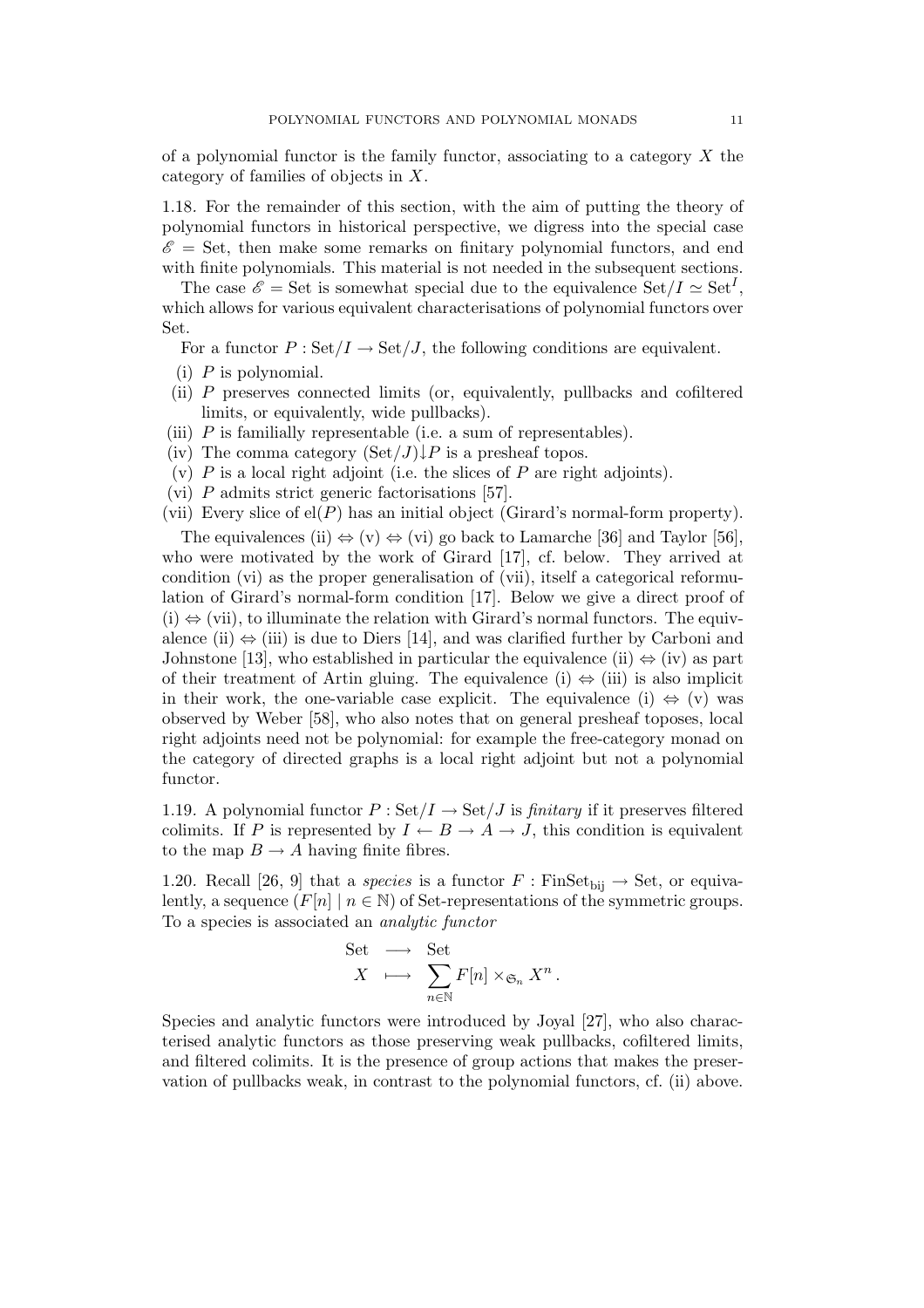Species for which the group actions are free are called *flat* species [9]; they encode rigid combinatorial structures, and correspond to ordinary generating functions rather than exponential ones. The analytic functor associated to a flat species preserves pullbacks strictly and is therefore the same thing as a finitary polynomial functor on Set. Explicitly, given a one-variable finitary polynomial functor  $P(X) = \sum_{a \in A} X^{B_a}$  represented by  $B \to A$ , we can 'collect terms': let  $A_n$  denote the set of fibres of cardinality n, then there is a bijection

$$
\sum_{a \in A} X^{B_a} \cong \sum_{n \in \mathbb{N}} A_n \times X^n.
$$

The involved bijections  $B_a \cong n$  are not canonical: the degree-n part of P is rather a  $\mathfrak{S}_n$ -torsor, denoted  $P[n]$ , and we can write instead

$$
P(X) \cong \sum_{n \in \mathbb{N}} P[n] \times_{\mathfrak{S}_n} X^n,
$$
\n(10)

which is the analytic expression of P.

As an example of the polynomial encoding of a flat species, consider the species  $C$  of binary planar rooted trees. The associated analytic functor is

$$
X \mapsto \sum_{n \in \mathbb{N}} C[n] \times_{\mathfrak{S}_n} X^n,
$$

where  $C[n]$  is the set of ways to organise an *n*-element set as the set of nodes of a binary planar rooted tree;  $C[n]$  has cardinality  $n! c_n$ , where  $c_n$  are the Catalan numbers  $1, 1, 2, 5, 14, \ldots$  The polynomial representation is

$$
1 \longleftarrow B \longrightarrow A \longrightarrow 1
$$

where  $A$  is the set of isomorphism classes of binary planar rooted trees, and  $B$ is the set of isomorphism classes of binary planar rooted trees with a marked node.

1.21*.* Girard [17], aiming at constructing models for lambda calculus, introduced the notion of *normal functor*: it is a functor  $\operatorname{Set}^I \to \operatorname{Set}^J$  which preserves pullbacks, cofiltered limits and filtered colimits, i.e. a finitary polynomial functor. Girard's interest was a certain normal-form property (reminiscent of Cantor's normal form for ordinals), which in modern language is (vii) above: the normal forms of the functor are the initial objects of the slices of its category of elements. Girard, independently of [27], also proved that these functors admit a power series expansion, which is just the associated (flat) analytic functor. From Girard's proof we can extract in fact a direct equivalence between (i) and (vii) (independent of the finiteness condition). The proof shows that, in a sense, the polynomial representation *is* the normal form. For simplicity we treat only the one-variable case.

1.22. **Proposition.** *A functor*  $P : Set \rightarrow Set$  *is polynomial if and only if every slice of* el(P) *has an initial object.*

PROOF. Suppose P is polynomial, represented by  $B \to A$ . An element of P is a triple  $(X, a, s)$ , where X is a set,  $a \in A$ , and  $s : B_a \to X$ . The set of connected components of el(P) is in bijection with the set  $P(1) = A$ . For each element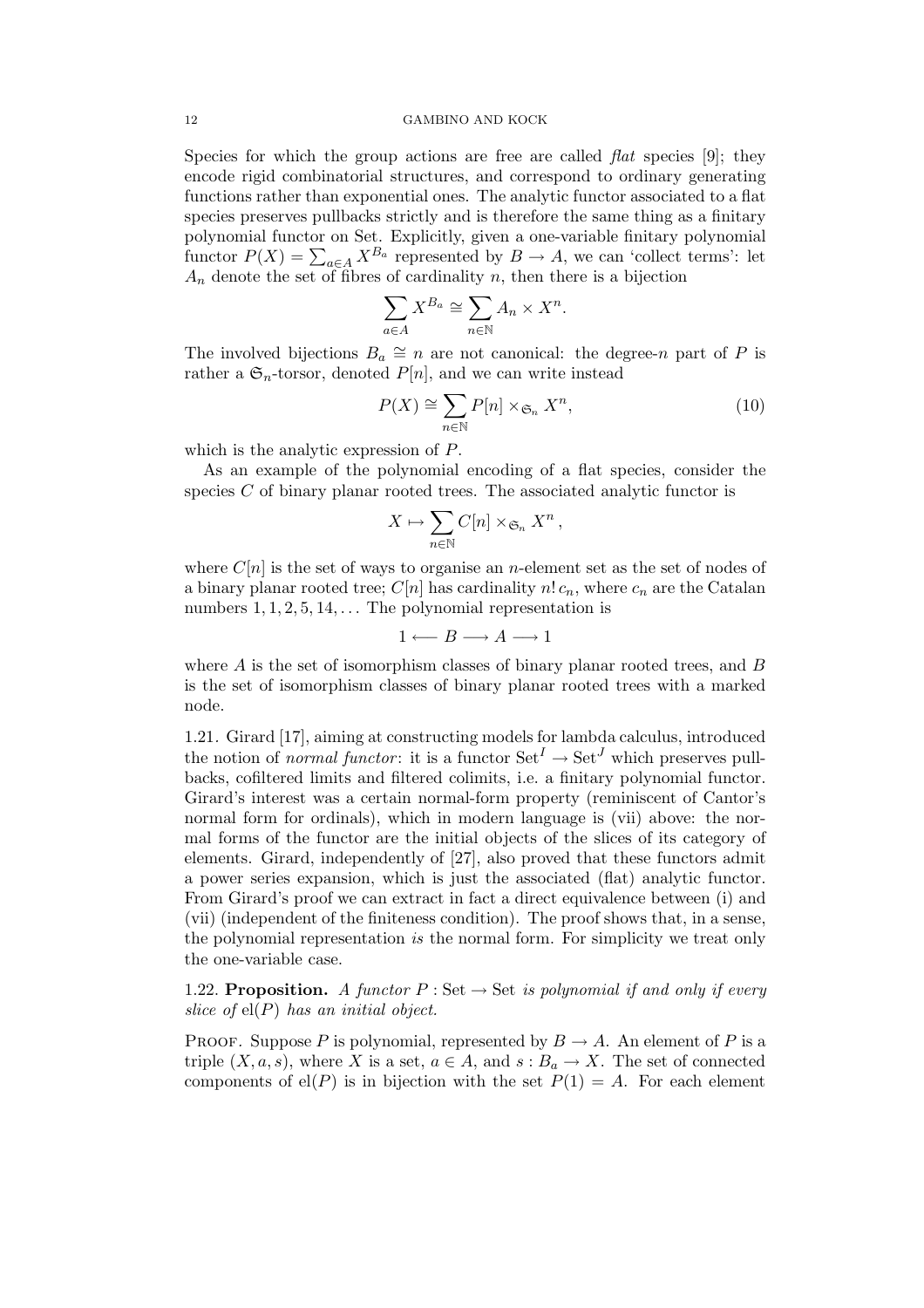$a \in A = P(1)$ , it is clear that the triple  $(B_a, a, \mathrm{Id}_{B_a})$  is an initial object of the slice  $\text{el}(P)/(1,a,u)$ , where u is the map to the terminal object. These initial objects induce initial objects in all the slices, since every element  $(X, a, s)$  has a unique map to  $(1, a, u)$ .

Conversely, suppose every slice of  $el(P)$  has an initial object; again we only need the initial objects of the special slices  $\frac{el(P)}{1, a, u}$ , for  $a \in P(1)$ . Put  $A = P(1)$ . It remains to construct B over A and show that the resulting polynomial functor is isomorphic to P. Denote by  $(B_a, b)$  the initial object of  $\text{el}(P)/(1,a,u)$ . Let now X be any set. The unique map  $X \to 1$  induces  $P(X) \to$  $P(1) = A$ , and we denote by  $P(X)<sub>a</sub>$  the preimage of a. For each element  $x \in P(X)_a$ , the pair  $(X, x)$  is therefore an object of the slice  $\mathrm{el}(P)/(1, a, u)$ , so by initiality we get a map  $B_a \to X$ . Conversely, given any map  $\alpha : B_a \to X$ , define x to be the image under  $P(\alpha)$  of the element b; clearly  $x \in P(X)<sub>a</sub>$ . These two constructions are easily checked to be inverse to each other, establishing a bijection  $P(X)_a \cong X^{B_a}$ . These bijections are clearly natural in X, and since  $P(X) = \sum_{a \in A} P(X)_{a}$  we conclude that P is isomorphic to the polynomial functor represented by the projection map  $\sum_{a \in A} B^a \to A$ .

1.23*.* Call a polynomial over Set

$$
I \leftarrow B \to A \to J \tag{11}
$$

*finite* if the four involved sets are finite. Clearly the composite of two finite polynomials is again finite. The category T whose objects are finite sets and whose morphisms are the finite polynomials (up to isomorphism) was studied by Tambara [55], in fact in the more general context of finite G-sets, for G a finite group. His paper is probably the first to display and give emphasis to diagrams like (11). Tambara was motivated by representation theory and group cohomology, where the three operations  $\Delta$ ,  $\Sigma$ ,  $\Pi$  are, respectively, 'restriction', 'trace' (additive transfer), and 'norm' (multiplicative transfer). We shall not go into the G-invariant achievements of [55], but wish to point out that the following fundamental result about polynomial functors is implicit in Tambara's paper and should be attributed to him.

1.24. Theorem. *The skeleton of* T *is the Lawvere theory for commutative semirings.*

The point is firstly that  $m + n$  is the product of m and n in  $\mathbb T$  (this is most easily seen by extension, where it amounts to  $Set/(m+n) \simeq Set/m \times Set/n$ . And secondly that for the two Set-maps

$$
0 \xrightarrow{e} 1 \xleftarrow{m} 2
$$

the polynomial functor  $\Sigma_m$ , considered as a map in  $\mathbb T$ , represents addition,  $\Pi_m$ represents multiplication, and  $\Sigma_e$  and  $\Pi_e$  represent the additive and multiplicative neutral elements, respectively. Pullback provides the projection for the product in T, and is also needed to account for distributivity, which in syntactic terms involves duplicating elements. It is a beautiful exercise to use the abstract distributive law (5) to compute

 $\Pi_m$  ο  $\Sigma_k$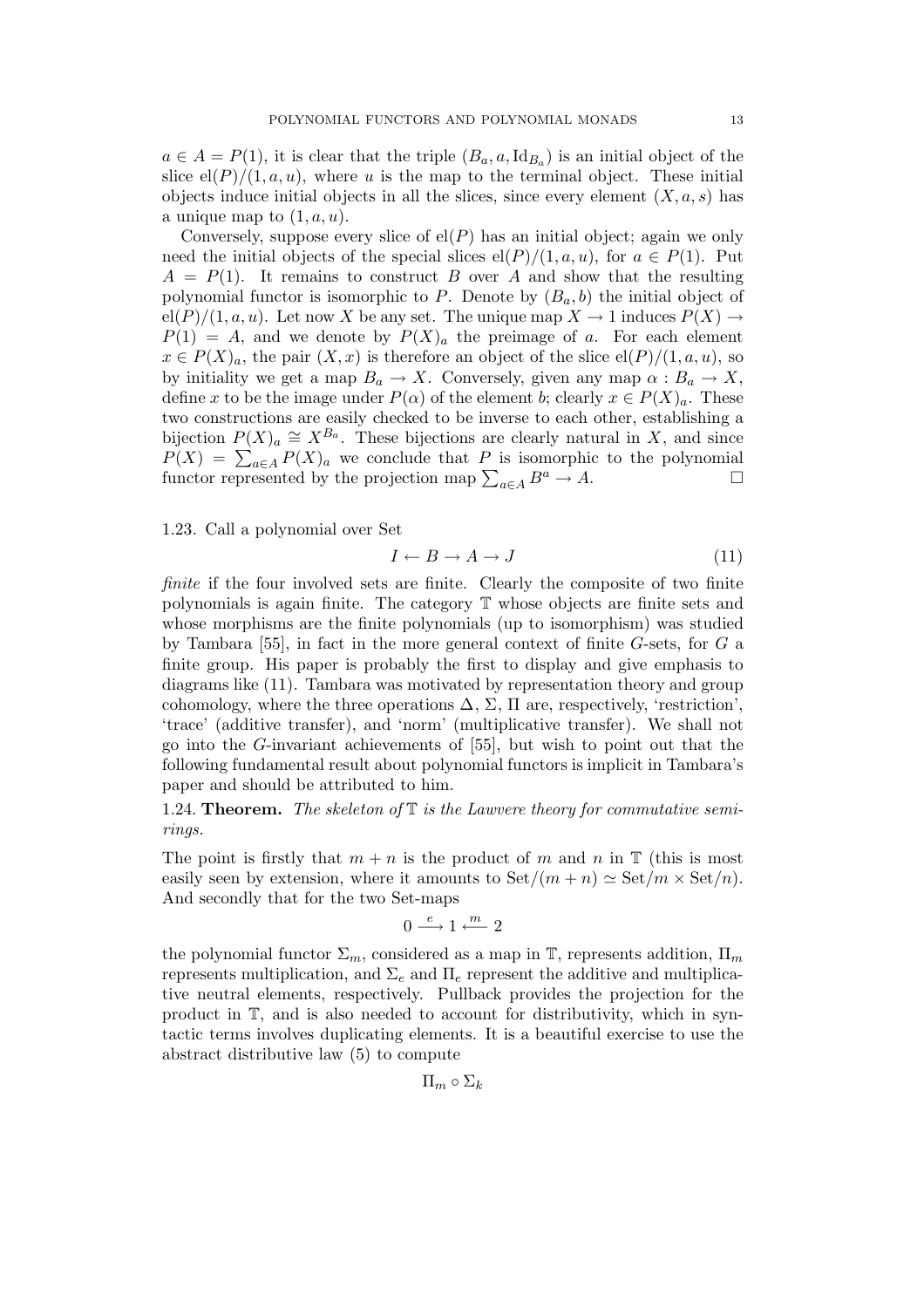where  $k: 3 \to 2$  is the map pictured as  $\geq$ , recovering the distributive law  $a(x + y) = ax + ay$  of elementary algebra.

## 2. Morphisms of polynomial functors

Since polynomial functors have a canonical strength, the natural notion of morphism between polynomial functors is that of strong natural transformation. We shall see that strong natural transformations between polynomial functors are uniquely represented by certain diagrams connecting the polynomials.

## 2.1*.* Given a diagram

F

$$
F': \qquad \qquad I \xleftarrow{s'} B' \xrightarrow{f'} A' \xrightarrow{t'} J
$$
\n
$$
F: \qquad \qquad I \xleftarrow{s} B \xrightarrow{f} A \xrightarrow{t} J
$$
\n
$$
(12)
$$

we define a cartesian strong natural transformation  $\phi : P_{F'} \Rightarrow P_F$  by the pasting diagram



It is cartesian and strong since its constituents are so.

In the internal language of  $\mathscr{E}$ , the component of  $\phi : P_{F'} \Rightarrow P_F$  at  $X = (X_i |$  $i \in I$ ) is the function

$$
\phi_X : \Big(\sum_{a' \in A'_j} \prod_{b' \in B'_{a'}} X_{s'(b')} \mid j \in J\Big) \to \Big(\sum_{a \in A_j} \prod_{b \in B_a} X_{s(b)} \mid j \in J\Big)
$$

defined by

$$
\phi_X(a',x') = (\alpha(a'), x' \cdot \beta_{a'}^{-1}),
$$

where  $\beta_{a'} : B'_{a'} \to B_{\alpha(a')}$  is the isomorphism determined by the cartesian square in (12).

2.2. **Lemma.** Let  $P : \mathcal{E}/I \to \mathcal{E}/J$  be a polynomial functor. If  $Q \Rightarrow P$  is a *cartesian natural transformation, then* Q *is also a polynomial functor.*

PROOF. Assume P is represented by  $I \leftarrow B \rightarrow A \rightarrow J$ . Construct the diagram

$$
I \xleftarrow{s'} B' \xrightarrow{f'} A' \xrightarrow{t'} J
$$
  

$$
\downarrow \qquad \qquad \downarrow \qquad \qquad \downarrow
$$
  

$$
I \xleftarrow{s} B \xrightarrow{f} A \xrightarrow{t} J
$$

by setting  $A' = Q(1)$ , and taking  $\alpha : A' \to A$  to be the map  $\phi_1 : Q(1) \to P(1)$ , and letting  $B'$  be the pullback. The top row represents a polynomial functor  $P'$ , and the diagram defines a cartesian natural transformation to  $P$ . Since  $P'$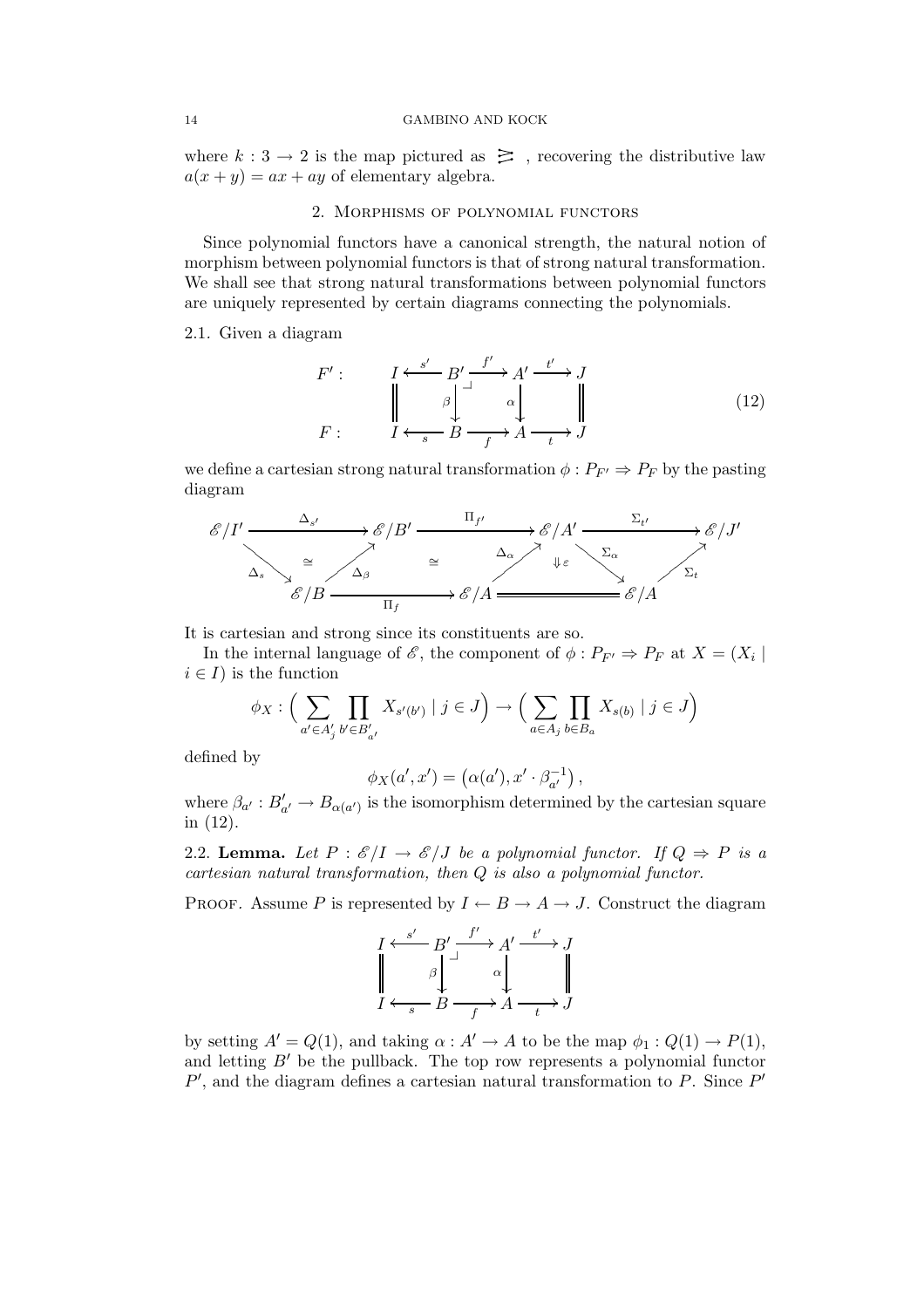and Q both have a cartesian natural transformation to P which agree on the terminal object, they are naturally isomorphic. Hence  $Q$  is polynomial.  $\Box$ 

2.3. Recall that, for a category  $\mathscr C$  with a terminal object 1 and a category  $\mathscr D$ with pullbacks, the functor

$$
\begin{array}{rcl} [\mathscr{C}, \mathscr{D}] & \longrightarrow & \mathscr{D} \\ & P & \longmapsto & P(1) \end{array}
$$

is a Grothendieck fibration. The cartesian arrows for this fibration are precisely the cartesian natural transformations, while the vertical arrows are the natural transformations whose component on 1 is an identity map. We refer to such natural transformations as *vertical natural transformations*.

If  $\mathscr C$  and  $\mathscr D$  are enriched and tensored, then the above remark carries over to the case where  $[\mathscr{C}, \mathscr{D}]$  denotes the category of strong functors and strong natural transformations. The verification of this involves observing that the cartesian lift of a strong functor has a canonical strength.

2.4. Proposition. Let  $I, J \in \mathscr{E}$ . The restriction of the Grothendieck fibration  $[\mathscr{E}/I, \mathscr{E}/J] \rightarrow \mathscr{E}/J$  *to the category of polynomial functors and strong natural transformations is again a Grothendieck fibration.*

PROOF. Lemma 2.2 implies that the cartesian lift of a polynomial functor is again polynomial.

2.5*.* Proposition 2.4 implies that every strong natural transformation between polynomial functors factors in an essentially unique way as a vertical strong natural transformation followed by a cartesian one. We proceed to establish representations of the two classes of strong natural transformations between polynomial functors. The key ingredient is the following version of the enriched Yoneda lemma.

2.6. **Lemma.** Let  $u : I \to 1$  denote the unique arrow in  $\mathcal{E}$  to the terminal *object. For any*  $s : B \to I$  *and*  $s' : B' \to I$  *in*  $\mathscr{E}/I$ *, the natural map* 

 $\text{Hom}_{\mathscr{E}/I}(s,s') \longrightarrow \text{StrNat}(\Pi_u \Pi_{s'} \Delta_{s'}, \Pi_u \Pi_s \Delta_s)$ 

 $sending \ an \ I\text{-}map \ w : B \to B' \ to \ the \ composite \ \Pi_u \Pi_{s'} \Delta_{s'} \overset{\eta}{\Rightarrow} \Pi_u \Pi_{s'} \Pi_w \Delta_w \Delta_{s'} \cong$  $\Pi_u \Pi_s \Delta_s$  *is a bijection.* 

PROOF. Just note that  $\Pi_u \Pi_s \Delta_s = \underline{\text{Hom}}_{\mathscr{E}/I}(s, -) : \mathscr{E}/I \to \mathscr{E}$ , and the result is the usual enriched Yoneda lemma [29], remembering that since  $\mathscr{E}/I$  is tensored over  $\mathscr{E}$ , a natural transformation (between strong functors) is enriched if and only if it is strong.  $\Box$ 

2.7*.* Given a diagram

$$
F': \qquad I \xleftarrow{s'} B' \xrightarrow{f'} A \xrightarrow{t} J
$$
  

$$
F: \qquad I \xleftarrow{s} B \xrightarrow{f} A \xrightarrow{t} J
$$
 (13)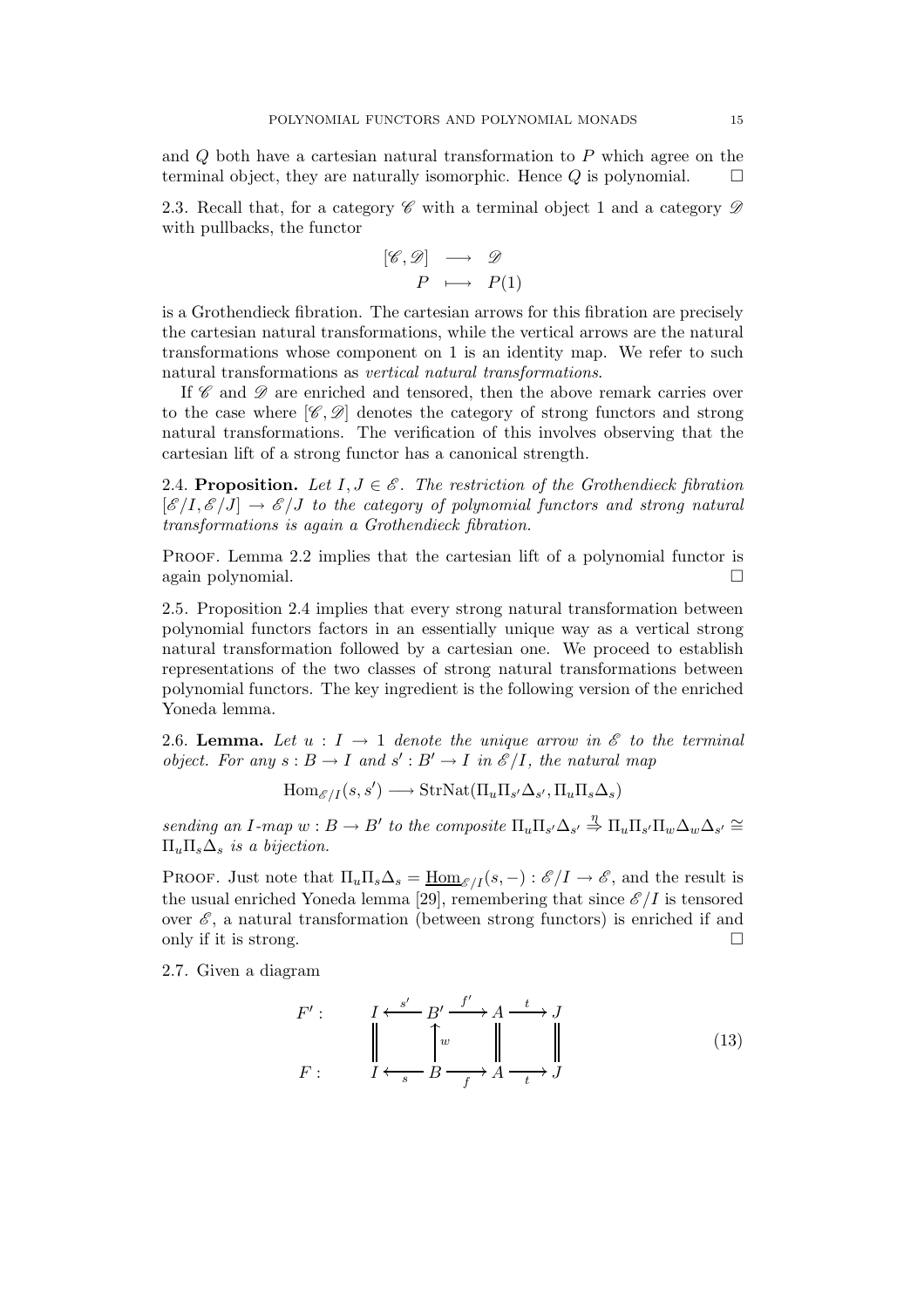we define a strong natural transformation  $\phi : P_{F'} \Rightarrow P_F$  by the pasting diagram



In the internal language, the component of  $\phi$  at  $X = (X_i \mid i \in I)$  is given by the function

$$
\phi_X : \Big(\sum_{a \in A_j} \prod_{b' \in B'_a} X_{u(b)} \mid j \in J\Big) \to \Big(\sum_{a \in A_j} \prod_{b \in B_a} X_{s(b)} \mid j \in J\Big)
$$

defined by

$$
\phi_X(a,x) = (a, x \cdot w_a)
$$

Clearly  $\phi_1 = \text{Id}_A$ , so  $\phi$  is vertical for the Grothendieck fibration.

2.8. Proposition. *For* F *and* F ′ *as above, every vertical strong natural transformation*  $\phi : P_{F'} \Rightarrow P_F$  *is uniquely represented by a diagram like* (13)*.* 

PROOF. We already have the outline of the diagram  $(13)$ , it remains to construct the map  $w : B \to B'$  commuting with the rest. Since w must be an Amap, we can construct it fibrewise, so we need for each  $a \in A$  a map  $B'_a \to B_a$ . This allows reduction to the case  $A = 1$ , and the result is a direct consequence of the above Yoneda lemma.

2.9. Proposition. Let  $I, J \in \mathscr{E}$ . Let  $F : I \to J$  and  $F' : I \to J$  be polynomi*als. Every cartesian strong natural transformation*  $\phi$  :  $P_{F'} \Rightarrow P_F$  *is uniquely represented by a diagram of the form* (12)*.*

PROOF. We have  $A' \cong P_{F'}(1)$  and  $A \cong P_F(1)$ . Define  $\alpha : A' \to A$  to be the composite

$$
A' \cong P_{F'}(1) \xrightarrow{\phi_1} P_F(1) \cong A .
$$

We need to construct  $\beta : B' \to B$ , and since it has to be compatible with  $\alpha$ ,  $f'$  and  $f$ , it is enough to construct  $B'_{a'} \to B_{\alpha(a')}$  for each  $a' \in A'$ . Thereby we can reduce to the case where  $A' = A = 1$ ; in this case  $\phi$  is invertible since it is simultaneously vertical and cartesian. But in this case the enriched Yoneda lemma above already ensures that the natural transformation is induced by a unique map  $B \to B'$ , which we furthermore know is invertible. Its inverse is what we need for  $B'_{a'} \to B_{\alpha(a')}$ . We have now constructed a diagram like (12), and it is routine to check that this diagram represents  $\phi$ .

2.10*.* We give an example of a natural transformation that cannot be represented by diagrams. On the category  $\text{Set}^{\mathbb{Z}_2}$  of involutive sets, the identity functor is represented by  $1 \leftarrow 1 \rightarrow 1 \rightarrow 1$ . The twist natural transformation  $\tau : \text{Id} \Rightarrow \text{Id}$ , whose component on an object X is the involution of X, is both cartesian and vertical. It is clear that it cannot be represented by any diagram connecting  $1 \leftarrow 1 \rightarrow 1 \rightarrow 1$ , since any connecting arrows would have to be identities and thereby induce the trivial natural transformation. Observe that  $\tau$  is not strong.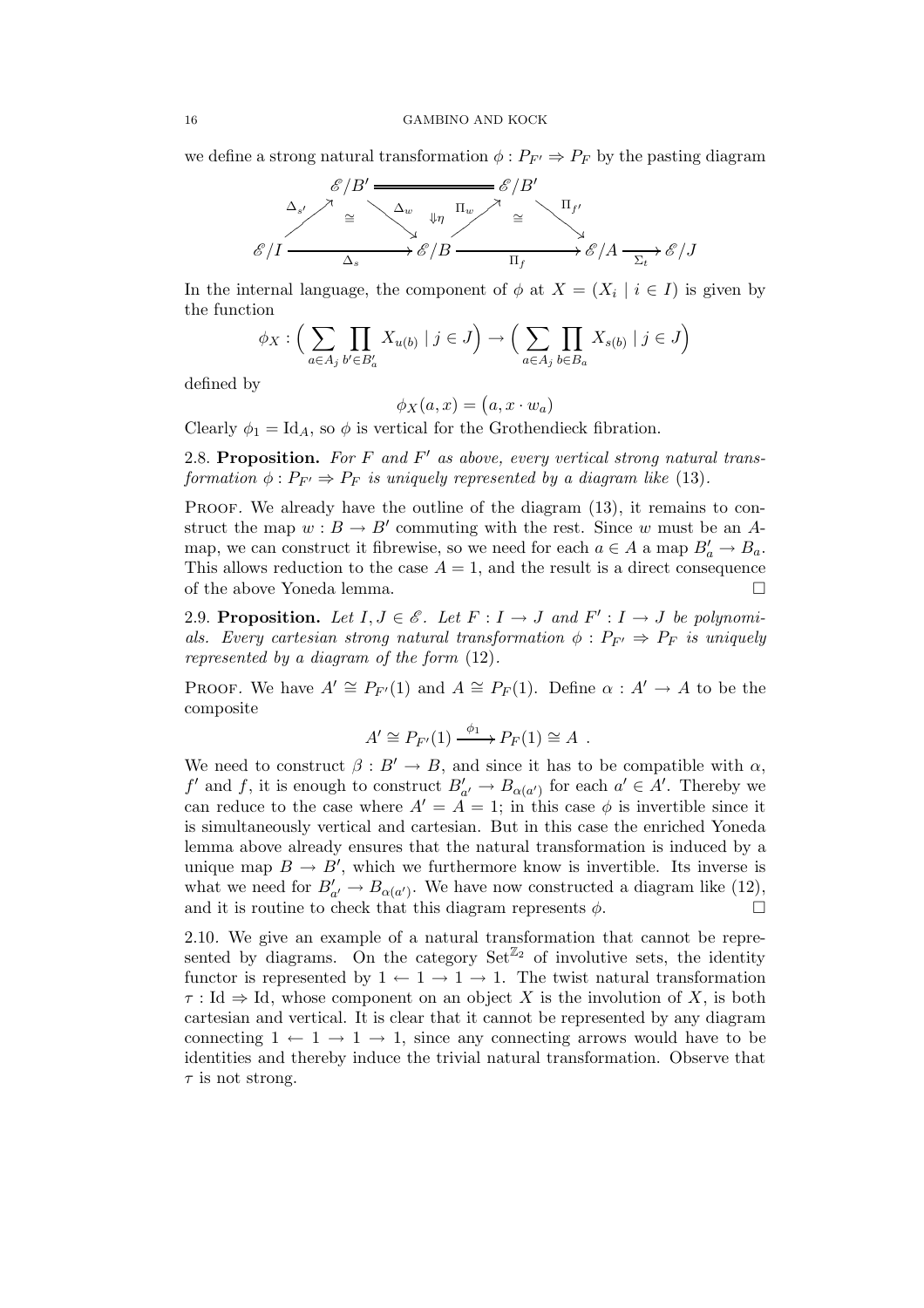2.11*.* We can now combine the diagrams representing vertical and cartesian strong natural transformations. Given a diagram

$$
G: \qquad I \xleftarrow{u} D \xrightarrow{g} C \xrightarrow{v} J
$$
\n
$$
B' \xrightarrow{J} C
$$
\n
$$
\downarrow
$$
\n
$$
F: \qquad I \xleftarrow{s} B \xrightarrow{f} A \xrightarrow{t} J
$$
\n
$$
(14)
$$

there is induced, by 2.1 and 2.7, a strong natural transformation  $P_{\phi}: P_G \Rightarrow P_F$ . We refer to a diagram like (14) as a *morphism* from G to F. We arrive at the following result, a version of which appears as [2, Theorem 3.4], where it is stated for polynomial functors between slice categories over discrete objects.

2.12. **Theorem.** *Every strong natural transformation*  $P_G \Rightarrow P_F$  *between polynomial functors is represented in an essentially unique way by a diagram like* (14)*.*

PROOF. By Proposition 2.4, every strong natural transformation factors as a vertical strong transformation followed by a cartesian strong natural transformation in an essentially unique way. The claim then follows from Proposition 2.8 and Proposition 2.9.

2.13. Corollary. *Every strong natural transformation between polynomial functors is a composite of units and counits of the basic adjunctions, their inverses when they exist, and coherence* 2*-cells for pullback and its adjoints.*

PROOF. The ingredients of the constructions in 2.1 and 2.7 are units, counits, pseudo-functoriality 2-cells, as well as Beck-Chevalley isomorphisms, which in turn are constructed using units and counits (and inverses of their composites).  $\Box$ 

2.14*.* Polynomials from I to J and their morphisms form a category denoted Poly<sub>E</sub> $(I, J)$ . Vertical composition of diagrams like (14) involves a simple pullback construction that via extension amounts precisely to refactoring cartesianfollowed-by-vertical into vertical-followed-by-cartesian, cf. the fibration property. This can also be described as the unique way of defining vertical composition of diagrams to make the assignment given by extension functorial. If we let PolyFun<sub> $\mathscr{E}(\mathscr{E}/I,\mathscr{E}/J)$  denote the category of polynomial functors from  $\mathscr{E}/I$ </sub> to  $\mathscr{E}/J$  and strong natural transformations, we can reformulate Theorem 2.12 as follows.

2.15. Lemma. *For any* I,J*, the functor given by extension,*

 $\text{Ext}: \text{Poly}_{\mathscr{E}}(I,J) \to \text{PolyFun}_{\mathscr{E}}(\mathscr{E}/I,\mathscr{E}/J),$ 

*is an equivalence of categories.*

2.16*.* The involved categories are hom categories of appropriate bicategories of polynomials and polynomial functors, respectively, that we now describe,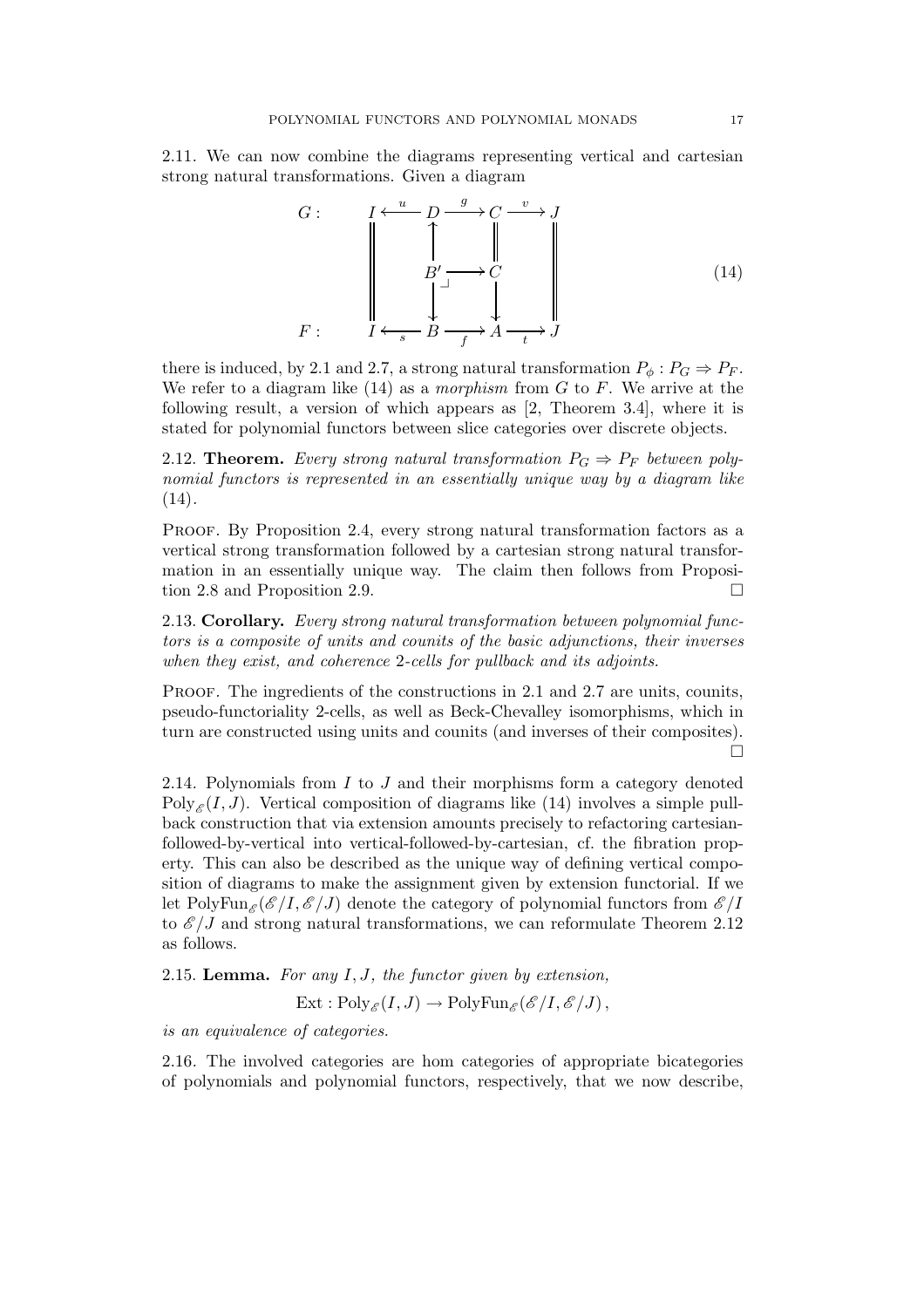assembling the equivalences of the lemma into a biequivalence of bicategories (2.17). We define the 2-category of polynomial functors  $PolyFun_{\mathscr{E}}$  as the sub-2-category of Cat having slices of  $\mathscr E$  as 0-cells, polynomial functors as 1-cells, and strong natural transformations as 2-cells.

We shall describe a bicategory  $Poly_{\mathscr{E}}$  which has objects of  $\mathscr{E}$  as 0-cells, polynomials as 1-cells, and whose 2-cells are the morphisms of polynomials, i.e. diagrams like (14). The vertical composition of 2-cells has already been described, as has the horizontal composition of 1-cells. To define the horizontal composition of 2-cells we simply transport back the 2-cell structure from PolyFun along the local equivalences of Lemma 2.15.

We begin by extending the family of functions mapping a pair of composable polynomials F and G to their composite  $G \circ F$ , which we defined in Paragraph 1.11, to a family of functors

$$
\text{Poly}_{\mathscr{E}}(J,K) \times \text{Poly}_{\mathscr{E}}(I,J) \to \text{Poly}_{\mathscr{E}}(I,K)
$$

For this, let  $\phi : F \Rightarrow F'$  be a morphism between polynomials from I to J, and let  $\psi : G \Rightarrow G'$  be a morphism between polynomials from J to K. We define the morphism  $\psi \circ \phi : G \circ F \Rightarrow G' \circ F'$  as the unique morphism of polynomials making the following diagram commute

$$
P(G \circ F) \xrightarrow{P(\psi \circ \phi)} P(G' \circ F')
$$
  

$$
\alpha_{G,F} \downarrow \qquad \qquad \downarrow \alpha_{G',F'}
$$
  

$$
P(G) P(F) \xrightarrow{P(\psi) P(\phi)} P(G') P(F').
$$

Here  $\alpha_{G,F}$  and  $\alpha_{G',F'}$  are instances of the isomorphism of Theorem 1.12, and the diagram now expresses the naturality of  $\alpha$ . We therefore get the following natural isomorphism of functors

$$
\text{Poly}_{\mathscr{E}}(J, K) \times \text{Poly}_{\mathscr{E}}(I, J) \longrightarrow \text{Poly}_{\mathscr{E}}(I, K)
$$
\n
$$
\xrightarrow{P_{J,K} \times P_{I,J}} \downarrow \qquad \qquad \xrightarrow{\cong} \qquad \qquad \downarrow P_{I,K}
$$
\n
$$
\text{PolyFun}_{\mathscr{E}}(\mathscr{E}/J, \mathscr{E}/K) \times \text{PolyFun}_{\mathscr{E}}(\mathscr{E}/I, \mathscr{E}/J) \longrightarrow \text{PolyFun}_{\mathscr{E}}(\mathscr{E}/I, \mathscr{E}/K)
$$

where the top horizontal functor is substitution of polynomials and the bottom horizontal map is composition of functors in  $PolyFun_{\mathscr{E}}$ . The identity maps in Poly<sub>E</sub> are represented by the polynomials Id<sub>I</sub> :  $I \rightarrow I$ , and we have natural isomorphisms

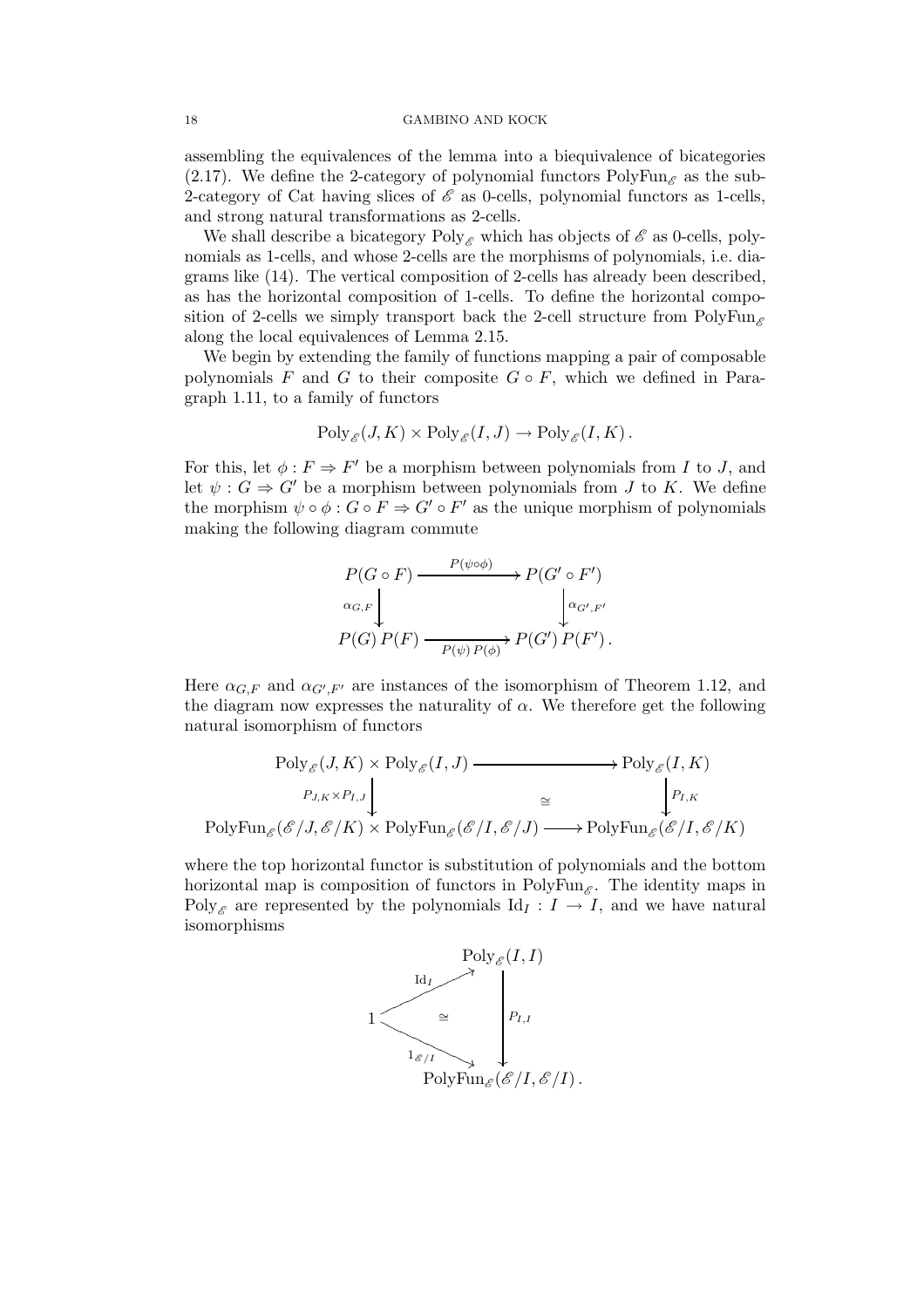We define the associativity and unit isomorphisms. For associativity, given polynomials  $F: I \to J$ ,  $G: J \to K$ , and  $H: K \to L$ , define

$$
\theta_{H,G,F}: (H \circ G) \circ F \Rightarrow H \circ (G \circ F)
$$

to be the unique morphism of polynomials making the following diagram commute

$$
P((H \circ G) \circ F) \xrightarrow{P(\theta_{H,G,F})} P(H \circ (G \circ F))
$$
  
\n
$$
\alpha_{H \circ G,F}
$$
\n
$$
P(H \circ G) P(F) \qquad P(H) P(G \circ F)
$$
  
\n
$$
\alpha_{H,G} P(F)
$$
\n
$$
\alpha_{H,G} P(F)
$$
\n
$$
(P(H) P(G)) P(F) \longrightarrow P(H) (P(G) P(F)).
$$
\n
$$
(15)
$$

For the unit isomorphisms, given a polynomial  $F: I \to J$ , define

$$
\lambda_F : \mathrm{Id}_J \circ F \Rightarrow F , \qquad \rho_F : F \circ \mathrm{Id}_I \Rightarrow F
$$

to be the unique morphism of polynomials such that

$$
P(\text{Id}_J \circ F) \xrightarrow{P(\lambda_F)} P(F)
$$
  
\n
$$
\alpha_{\text{Id}_J, F} \downarrow \qquad \qquad \parallel
$$
  
\n
$$
P(\text{Id}_J) P(F) \xrightarrow{\alpha_J P(F)} 1_{\mathcal{E}/J} P(F)
$$
\n(16)

and

$$
P(F \circ \text{Id}_I) \xrightarrow{P(\rho_F)} P(F)
$$
  
\n
$$
\phi_{F, \text{Id}_I} \downarrow \qquad \qquad \parallel
$$
  
\n
$$
P(F) P(\text{Id}_I) \xrightarrow{P(F) \alpha_I} P(F) 1_{\mathcal{E}/I}
$$
\n
$$
(17)
$$

commute. All the data of the bicategory Poly<sub> $\epsilon$ </sub> have now been given. The naturality and coherence axioms for a bicategory can be verified by standard diagram-chasing arguments, which exploit the uniqueness properties used to define the components of  $\theta$ ,  $\lambda$ , and  $\rho$ . The interchange law of PolyFun<sub>e</sub> is used at several points. Let us remark that the definition of the bicategory  $Poly_{\mathscr{E}}$  is essentially determined by the requirement that we obtain a pseudo-functor

$$
Ext: Poly_{\mathscr{E}} \to PolyFun_{\mathscr{E}}.
$$

Indeed, the diagrams in (15), (16), (17) express exactly the coherence conditions for a pseudo-functor [8]. It is clear by construction that this pseudo-functor is bijective on objects, and it is locally an equivalence of categories by Lemma 2.15. Hence we have established the following.

## 2.17. Theorem. *The extension pseudo-functor*

$$
Ext: Poly_{\mathscr{E}} \to PolyFun_{\mathscr{E}}
$$

*is a biequivalence.*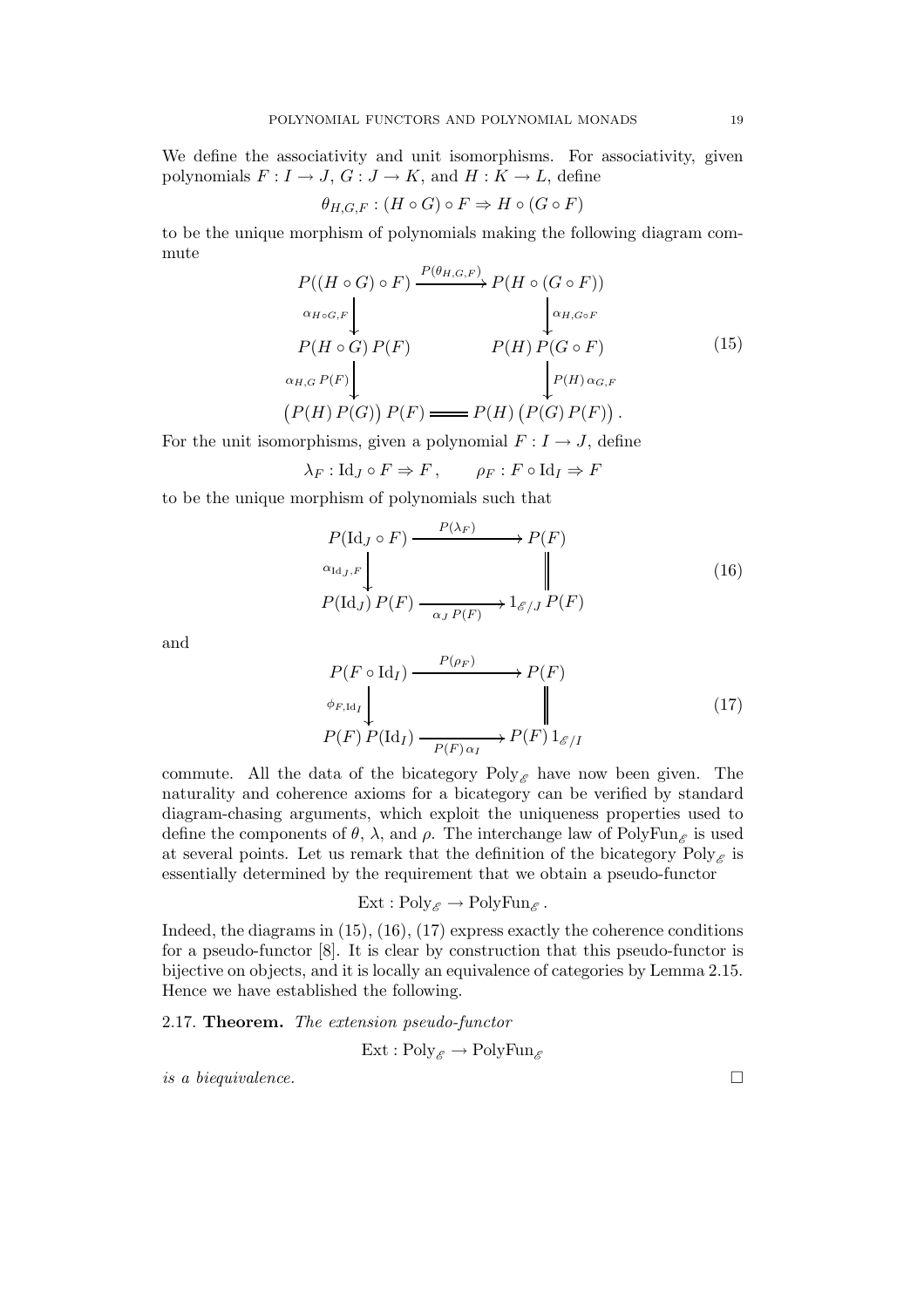2.18*.* The notions of polynomial and polynomial functors are almost exactly the same as what is called *container* and *container functor* by Abbott, Altenkirch and Ghani [1, 2, 3, 4]. One minor difference is that they only consider slices over discrete objects, i.e. of the form  $\mathscr{E}/n \simeq \mathscr{E}^n$ , where n denotes the sum of n copies of the terminal object, and for this they also need to assume finite sums. In our setting there is no reason for that restriction, and in fact Altenkirch and Morris [5] have been able to lift the restriction also from the container theory, introducing the notion of *indexed container*. Another difference, also quite minor, is that while we prefer to work with strength, the container people work with fibred categories, fibred functors and fibred natural transformations. This involves replacing all slice categories  $\mathscr{E}/I$  by the fibration over  $\mathscr{E}$  whose K-fibre is  $\mathscr{E}/(K \times I)$ , and work with those instead. The two viewpoints are in fact equivalent, thanks to a result of Paré, who showed (cf.  $[25]$ ) that if a strong functor preserves pullbacks then it is canonically indexed, i.e. fibred. (It is easy to see that a fibred functor has a strength.) We have chosen the viewpoint of tensorial strength for its simplicity. Modulo the above minor differences (and modulo Paré's theorem), Lemma 2.2, Theorem 2.12, and Theorem 2.17 were also proved in Abbott's thesis [1].

### 3. The double category of polynomial functors

3.1*.* It is important to be able to compare polynomial functors with different endpoints, and to base change polynomial functors along maps in  $\mathscr{E}$ . This need can been seen already for linear functors 1.7: a small category is a monad in the bicategory of spans [8], but in order to get functors between categories with different object sets, one needs maps between spans with different endpoints [35]. The most convenient framework for this is that of double categories, as it allows for diagrammatic representation. The base change structure is concisely captured in Shulman's notion of framed bicategory [52]: our double categories of polynomial functors will in fact be framed bicategories.

3.2. Recall that a double category  $\mathbb D$  consists of a category of objects  $\mathbb D_0$ , a category of morphisms  $\mathbb{D}_1$ , together with structure functors

$$
\mathbb{D}_0 \xleftrightarrow{\frac{\partial_1}{\partial_0}} \mathbb{D}_1 \xleftarrow{\text{comp.}} \mathbb{D}_1 \times_{\mathbb{D}_0} \mathbb{D}_1
$$

subject to the usual category axioms. The objects of  $\mathbb{D}_0$  are called *objects* of  $\mathbb{D}$ , the morphisms of  $\mathbb{D}_0$  are called *vertical arrows*, the objects of  $\mathbb{D}_1$  are called *horizontal arrows*, and the morphisms of  $\mathbb{D}_1$  are called *squares*. As is custom [18], we allow the possibility for the horizontal composition to be associative and unital only up to specified coherent isomorphisms. Precisely, a double category is a pseudo-category [44] in the 2-category Cat; see also [40, §5.2].

3.3*.* A *framed bicategory* [52] is a double category for which the functor

$$
(\partial_0,\partial_1):\mathbb{D}_1\longrightarrow \mathbb{D}_0\times \mathbb{D}_0
$$

is a bifibration. (In fact, if it is a fibration then it is automatically an opfibration, and vice versa.) The upshot of this condition is that horizontal arrows can be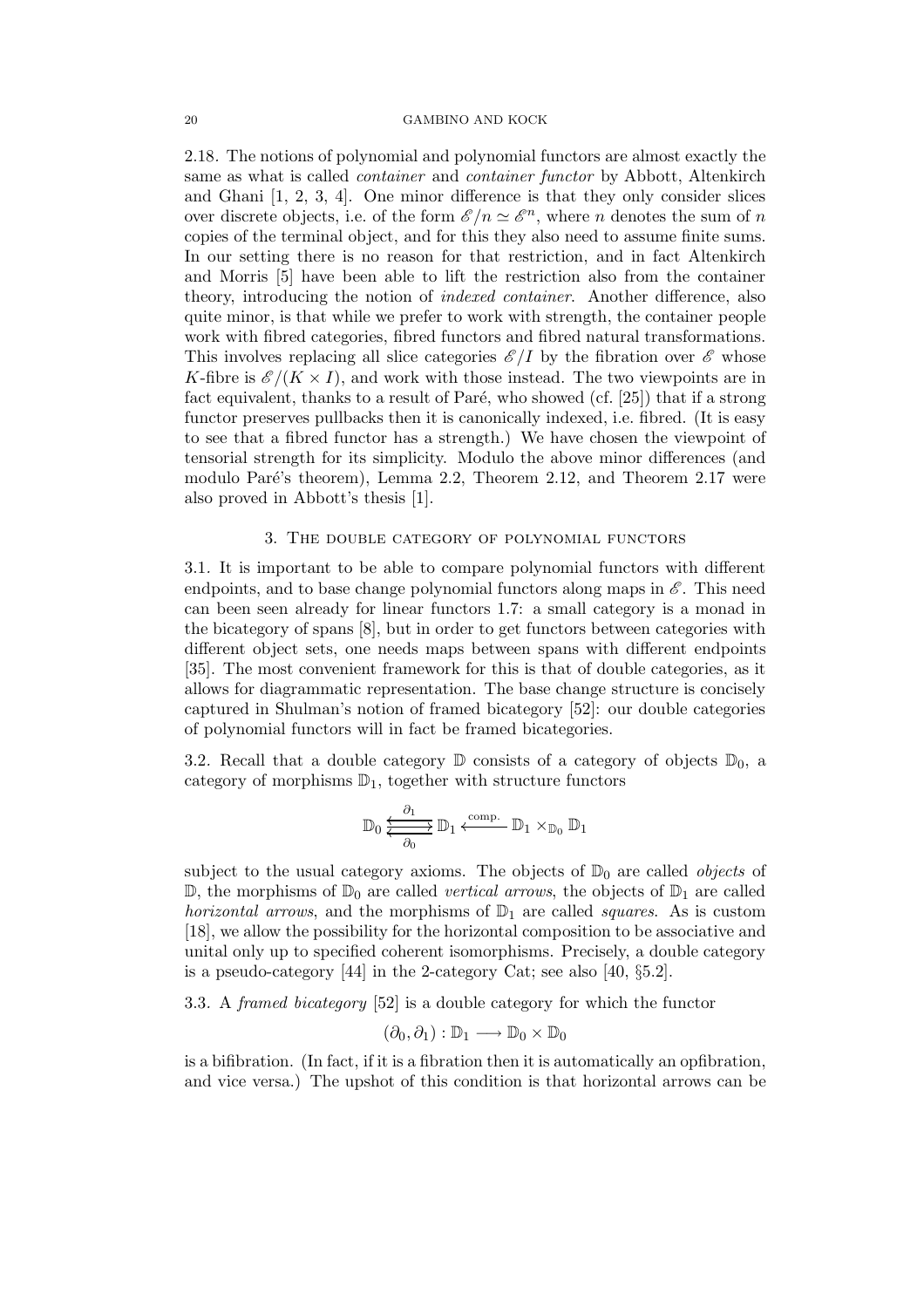base changed and cobase changed along arrows in  $\mathbb{D}_0 \times \mathbb{D}_0$  (i.e. pairs of vertical arrows).

3.4*.* We need to fix some terminology. The characteristic property of a fibration is that every arrow in the base category admits a cartesian lift, and that every arrow in the total space factors (essentially uniquely) as a vertical arrow followed by a cartesian one. In the present situation, the term 'cartesian' is already in use to designate cartesian natural transformations (which fibrationally speaking are vertical rather than cartesian), and the word 'vertical' already has a doublecategorical meaning. For these reasons, instead of talking about 'cartesian arrow' for a fibration we shall say *transporter* arrow; this terminology goes back to Grothendieck [19]. Correspondingly, we shall say *cotransporter* instead of opcartesian. We shall simply refrain from using 'vertical' in the fibration sense. The arrows mapping to identity arrows by the fibration will be precisely the natural transformations of polynomial functors.

3.5. We want to extend the bicategories  $Poly_{\mathscr{E}}$  and  $PolyFun_{\mathscr{E}}$  to double categories. The objects of the double category  $PolyFun_{\mathscr{E}}$  are the slices of  $\mathscr{E}$ , and the horizontal arrows are the polynomial functors. The vertical arrows are the dependent sum functors (i.e. functors of the form  $\Sigma_u$  for some u), and the squares in Poly<sub> $\mathcal{E}$ </sub> are of the form

$$
\mathcal{E}/I' \xrightarrow{P'} \mathcal{E}/J'
$$
  
\n
$$
\Sigma_u \downarrow \qquad \qquad \downarrow \phi \qquad \qquad \sum_v
$$
  
\n
$$
\mathcal{E}/I \xrightarrow{P} \mathcal{E}/J \qquad (18)
$$

where  $P'$  and P are polynomial functors and  $\phi$  is a strong natural transformation.

# 3.6. **Proposition.** The double category  $PolyFun_{\mathscr{E}}$  is a framed bicategory.

PROOF. The claim is that the functor sending a polynomial functor  $P : \mathscr{E}/I \to$  $\mathscr{E}/J$  to  $(I, J)$  is a bifibration. For each pair of arrows  $u: I' \to I$ ,  $v: J' \to J$  in  $\mathscr E$  we have the following basic squares (companion pairs and conjoint pairs [18])

$$
\begin{array}{c}\n\mathcal{E}/I' \xrightarrow{\Sigma_u} \mathcal{E}/I & \mathcal{E}/I' \longrightarrow \mathcal{E}/I' & \mathcal{E}/J' \longrightarrow \mathcal{E}/J' \\
\Sigma_u & \downarrow \Sigma_u & \downarrow \eta & \downarrow \eta & \downarrow \eta \\
\mathcal{E}/I \longrightarrow \mathcal{E}/I & \mathcal{E}/I \xrightarrow{\Delta_u} \mathcal{E}/I' & \mathcal{E}/J' \xrightarrow{\Sigma_v} \mathcal{E}/J & \mathcal{E}/J \longrightarrow \mathcal{E}/J\n\end{array}
$$

It is now direct to check that the pasted square

$$
\mathcal{E}/I' \xrightarrow{\Sigma_u} \mathcal{E}/I \xrightarrow{P} \mathcal{E}/J \xrightarrow{\Delta_v} \mathcal{E}/J'
$$
  

$$
\Sigma_u \downarrow \qquad \qquad \qquad \qquad \qquad \qquad \qquad \qquad \downarrow \varepsilon \qquad \qquad \downarrow \Sigma_v
$$
  

$$
\mathcal{E}/I \xrightarrow{\qquad \qquad \qquad \qquad \qquad \qquad \qquad \downarrow \varepsilon \qquad \qquad \downarrow \Sigma_v}
$$
  

$$
\mathcal{E}/I \xrightarrow{\qquad \qquad \qquad \qquad \qquad \qquad \qquad \downarrow \varepsilon \qquad \qquad \downarrow \Sigma_v}
$$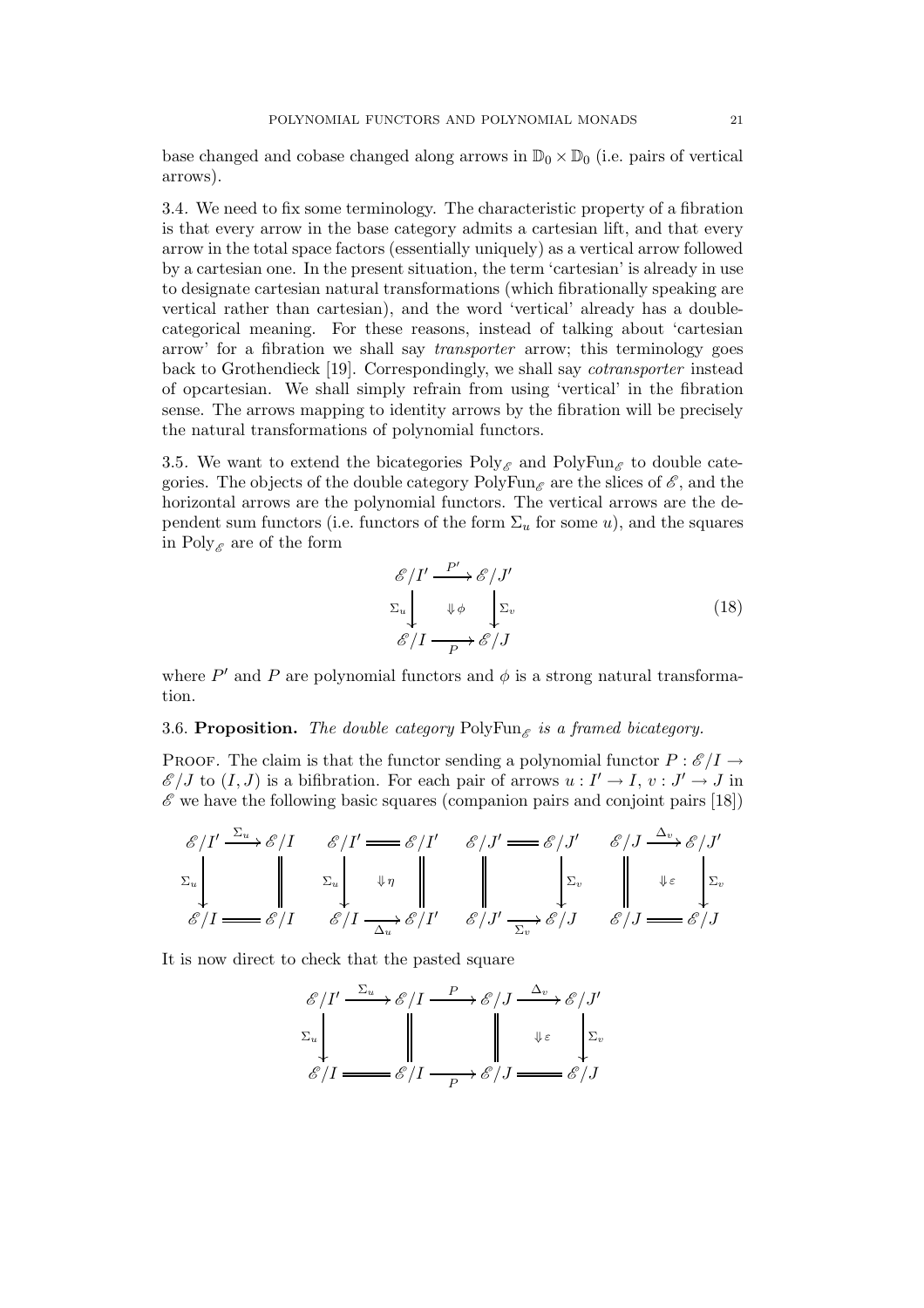is a transporter lift of  $(u, v)$  to P. We call  $\Delta_v \circ P \circ \Sigma_u$  the *base change* of P along  $(u, v)$ , and denote it  $(u, v)^*(P)$ .

Dually, it is direct to check that the pasted square

$$
\mathcal{E}/I' \longrightarrow \mathcal{E}/I' \longrightarrow \mathcal{E}/J' \longrightarrow \mathcal{E}/J'
$$
  
\n
$$
\Sigma_u \downarrow \qquad \qquad \downarrow \eta \qquad \qquad \downarrow \qquad \qquad \downarrow \Sigma_v
$$
  
\n
$$
\mathcal{E}/I \longrightarrow \mathcal{E}/I' \longrightarrow \mathcal{E}/J' \longrightarrow \mathcal{E}/J
$$

is a cotransporter lift of  $(u, v)$  to P'. We call  $\Sigma_v \circ P' \circ \Delta_u$  the *cobase change* of  $P'$  along  $(u, v)$ , and denote it  $(u, v)$ <sub>!</sub> $(P'$ ).  $\qquad \qquad \Box$ 

The above procedure of getting a framed bicategory out of a bicategory is a general construction: one starts with a bicategory  $\mathscr C$  with a subcategory  $\mathscr L$ consisting of left adjoints and comprising all the objects of  $\mathscr{C}$ , and obtains a framed bicategory by taking as vertical arrows the arrows in  $\mathscr{L}$ . The details can be found in [52, Appendix].

3.7. Via the biequivalence  $Poly_{\mathscr{E}} \simeq PolyFun_{\mathscr{E}}$  between the bicategory of polynomials and the 2-category of polynomial functors, Proposition 3.6 gives us also a framed bicategory of polynomials  $Poly_{\mathscr{E}}$ , featuring nice diagrammatic representations which we now spell out, extending the results of Section 2. The following result is the double-category version of Theorem 2.12.

3.8. **Theorem.** *The squares* (18) of PolyFun<sub>g</sub> are represented by diagrams of *the form*

$$
P': \qquad I' \longleftarrow B' \longrightarrow A' \longrightarrow J'
$$
\n
$$
u \qquad \qquad \downarrow \qquad \qquad \downarrow \qquad \qquad \downarrow \qquad \qquad \downarrow \qquad \qquad \downarrow \qquad \qquad \downarrow \qquad \qquad \downarrow \qquad \qquad (19)
$$
\n
$$
P: \qquad I \longleftarrow B \longrightarrow A \longrightarrow J.
$$

*This representation is unique up to choice of pullback in the middle. It follows that extension constitutes a framed biequivalence*

$$
Poly_{\mathscr{E}} \xrightarrow{\sim} PolyFun_{\mathscr{E}}.
$$

PROOF. By Theorem 2.12, diagrams like  $(19)$  (up to choice of pullback) are in bijective correspondence with strong natural transformations  $\Sigma_v \circ P' \circ \Delta_u \Rightarrow P$ , which by adjointness correspond to strong natural transformations  $\Sigma_v \circ P' \Rightarrow$  $P \circ \Sigma_u$ , i.e. squares (18) in PolyFun<sub>g</sub>. . В последните последните последните и производите по селото на селото на селото на селото на селото на селото<br>В селото на селото на селото на селото на селото на селото на селото на селото на селото на селото на селото н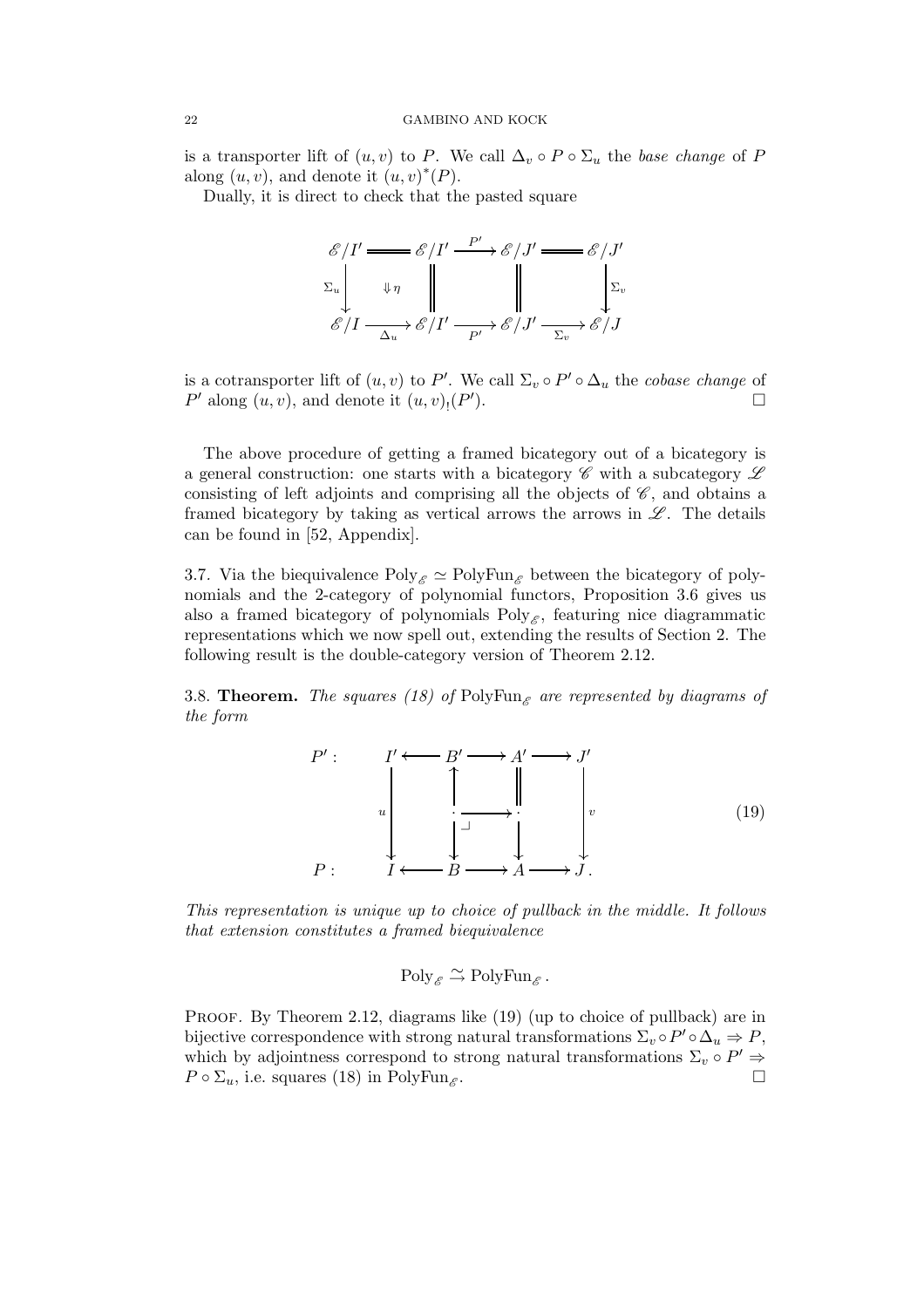3.9*.* The vertical composition of two diagrams



is performed by replacing the two middle squares



by a configuration



and then composing vertically. The replacement is a simple pullback construction, and checking that the composed diagram has the same extension as the vertical pasting of the extensions is a straightforward calculation.

3.10. At the level of polynomials, the bifibration  $Poly_{\mathscr{E}} \to \mathscr{E} \times \mathscr{E}$  is now the 'endpoints' functor, associating to a polynomial  $I \nightharpoonup B \rightarrow A \rightarrow J$  the pair  $(I, J)$ . With notation as in the proof of Proposition 3.6, we know the cobase change of P' along  $(u, v)$  is just  $\Sigma_v \circ P' \circ \Delta_u$ , and it is easy to see that



is a cotransporter lift of  $(u, v)$  to  $P'$ .

The transporter lift of  $(u, v)$  to P, which is the same thing as the base change of P along  $(u, v)$ , is slightly more complicated to construct. It can be given by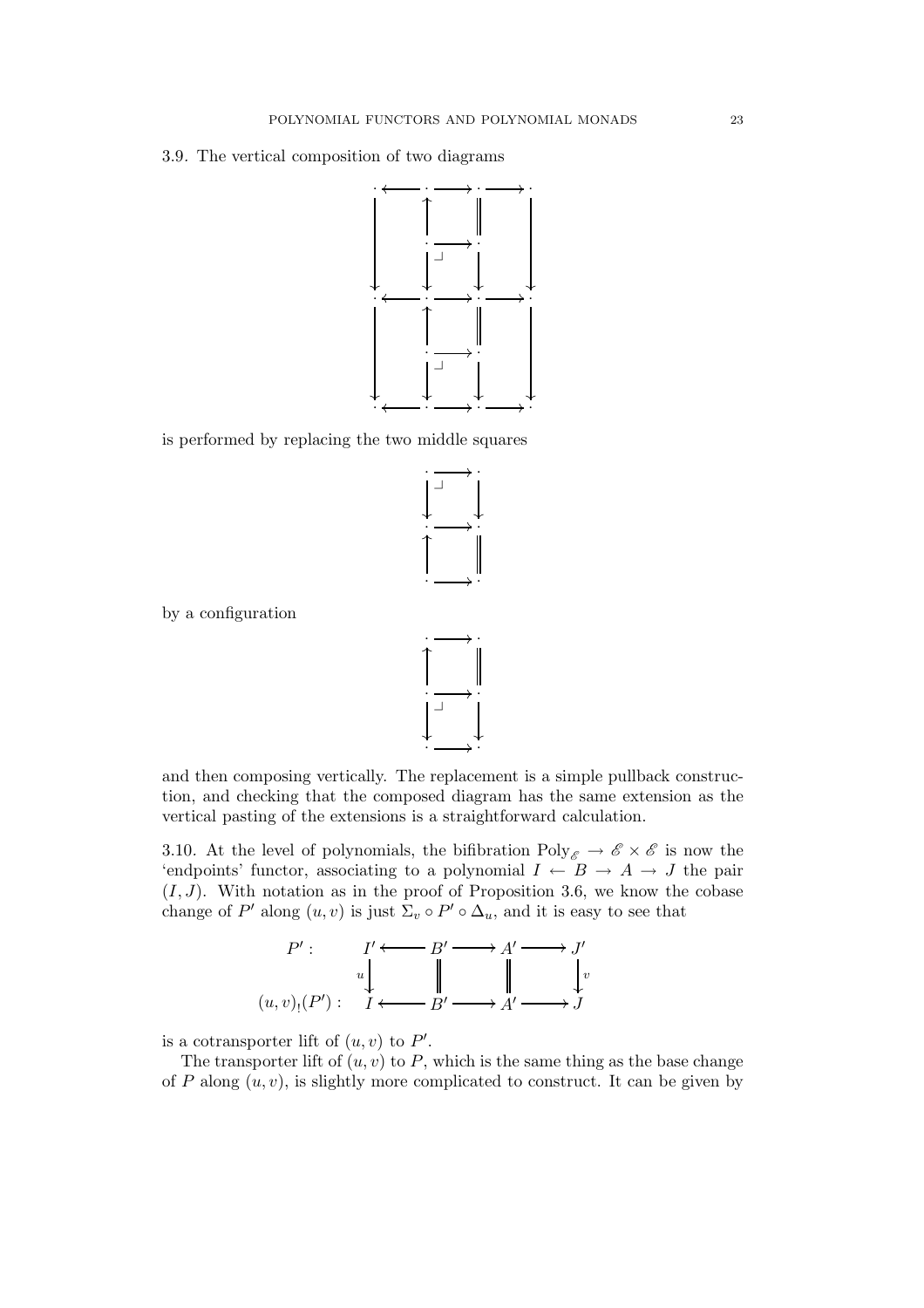first base changing along  $(u, Id)$  and then along  $(Id, v)$ :



3.11. The intermediate polynomial  $(u, Id)^*(P)$  is called the *source lift* of P along u, and we shall need it later on. Since  $\partial_0$  (as well as  $\partial_1$ ) is itself a bifibration, for which the source lift is the transporter lift, it enjoys the following universal property: every square



factors uniquely through the source lift, like



where the bottom part is as in (20).

3.12*.* All the constructions and arguments of this section apply equally well inside the cartesian fragment: starting with the 2-category  $PolyFun_{\mathscr{E}}^{\mathcal{C}}$  of polynomial functors and their cartesian strong natural transformations, a double category PolyFun $_{\mathscr{E}}^c$  results, which is a framed bicategory. The only point to note is that all the constructions are compatible with the cartesian condition, since they all depend on the  $\Sigma \dashv \Delta$  adjunction, which is cartesian. Note also that the transporter and cotransporter lifts belong to the cartesian fragment. The following two results follow readily.

3.13. Proposition. The double category  $PolyFun_{\mathscr{E}}^{\mathsf{c}}$  whose objects are the slices *of* E *, whose horizontal arrows are the polynomial functors, whose vertical arrows are the dependent sum functors, and whose squares are cartesian strong natural*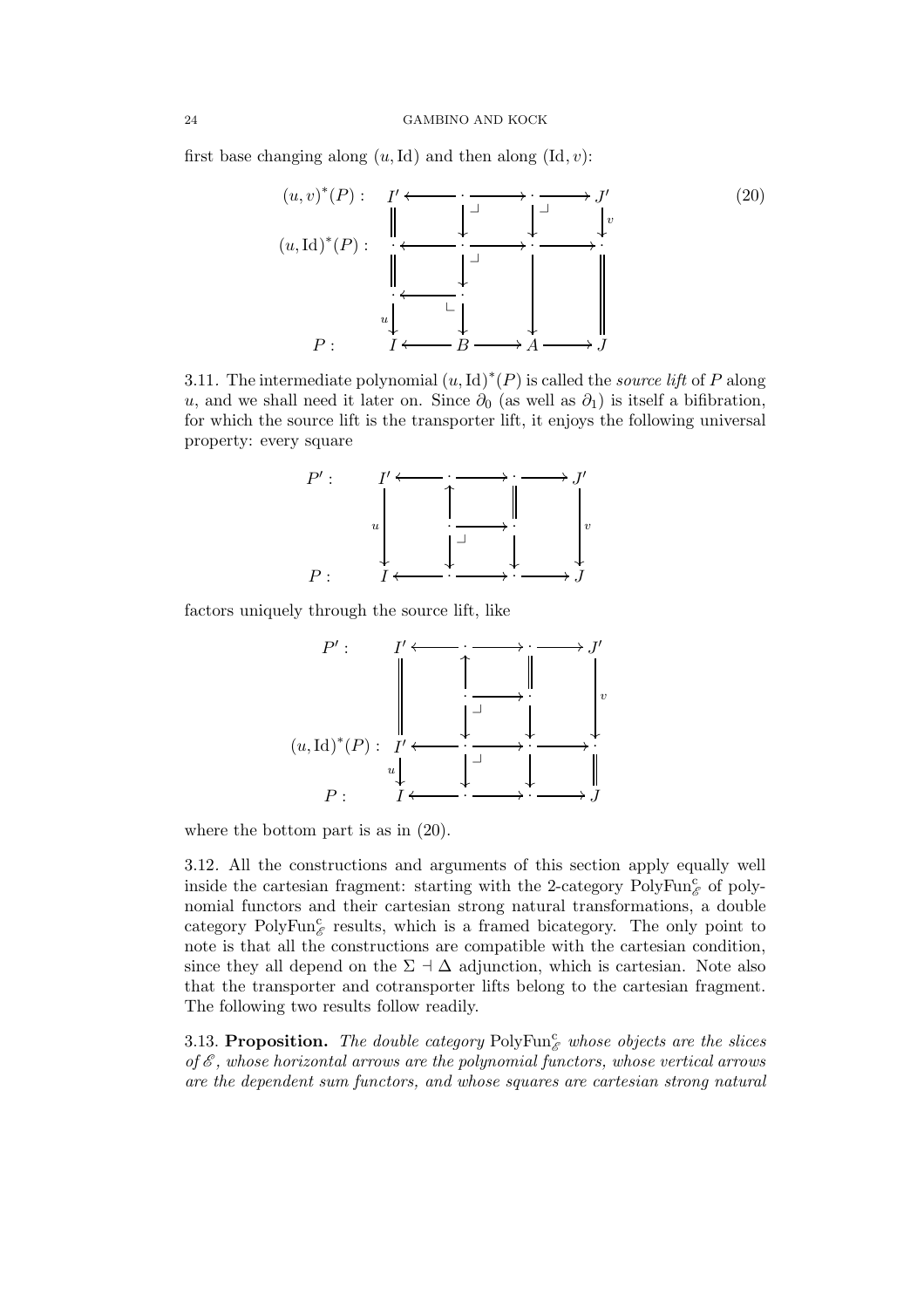*transformations*

$$
\begin{array}{c}\n\mathscr{E}/I' \xrightarrow{P'} \mathscr{E}/J' \\
\Sigma_u \downarrow \psi \downarrow \Sigma_v \\
\mathscr{E}/I \xrightarrow{P} \mathscr{E}/J\n\end{array}
$$

*is a framed bicategory.*

3.14. Proposition. The squares of  $PolyFun_{\mathscr{E}}^{\mathbb{C}}$  are represented uniquely by dia*grams*

$$
I' \longleftarrow B' \longrightarrow A' \longrightarrow J'
$$
  
\n
$$
\downarrow \qquad \qquad \downarrow \qquad \qquad \downarrow
$$
  
\n
$$
I \longleftarrow B \longrightarrow A \longrightarrow J,
$$
  
\n(21)

*hence extension constitutes a framed biequivalence*

$$
\mathrm{Poly}^c_{\mathscr{E}} \xrightarrow{\sim} \mathrm{PolyFun}^c_{\mathscr{E}}.
$$

3.15*.* For the remainder of this paper, we shall only deal with the cartesian fragment, which is also what is needed in [32] and [33]. In those two papers, a central construction is to label trees by a polynomial endofunctor P. Trees are themselves seen as polynomial endofunctors (cf. Example 1.10), and the labelling amounts precisely to a cartesian 2-cell in the double category of polynomial functors. The importance of the cartesian condition (a bijection of certain fibres) is to ensure that a node in a tree is labelled by an operation of the same arity.

3.16*.* We finish this section with a digression on the relationship between polynomial functors and the shapely functors and shapely types of Jay and Cockett [24, 23], since the double-category setting provides some conceptual simplification of the latter notion. We now assume  $\mathscr E$  has sums.

A *shapely functor* [24] is a pullback-preserving functor  $F: \mathscr{E}^m \to \mathscr{E}^n$  equipped with a strength. Since, for a natural number n, the discrete power  $\mathscr{E}^n$  is equivalent to the slice  $\mathscr{E}/n$ , where n now denotes the n-fold sum of 1 in  $\mathscr{E}$ , it makes sense to compare shapely functors and polynomial functors. Since a polynomial functor preserves pullbacks and has a canonical strength, it is canonically a shapely functor. It is not true that every shapely functor is polynomial. For a counter example, let K be a set with a non-principal filter  $\mathscr{D}$ , and consider the filter-power functor

$$
\begin{array}{rccc}\nF : \text{Set} & \longrightarrow & \text{Set} \\
X & \longmapsto & \underset{D \in \mathscr{D}}{\text{colim}} X^D \, ,\n\end{array}
$$

which preserves finite limits since it is a filtered colimit of representables. Since every endofunctor on Set has a canonical strength, F is a shapely functor. However, F does not preserve all cofiltered limits, and hence, by 1.18 (ii) cannot be polynomial. For example,  $\emptyset = \lim_{D \in \mathcal{D}} D$  itself is not preserved. This example is apparently at odds with Theorem 8.3 of [2].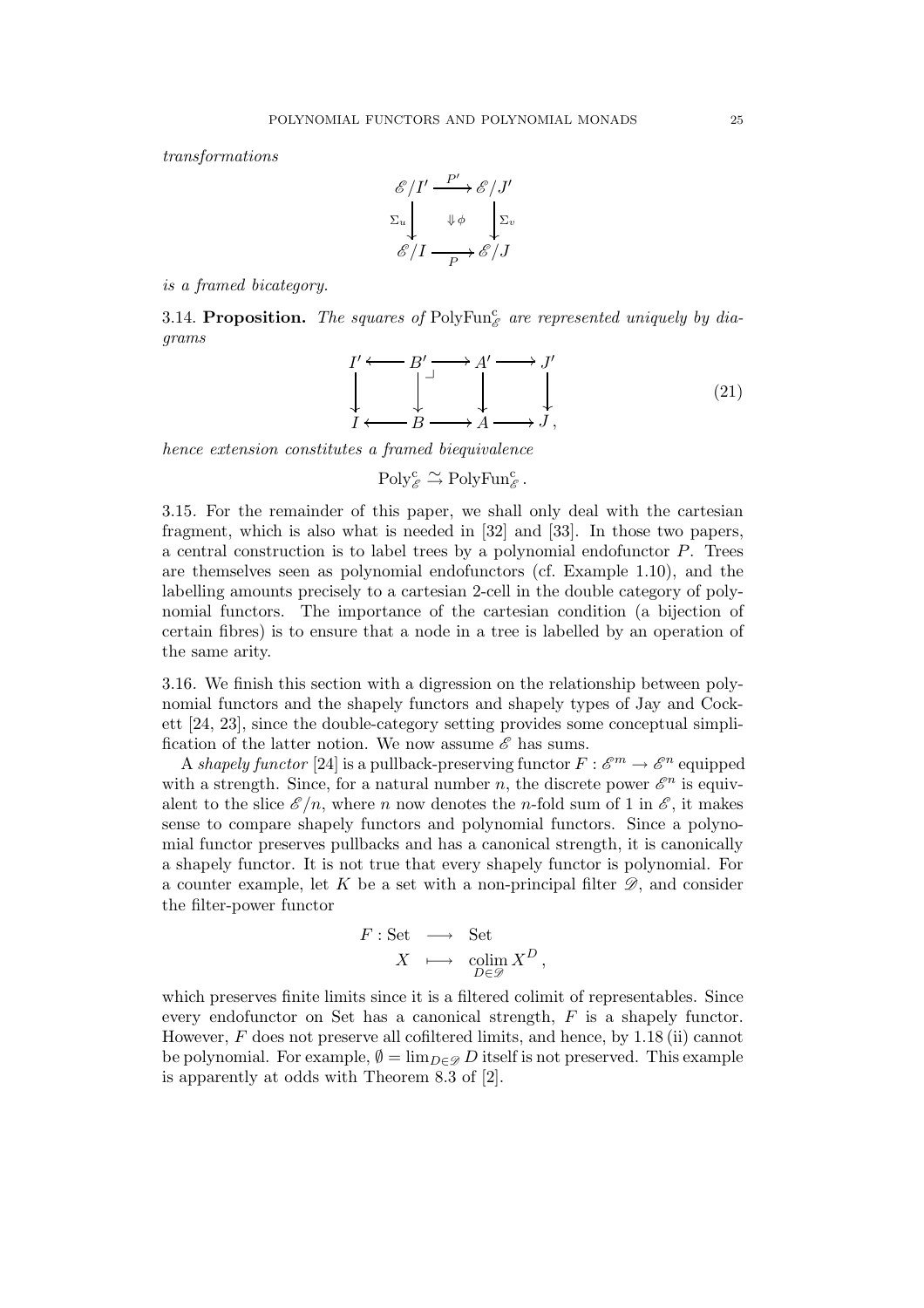3.17. Let  $L : \mathscr{E} \to \mathscr{E}$  denote the *list endofunctor*,  $L(X) = \sum_{n \in \mathbb{N}} X^n$ , which is the same as what we called the free-monoid monad in Example 1.9. A *shapely type* [24] in one variable is a shapely functor equipped with a cartesian strong natural transformation to L. A morphism of shapely types is a natural transformation commuting with the structure map to L. The idea is that the shapely functor represents the template or the shape into which some data can be inserted, while the list holds the actual data; the cartesian natural transformation encodes how the data is to be inserted into the template. As emphasized in [46], the cartesian strong natural transformation is part of the structure of a shapely type. Since any functor with a cartesian natural transformation to  $L$  is polynomial by Lemma 2.2, it is clear that one-variable shapely types are essentially the same thing as one-variable polynomial endofunctors with a cartesian natural transformation to  $L$ , and that there is an equivalence of categories between the category of shapely types and the category  $Poly_{\mathscr{E}}^{\mathcal{C}}(1,1)/L$ .

According to Jay and Cockett [24], a shapely type in m input variables and *n* output variables is a shapely functor  $\mathscr{E}^m \to \mathscr{E}^n$  equipped with a cartesian strong natural transformation to the functor  $L_{m,n}: \mathscr{E}^m \to \mathscr{E}^n$  defined by

$$
L_{m,n}(X_i \mid i \in m) = \left( L(\sum_{i \in m} X_i) \mid j \in n \right),
$$

and they motivate this definition by considerations on how to insert data into templates. With the double-category formalism, we can give a conceptual explanation of the formula: writing  $u_m : m \to 1$  and  $u_n : n \to 1$  for the maps to the terminal object, the functor  $L_{m,n}: \mathscr{E}^m \to \mathscr{E}^n$  is nothing but the composite

$$
\Delta_{u_n} \circ L \circ \Sigma_{u_m} = (u_m, u_n)^* L,
$$

the base change of L along  $(u_m, u_n)$ . Hence we can say uniformly that a shapely type is an object in  $Poly_{\mathscr{E}}^c/L$  with endpoints finite discrete objects.

## 4. Polynomial monads

4.1*.* Let  $I \in \mathscr{E}$ . A *polynomial monad* on  $\mathscr{E}/I$  is a monad  $(T, \eta, \mu)$  for which T is a polynomial functor and  $\eta$  and  $\mu$  are cartesian strong natural transformations. From the point of view of the formal theory of monads [53], a polynomial monad is a monad in the 2-category  $PolyFun^c_{\mathscr{E}}$ . A basic example of a polynomial monad is the free-monoid monad of Example 1.9.

4.2*.* We are interested in the construction of the free monad on a polynomial endofunctor, and start by recalling from [28, 7] some general facts about free monads. Let  $\mathscr C$  be a category and  $P : \mathscr C \to \mathscr C$  an endofunctor. The free *monad* on P is a monad  $(T, \eta, \mu)$  on C together with a natural transformation  $\alpha: P \Rightarrow T$  enjoying the following universal property: for any monad  $(T', \eta', \mu')$ on  $\mathscr C$  and any natural transformation  $\phi: P \to T'$  there exists a unique monad morphism  $\phi^{\sharp}: T \Rightarrow T'$  making the following diagram commute:

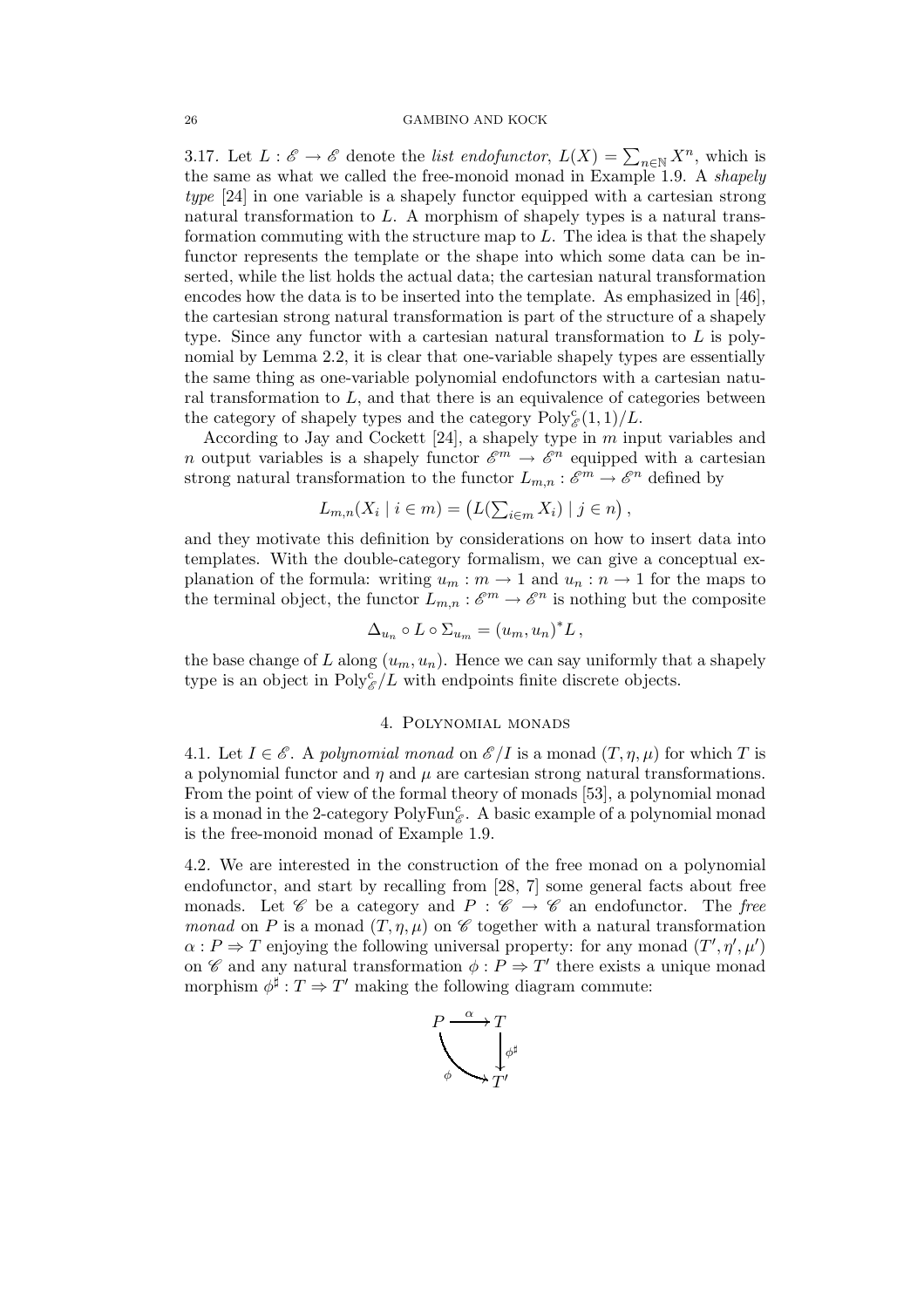The following construction of the free monad on  $P$  is standard. Let  $P$ -alg denote the category of P-algebras and P-algebra morphisms. We denote P-algebras as pairs  $(X, \sup_X)$  where X is the underlying object, and  $\sup_X : PX \to X$  is the structure map, sometimes suppressed from the notation for brevity. If the forgetful functor  $U : P$ -alg  $\rightarrow \mathscr{C}$  has a left adjoint, then the monad  $(T, \eta, \mu)$ resulting from the adjunction is the free monad on P. If  $\mathscr C$  has binary sums, a necessary and sufficient condition for the existence of the left adjoint to U is that, for every  $X \in \mathscr{C}$ , the endofunctor  $X + P(-) : \mathscr{C} \to \mathscr{C}$  has an initial algebra. Indeed, in that case we can construct the free monad as follows. For  $X \in \mathscr{C}$ , we define TX as the initial algebra for  $X + P(-) : \mathscr{C} \to \mathscr{C}$ , and  $\eta_X : X \to TX$  as the composite

$$
X \xrightarrow{t_1} X + P(TX) \xrightarrow{t_X} TX
$$

where  $\iota_1$  is the first sum inclusion and  $t_X$  is the structure map of TX as an  $(X + P)$ -algebra. Finally, since  $T^2 X$  is the initial algebra for the functor  $TX +$  $P(-)$ , we can define  $\mu_X: T^2 X \to TX$  as the unique map making the following diagram commute:



Functoriality, naturality, and the monad axioms follow readily from these definitions. Note that the X-component of the natural transformation  $\alpha : P \Rightarrow T$ is given as the composite

$$
PX \xrightarrow{P(\eta_X)} P(TX) \xrightarrow{\iota_2} X + P(TX) \xrightarrow{\iota_X} TX.
$$
 (22)

4.3. Let us now return to the locally cartesian closed category  $\mathscr{E}$ , now assumed to be extensive and in particular have finite sums. Recall from [45] that  $\mathscr E$ is said to have W-types if every polynomial functor in a single variable on  $\mathscr E$  has an initial algebra. This terminology is motivated by the fact that initial algebras for polynomial functors in a single variable are category-theoretic counterparts of Martin-Löf's types of wellfounded trees [48]. Every elementary topos with a natural numbers object has W-types [45]. If  $\mathscr E$  has W-types, then every polynomial endofunctor, not just those in a single variable, has an initial algebra [16, Theorem 14]. Initial algebras for general polynomial functors are category-theoretic counterparts of Petersson and Synek's general tree types [49]; see also [47, Chapter 16].

Henceforth, we assume that  $\mathscr E$  has W-types. For any polynomial endofunctor  $P: \mathscr{E}/I \to \mathscr{E}/I$  and any  $X \in \mathscr{E}/I$ , the functors  $X + P(-): \mathscr{E}/I \to \mathscr{E}/I$ are again polynomial, hence have initial algebras. Therefore every polynomial endofunctor admits a free monad.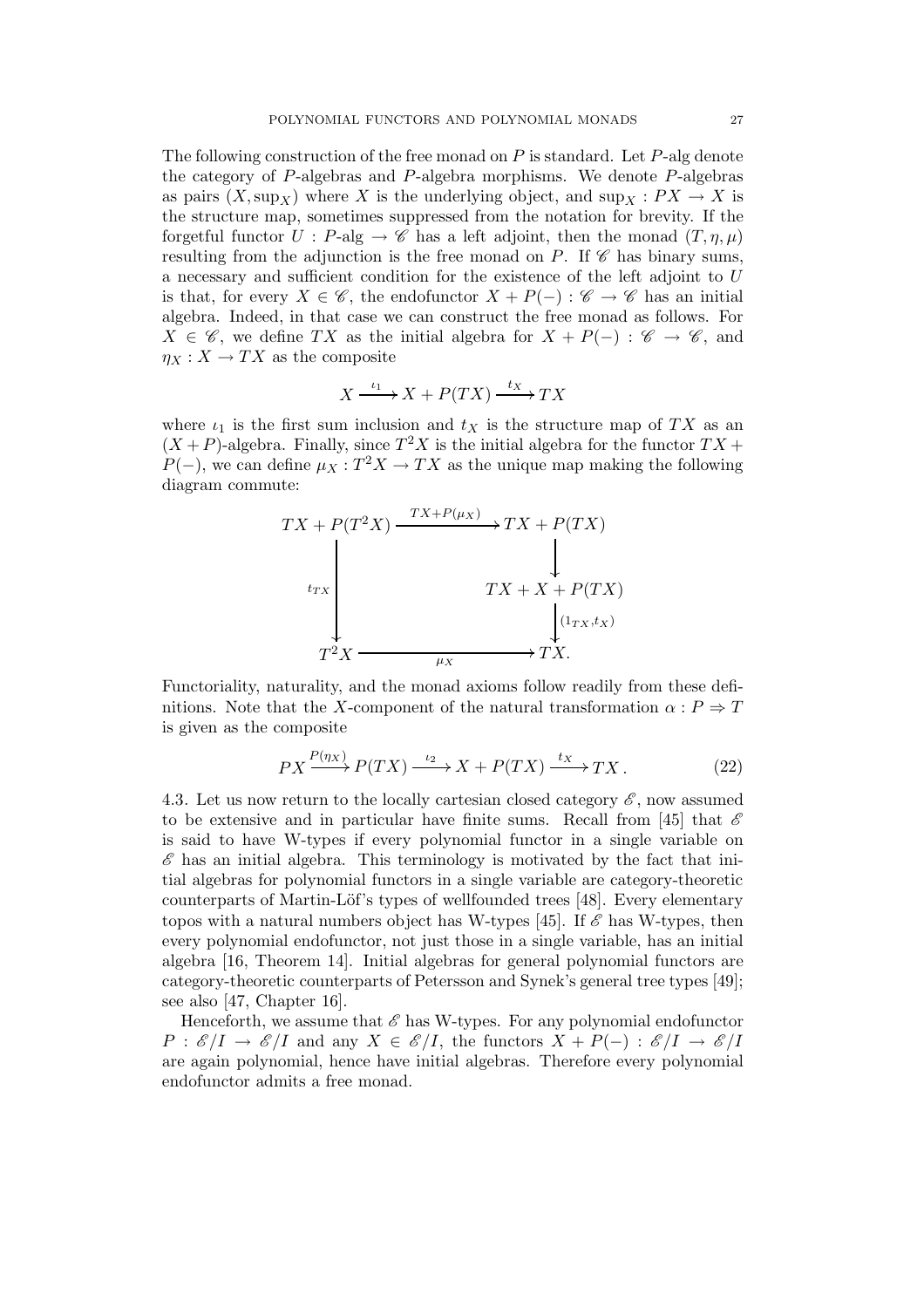4.4*.* Theorem 4.5 below asserts that the free monad on a polynomial functor is polynomial. The proof exploits the possibility of recursively defining maps out of initial algebras for polynomial functors, and we need first to set up some notation to handle this. Let  $P : \mathscr{E}/I \to \mathscr{E}/I$  be the polynomial functor represented by the diagram

$$
I \xleftarrow{s} B \xrightarrow{f} A \xrightarrow{t} I.
$$

We regard such a diagram as a generalised many-sorted signature. This point of view is most easily illustrated by considering the case of  $\mathscr{E} =$  Set. The object I provides the set of sorts of the signature. The set of terms of the signature is defined inductively by saying that we have a term  $\sup_a(x)$  of sort  $t(a)$  whenever  $a \in A$  and  $x = (x_b \mid b \in B_a)$  is a family of terms such that  $x_b$  has sort  $s(b)$  for all  $b \in B_a$ . Such a term may be represented graphically as a one-node tree



The incoming edges are indexed by the elements of  $B<sub>a</sub>$  and further labelled by elements of I, with the edge indexed by  $b \in B_a$  labelled by  $s(b) \in I$ . The outgoing edge is labelled by  $t(a) \in I$ . We label the node sup $(a, x)$  if the family  $x = (x_b \mid b \in B_a)$  labels its incoming edges.

Let W be the initial algebra for P, with structure map  $\sup_W : PW \to W$ . Initiality of the algebra means that for any other algebra  $(X, \sup_X)$ , there exists a unique algebra map  $\theta : W \to X$ , thus making the following diagram commute

$$
PW \xrightarrow{P(\theta)} PX
$$
  
\n
$$
SW \xrightarrow{\text{sup}_W} Y
$$
  
\n
$$
W \xrightarrow{\text{sup}_X} X.
$$

In the internal language of  $\mathscr E$ , we can represent the structure map of W as the I-indexed family

$$
\sup_{W_i} : \sum_{a \in A_i} \prod_{b \in B_a} W_{sb} \to W_i \, .
$$

The initiality of  $W$  can be expressed by saying that there exists a unique family of maps  $\theta_i: W_i \to X_i$  satisfying the recursive equation

 $\theta_i(\sup_{W_i}(a, h)) = \sup_{X_i}(a, (\lambda b \in B_a) \theta_{sb}(hb)),$ 

where we employ lambda notation  $(\lambda b \in B_a)$   $\theta_{sb}(hb)$  to indicate the function  $B_a \to X$  sending b to  $\theta_{sb}(hb)$ .

4.5. Theorem. *The free monad on a polynomial endofunctor is a polynomial monad.*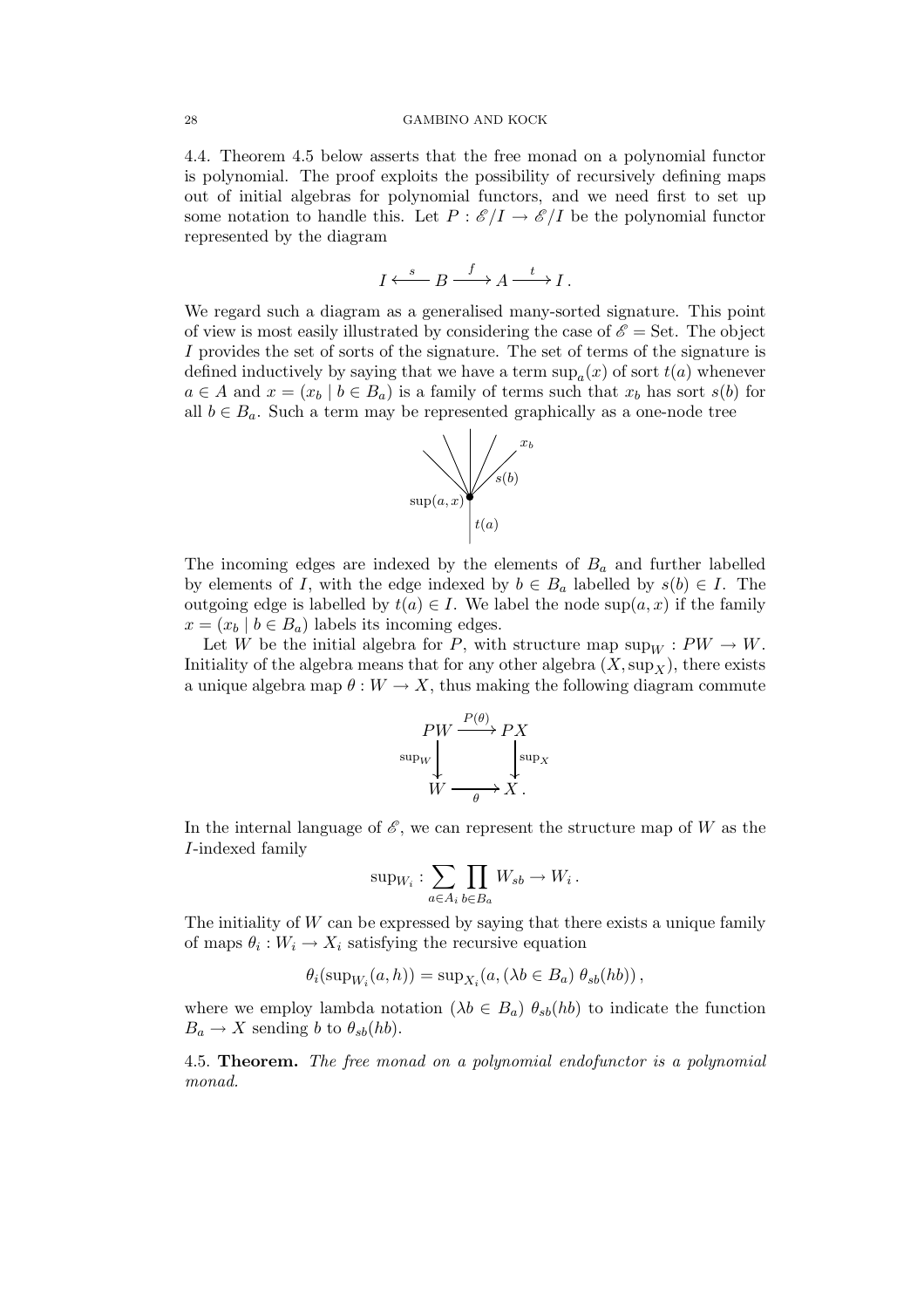PROOF. Let  $P : \mathscr{E}/I \to \mathscr{E}/I$  be the polynomial endofunctor represented by

$$
I \xleftarrow{s} B \xrightarrow{f} A \xrightarrow{t} I,
$$

and let  $(T, \eta, \mu)$  be the free monad on P. We need to show that  $T : \mathscr{E}/I \to \mathscr{E}/I$ is a polynomial functor, and that  $\eta$ : Id  $\Rightarrow$  T and  $\mu$ :  $T^2 \Rightarrow$  T are cartesian strong natural transformations. We shall show that  $T$  is naturally isomorphic to the polynomial functor represented by the diagram

$$
I \xleftarrow{u} D \xrightarrow{g} C \xrightarrow{v} I \tag{23}
$$

whose constituents we now proceed to construct. Intuitively,  $C$  is the set of wellfounded trees with branching profile given by the polynomial endofunctor  $1+P:\mathscr{E}/I\to\mathscr{E}/I$ , while D is the set of such trees but with a marked leaf. We construct these two objects as least fixpoints. Put  $Q = 1 + P$ ; in the internal language we have

$$
Q(X_i \mid i \in I) = \left( \{i\} + \sum_{a \in A_i} \prod_{b \in B_a} X_{sb} \mid i \in I \right).
$$

Let  $(C_i \mid i \in I)$  be the initial algebra for Q. Its structure map is given by the family of isomorphisms

$$
\sup_{C_i} : \{i\} + \sum_{a \in A_i} \prod_{b \in B_a} C_{sb} \xrightarrow{\sim} C_i , \tag{24}
$$

meaning that a Q-tree is either a trivial tree (of some type  $i \in I$ ) or a one-node tree which is a term from P (that is the choice of  $a \in A_i$ ) and whose incoming edges are labelled by Q-trees (that is the map  $k : B_a \to C_{sb}$ ). We now define the polynomial endofunctor  $R : \mathscr{E}/C \to \mathscr{E}/C$  by letting

$$
R(X_c \mid c \in C) = (\widetilde{X}_c \mid c \in C),
$$

where

$$
\widetilde{X}_c = \begin{cases}\n\{i\} & \text{if } c = \sup(i), \\
\sum_{b \in B_a} X_{kb} & \text{if } c = \sup(a, k).\n\end{cases}
$$

This definition can be seen to be that of a polynomial functor using the isomorphisms in (24) and the extensivity of  $\mathscr{E}$ . Let  $(D_c | c \in C)$  be the initial algebra for R. Its structure maps consist of the following isomorphisms:

$$
\text{sup}_{D_{\text{sup}_C}(i)}: \{i\} \xrightarrow{\sim} D_{\text{sup}_C(i)}, \quad \text{sup}_{D_{\text{sup}_C}(a,h)}: \sum_{b \in B_a} D_{hb} \xrightarrow{\sim} D_{\text{sup}_C(a,h)}.
$$

The idea here is that a tree with a marked leaf is either a trivial tree, with the unique leaf marked, or it is a pointed collection of trees, for which the distinguished tree has a marked leaf. We now define  $u : D \to I$  recursively so that we have

$$
u(d) = \begin{cases} i & \text{if } d = \sup_D(i), \\ u(d') & \text{if } d = \sup_D(b, d'). \end{cases}
$$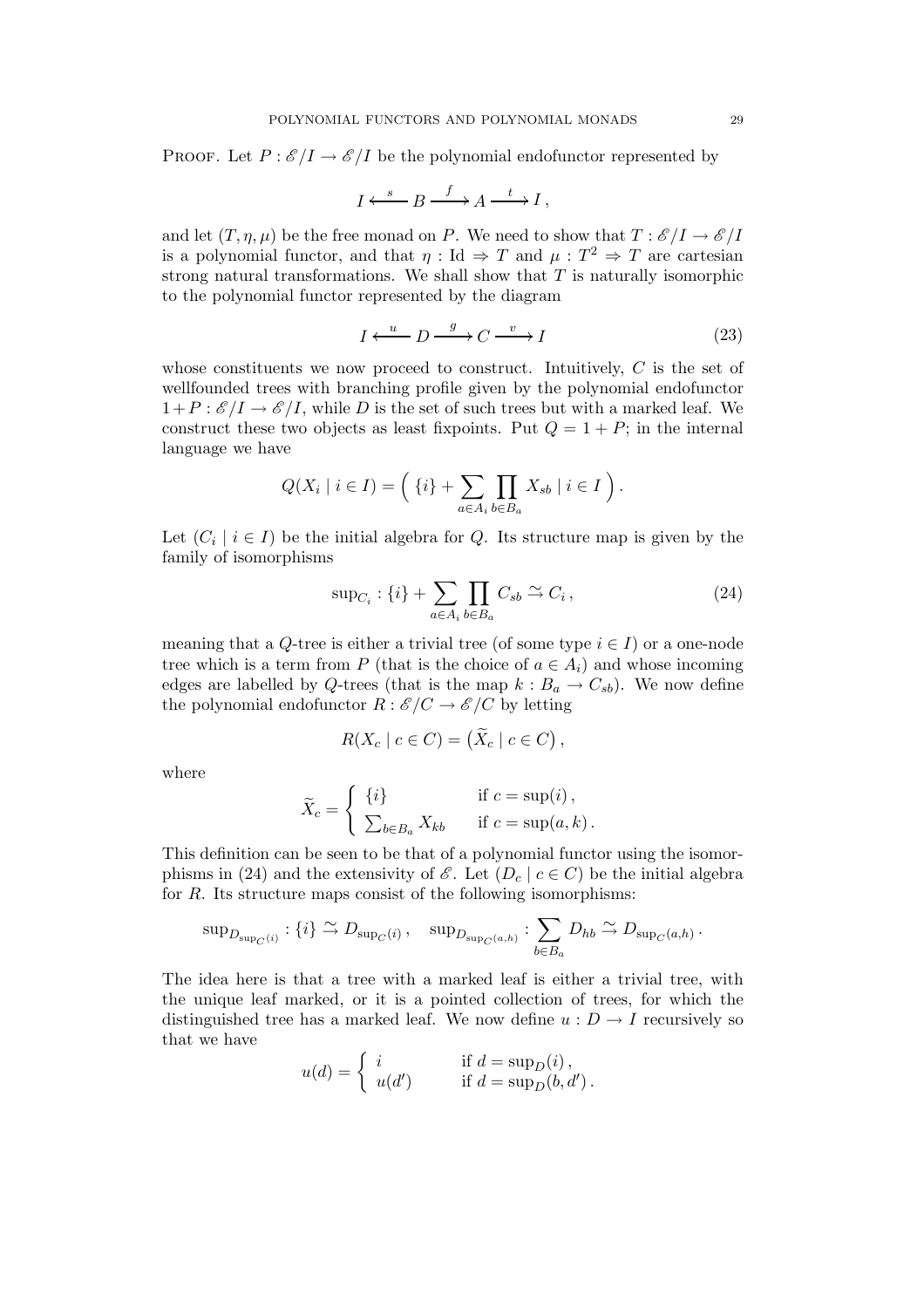We have now constructed the polynomial in  $(23)$ , and we proceed to verify that the associated polynomial functor is naturally isomorphic to  $T$ . To prove this, it is sufficient to show that for every  $X = (X_i \mid i \in I)$ , the object

$$
\Big(\sum_{c \in C_i} \prod_{d \in D_c} X_{ud} \mid i \in I\Big)
$$

enjoys the same universal property that characterises  $TX$ , namely that of being an initial algebra for the functor  $X+P(-): \mathscr{E}/I \to \mathscr{E}/I$ . The required structure map is given by the following chain of isomorphisms:

$$
X_i + \sum_{a \in A_i} \prod_{b \in B_a} \sum_{c \in C_{sb}} \prod_{d \in D_c} X_{ud} \cong X_i + \sum_{a \in A_i} \sum_{\substack{k \in \prod_{c \in B_a} C_{sb} \\ b \in B_a}} \prod_{d \in D_{kb}} \prod_{d \in D_{kb}} X_{ud}
$$
  

$$
\cong X_i + \sum_{\substack{(a,k) \in \sum_{a \in A_i b \in B_a}} \prod_{d \in B_a} C_{sb} (b,d) \in \sum_{b \in B_a} D_{kb}}
$$
  

$$
\cong \sum_{c \in C_i} \prod_{d \in D_c} X_{ud}.
$$

The initiality of the algebra follows by the initiality of  $C$  and  $D$  via lengthy, but not difficult, calculations.

It remains to show that the unit and multiplication are cartesian. For the unit  $\eta$ : Id  $\Rightarrow$  T, we construct a diagram

$$
I \longrightarrow I \longrightarrow I \longrightarrow I
$$
  

$$
\downarrow \qquad \qquad I \longleftarrow I \longrightarrow I
$$
  

$$
I \longleftarrow u \qquad D \longrightarrow C \longrightarrow I
$$

representing a cartesian strong natural transformation that coincides with  $\eta$ , modulo the isomorphism established above. For  $i \in I$ , we define  $e_i : \{i\} \rightarrow$  $C_i$  by letting  $e_i(i) = \sup_C(i)$ . With this definition, we have an isomorphism  ${i}$  ≅  $D_{e_i(i)}$  for every  $i \in I$ , hence the middle square is cartesian. We proceed analogously for the multiplication. We will construct a diagram of the form

$$
I \longleftarrow F \longrightarrow E \longrightarrow I
$$
  

$$
\downarrow \qquad \qquad \downarrow \qquad \qquad \downarrow m \qquad \qquad \parallel
$$
  

$$
I \longleftarrow u \qquad D \qquad g \rightarrow C \qquad \qquad v \rightarrow I
$$

where the top polynomial represents  $T^2$ :  $\mathscr{E}/I \to \mathscr{E}/I$  and the diagram represents the multiplication. Direct calculations with the definition of substitution show that, for  $i \in I$ , we have

$$
E_i = \sum_{c \in C_i} \prod_{d \in D_c} C_{ud},
$$

and that, for  $(c, k) \in E_i$ , we have

$$
F_{(c,k)} = \sum_{d \in D_c} D_{kd}.
$$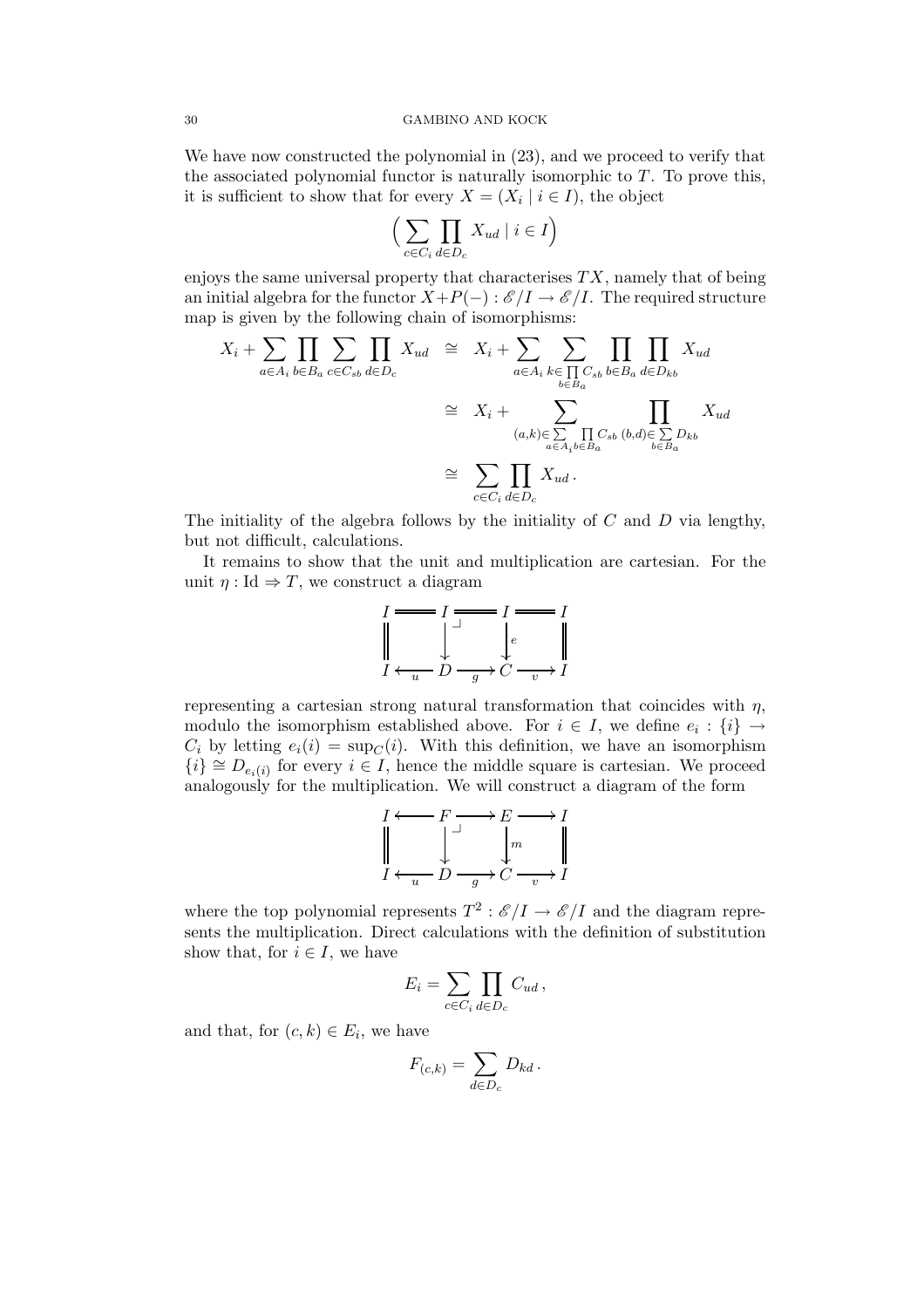The family of maps  $m_i : E_i \to C_i$  is defined recursively so that, for  $(c, k) \in E_i$ , we have

$$
m_i(c,k) = \begin{cases} k(i) & \text{if } c = \sup_C(i) \\ \sup(a, (\lambda b \in B_a) \ m_{sb}(hb, kb)) & \text{if } c = \sup_C(a, h) \end{cases}
$$

To check that the second clause is well-defined, observe that if  $\sup_C(a, h) \in C_i$ then, for  $b \in B_a$ , we have  $hb \in C_{sb}$ . Furthermore we have

$$
\prod_{d\in D_{{\rm sup}(a,h)}}C_{ud}\;\cong\prod_{(b,d')\in\sum\limits_{b\in B_a}D_{hb}}C_{u(b,d')}\;\cong\prod_{b\in B_a}\prod_{d'\in D_{hb}}C_{u(d')}\,.
$$

Hence, for  $b \in B_a$ , we can regard kb as an element of

$$
\prod_{d' \in D_{hb}} C_{u(d')}
$$

so that  $(hb, kb) \in E_{sb}$ , and therefore  $m_{sb}(hb, kb) \in C_{sb}$ , as required. It is now easy to check that, for  $(c, k) \in E_i$ , we have an isomorphism

$$
D_{m_i(c,k)} \cong F_{(c,k)}.
$$

It remains to check that the natural transformation induced by the diagram above is indeed the multiplication of the free monad on  $P$ . This involves checking that its components satisfy the condition that determines  $\mu_X: T^2 X \to TX$ uniquely. This is a lengthy calculation which we omit.  $\Box$ 

4.6*.* To conclude this section, we derive from Theorem 4.5 a stronger universal property of the free monad. Let  $PolyEnd_{\mathscr{E}}$  denote the category whose objects are pairs  $(I, P)$  consisting of an object  $I \in \mathscr{E}$  and a polynomial endofunctor P on  $\mathscr{E}/I$ , and whose morphisms from  $(I, P)$  to  $(I', P')$  consist of a map  $u : I' \to I$ in  $\mathscr E$  and a cartesian strong natural transformation

$$
\mathcal{E}/I' \xrightarrow{P'} \mathcal{E}/I'
$$
\n
$$
\Sigma_u \downarrow \qquad \qquad \downarrow \phi \qquad \qquad \sum_u
$$
\n
$$
\mathcal{E}/I \xrightarrow{P} \mathcal{E}/I.
$$
\n(25)

The category PolyMnd<sub>&</sub> of polynomial monads in  $\mathscr E$  is defined in a similar way: the objects are pairs  $(I, T)$  consisting of an object  $I \in \mathscr{E}$  and a polynomial monad T on  $\mathscr{E}/I$ . Maps from  $(I, T)$  to  $(I', T')$  are as in (25), but required now to satisfy the following monad map axioms:

$$
\sum_{u} \frac{\Sigma_{u} \eta'}{\sqrt{\sum_{u} \Sigma_{u}}} \sum_{u} T' \frac{\Sigma_{u} T'^{2} \xrightarrow{\phi T'} T \Sigma_{u} T' \xrightarrow{T\phi} T^{2} \Sigma_{u}}{\Sigma_{u} \mu' \downarrow} \qquad (\text{26})
$$
\n
$$
\sum_{\eta \Sigma_{u}} \sum_{u} T' \xrightarrow{\sum_{u} T' \xrightarrow{\phi T' \longrightarrow T \Sigma_{u}}} T \Sigma_{u}.
$$

Let us point out that the monad morphisms defined above are more special than those that would arise by instantiating the notion of a monad morphism between monads in a 2-category, as defined in [53], to the 2-category  $PolyFun_{\mathscr{E}}^{\mathcal{C}}$ : we allow only functors of the form  $\Sigma_u : \mathcal{E}/I' \to \mathcal{E}/I$ , rather than arbitrary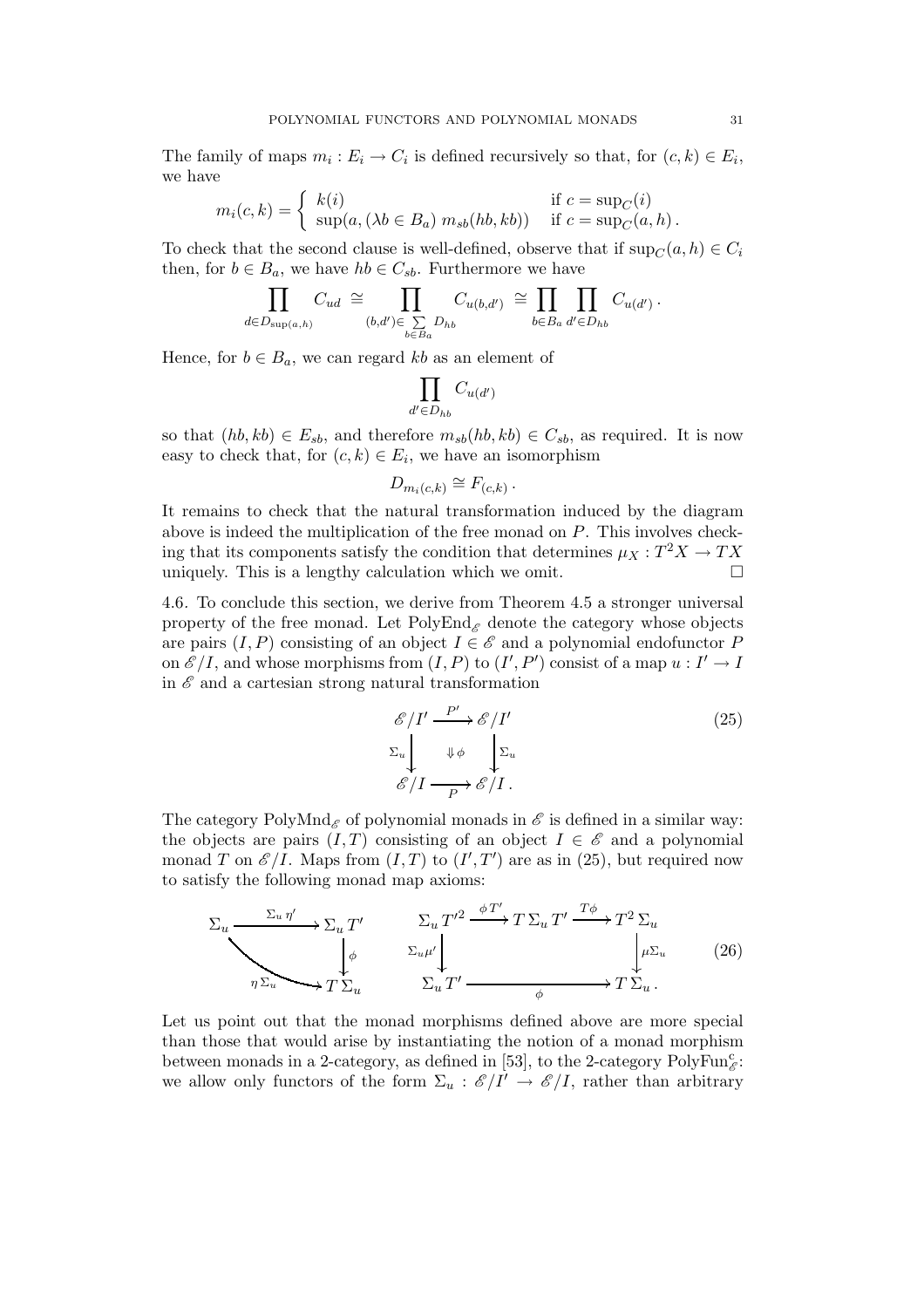#### 32 GAMBINO AND KOCK

polynomial functors, as vertical maps in the diagram (25). Note also that our direction of 2-cells are the oplax monad maps rather than the lax ones.

4.7. **Corollary.** *The forgetful functor*  $U : \text{PolyMnd}_{\mathscr{E}} \to \text{PolyEnd}_{\mathscr{E}}$  *has a left adjoint.*

**PROOF.** Both PolyEnd<sub> $\mathscr E$ </sub> and PolyMnd<sub> $\mathscr E$ </sub> are fibred over  $\mathscr E$  via the functors mapping an object  $(I, -)$  to I, and U is a fibred functor. Therefore, to define a left adjoint to  $U$ , it is sufficient to define left adjoints to the forgetful functors

$$
U_I: \mathrm{PolyMnd}_{\mathscr{E}}(\mathscr{E}/I) \to \mathrm{PolyEnd}_{\mathscr{E}}(\mathscr{E}/I),
$$

where  $PolyMnd_{\mathscr{E}}(\mathscr{E}/I)$  and  $PolyEnd_{\mathscr{E}}(\mathscr{E}/I)$  denote the fibre categories over  $I \in \mathscr{E}$ . But each  $U_I$  has a left adjoint, sending P to the free monad on P, cf. Theorem 4.5. It remains to observe that the canonical natural transformation  $\alpha$ :  $P \Rightarrow T$  ('insertion of generators') is strong and cartesian. But we even have a polynomial representation of it: with notation as in the proof of Theorem 4.5,  $\alpha$  is given by the diagram



cf. (22) for the description of  $\alpha$ ; the map  $\alpha_1$  takes a term in A and interprets it as a tree with one node. The map  $B \to D$  is described similarly but with a marked leaf.

4.8. Observe that even if the forgetful functor  $U : \text{PolyMnd}_{\mathscr{E}} \to \text{PolyEnd}_{\mathscr{E}}$  is fibred, its left adjoint is not. The situation is analogous to the one represented in the diagram



where Cat is the category of small categories, and Grph is the category of directed, non-reflexive graphs. The forgetful functor, mapping a category to its underlying graph, is a fibred functor, but its left adjoint, the free category functor, is not.

## 5. P-spans, P-multicategories, and P-operads

5.1. Let  $\text{Span}_{\mathscr{E}}$  denote the bicategory of spans in  $\mathscr{E}$ , as introduced in [8]. Under the interpretation of spans as linear polynomials (cf. Example 1.7), composition of spans (resp. morphisms of spans) agrees with composition of polynomials (resp. morphisms of polynomials), so we can regard  $\text{Span}_{\mathscr{E}}$  as a locally full sub-bicategory of  $Poly_{\mathscr{E}}^c$ , and view polynomials as a natural 'non-linear' generalisation of spans.

5.2*.* There is another notion of 'non-linear' span, namely the P-spans of Burroni [12], which is a notion relative to is a cartesian monad P. This section is dedicated to a systematic comparison between the two notions, yielding (for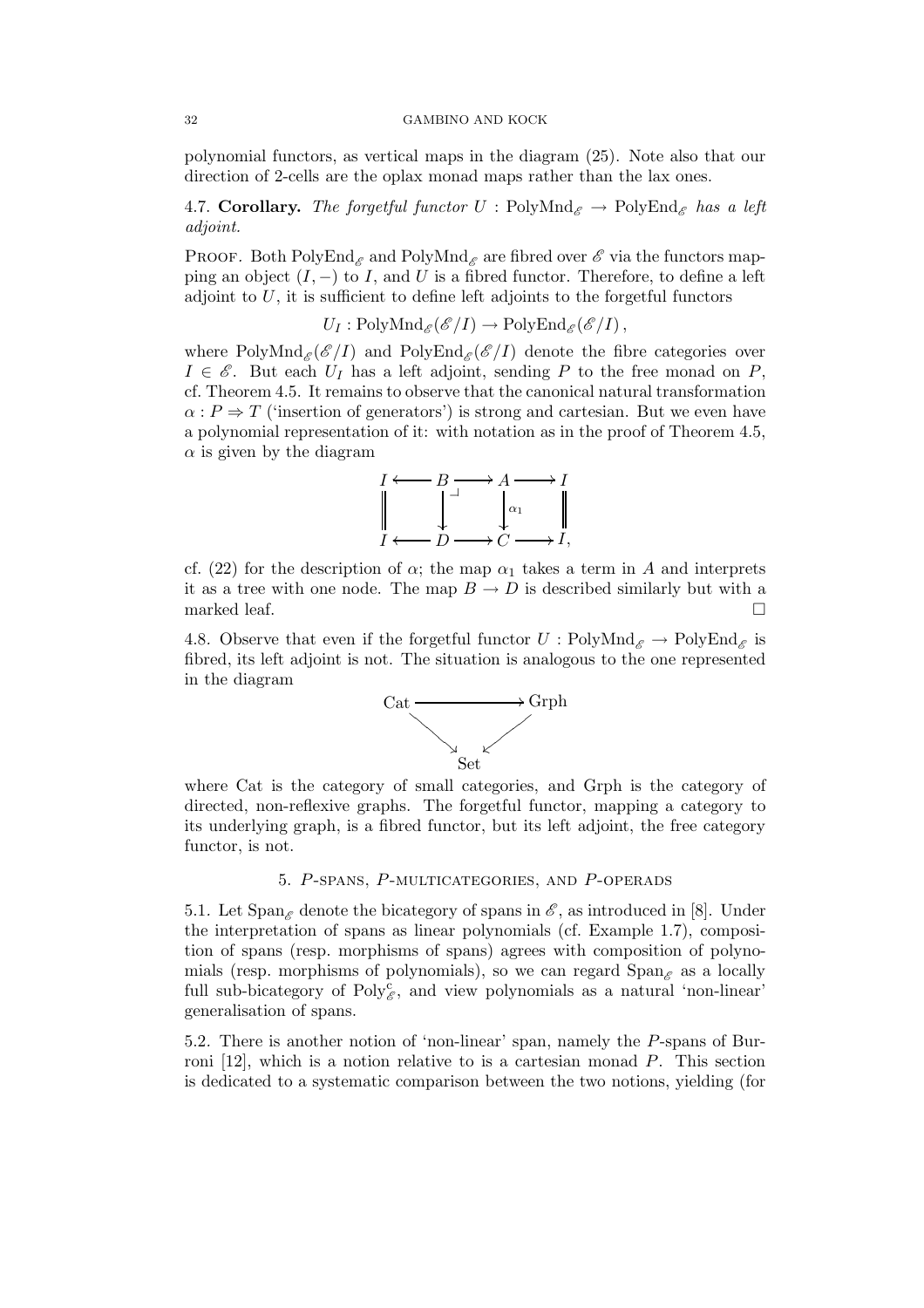a fixed polynomial monad  $P$ ) an equivalence of framed bicategories between Burroni  $P$ -spans and polynomials over  $P$  in the double-category sense. We show how the comparison can be performed directly at the level of diagrams by means of some pullback constructions. Considering monads in these categories, we find an equivalence between P-multicategories (also called coloured P-operads) and polynomial monads over P, in the double-category sense.

In this section, strength plays no essential role: everything is cartesian relative to a fixed P, eventually assumed to be polynomial and hence strong, and for all the cartesian natural transformations into P there is a unique way to equip the domain with a strength in such a way that the natural transformation becomes strong.

5.3*.* We first need to recall some material on P-spans and their extension. To avoid clutter, and to place ourselves in the natural level of generality, we work in a cartesian closed category  $\mathscr{C}$ , and consider a fixed cartesian endofunctor  $P: \mathscr{C} \to \mathscr{C}$ . We shall later substitute  $\mathscr{E}/I$  for  $\mathscr{C}$ , and assume that P is a polynomial monad on  $\mathscr{E}/I$ .

5.4. By definition, a  $P$ -span is a diagram in  $\mathscr C$  of the form

$$
P(D) \xleftarrow{d} N \xrightarrow{c} C \,, \tag{27}
$$

A *morphism of* P*-spans* is a diagram like

$$
P(D') \xleftarrow{d'} N' \xrightarrow{c} C'
$$
  
\n
$$
P(f) \downarrow \qquad \qquad \downarrow g \qquad \qquad \downarrow h
$$
  
\n
$$
P(D) \xleftarrow{d} N \xrightarrow{c} C,
$$
  
\n(28)

We write P-Span for the category of P-spans and P-span morphisms in  $\mathscr{C}$ .

5.5. Let Cart $\epsilon$  denote the category whose objects are cartesian functors between slices of  $\mathscr C$  and whose arrows are diagrams of the form

$$
\mathcal{C}/D' \xrightarrow{Q'} \mathcal{C}/C'
$$
  
\n
$$
\Sigma_u \downarrow \qquad \psi \downarrow \Sigma_v
$$
  
\n
$$
\mathcal{C}/D \xrightarrow{Q} \mathcal{C}/C,
$$
\n(29)

for  $u : D' \to D$  and  $v : C' \to C$  in  $\mathscr{C}$ , and  $\psi$  a cartesian natural transformation. Under the identification  $\mathscr{C} = \mathscr{C}/1$ , we can consider P as an object of Cart $\mathscr{C}$ , so it makes sense to consider the slice category  $Cart_{\mathscr{C}}/P$ : its objects are the cartesian functors  $Q : \mathscr{C}/D \to \mathscr{C}/C$  equipped with a cartesian natural transformation

$$
\mathcal{C}/D \xrightarrow{Q} \mathcal{C}/C
$$
  
\n
$$
\downarrow^{\psi} \downarrow^{\psi}
$$
  
\n
$$
\mathcal{C} \xrightarrow{p} \mathcal{C}.
$$
  
\n(30)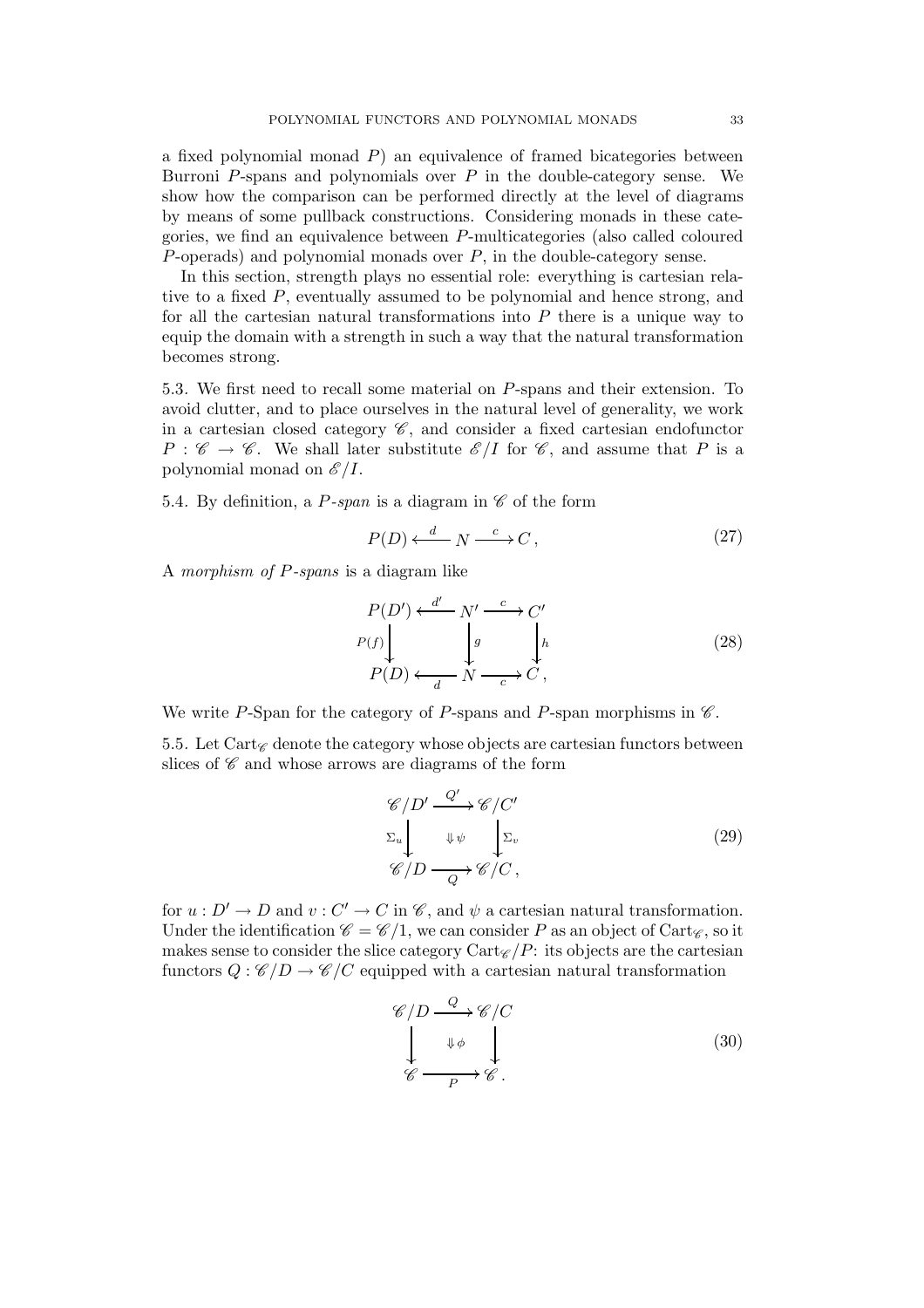### 34 GAMBINO AND KOCK

We now construct a functor Ext :  $P\text{-Span}_{\mathscr{C}} \to \text{Cart}_{\mathscr{C}}/P$ . Its action on objects is defined by mapping a P-span  $PD \stackrel{d}{\longleftarrow} N \stackrel{c}{\longrightarrow} C$  to the diagram

$$
\mathscr{C}/D \xrightarrow{P_{/D}} \mathscr{C}/PD \xrightarrow{\Delta_d} \mathscr{C}/N \xrightarrow{\Sigma_c} \mathscr{C}/C
$$
  

$$
\downarrow \qquad \qquad \downarrow \qquad \downarrow \qquad \downarrow \qquad \downarrow
$$
  

$$
\mathscr{C} \xrightarrow{\qquad \qquad P} \mathscr{C} \xrightarrow{\qquad \qquad \downarrow} \mathscr{C} \xrightarrow{\qquad \qquad \downarrow} \mathscr{C}.
$$

Here  $P_{/D}$ :  $\mathscr{C}/D \rightarrow \mathscr{C}/PD$  sends  $f: X \rightarrow D$  to  $Pf: PX \rightarrow PD$ , and the outer squares are commutative. The middle square is essentially given by the counit of the adjunction  $\Sigma_d \dashv \Delta_d$ , and is therefore a cartesian natural transformation. More precisely, it is the mate [30] of the commutative square



The action of the functor Ext :  $P\text{-Span}_{\mathscr{C}} \to \text{Cart}_{\mathscr{C}}/P$  on morphisms is defined by mapping a diagram like (28) to the natural transformation

$$
\mathcal{C}/D' \xrightarrow{P_{/D'}} \mathcal{C}/PD' \xrightarrow{\Delta_{d'}} \mathcal{C}/N' \xrightarrow{\Sigma_{c'}} \mathcal{C}/C'
$$
  

$$
\Sigma_f \downarrow \qquad \qquad \downarrow \qquad \qquad \Sigma_g \qquad \qquad \downarrow \Sigma_h
$$
  

$$
\mathcal{C}/D \xrightarrow{\Gamma_{/D}} \mathcal{C}/PD \xrightarrow{\Delta_d} \mathcal{C}/N \xrightarrow{\Sigma_c} \mathcal{C}/C,
$$

together with the structure maps to  $P$ . The outer squares are just commutative and the middle square (again cartesian) is the mate of the identity 2-cell

$$
\mathscr{C}/PD' \xleftarrow{\Sigma_{d'}} \mathscr{C}/N'
$$
  

$$
\Sigma_{Pf} \downarrow \qquad \qquad \sum_{\Sigma_g} \Sigma_g
$$
  

$$
\mathscr{C}/PD \xleftarrow{\Sigma_d} \mathscr{C}/N.
$$

5.6. **Proposition.** *The functor* Ext :  $P$ -Span $\mathscr{C} \to \text{Cart}_{\mathscr{C}} / P$  *is an equivalence of categories.*

PROOF. The quasi-inverse is defined by mapping

$$
\begin{array}{ccc}\n\mathscr{C}/D & \xrightarrow{Q} & \mathscr{C}/C \\
\downarrow & & \downarrow \phi & \downarrow \\
\mathscr{C} & \xrightarrow{\mathbb{P}} & \mathscr{C}\n\end{array}
$$

to the P-span

$$
PD \xleftarrow{\phi_D} QD \xrightarrow{Q(1_D)} C.
$$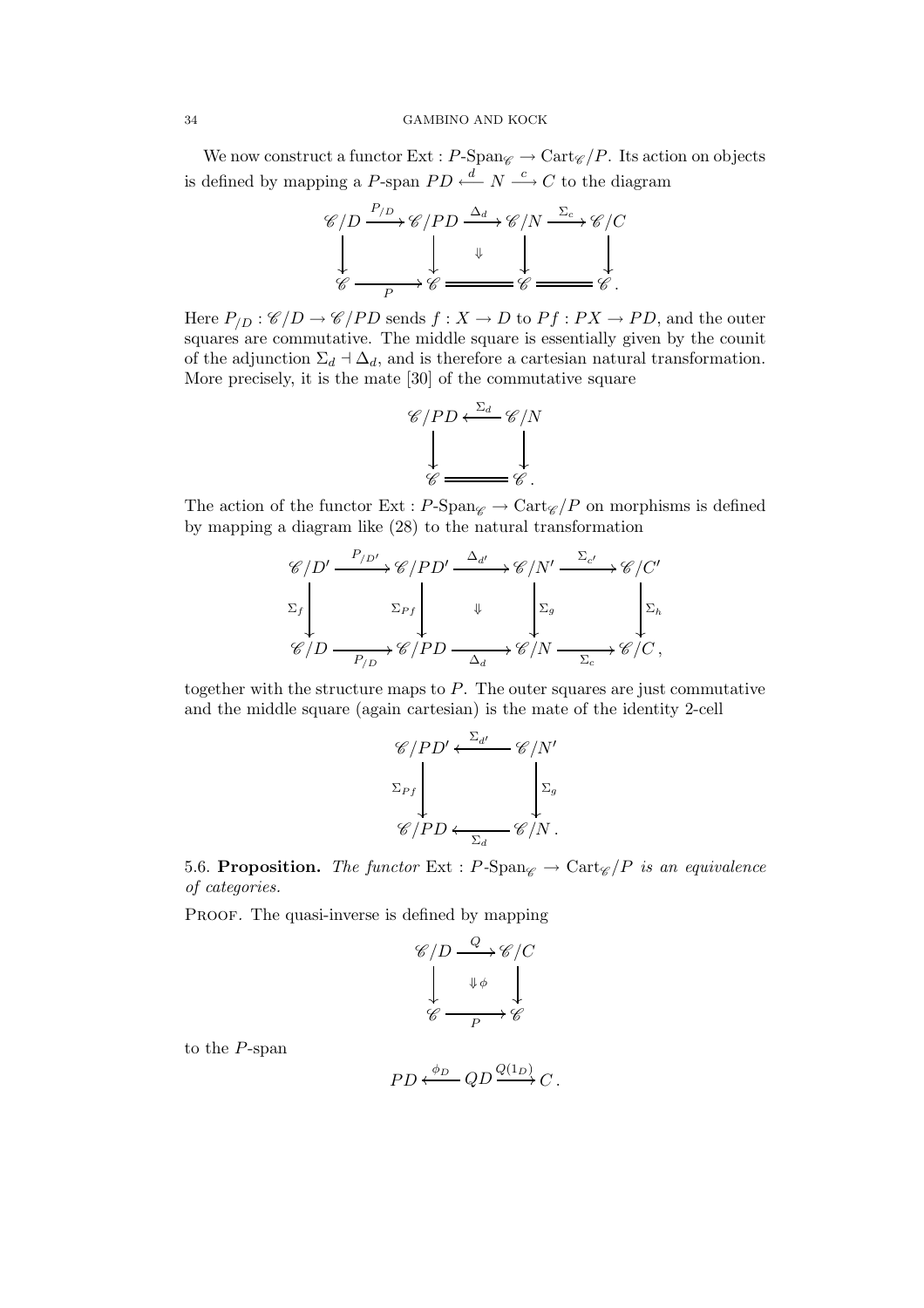The verification of the details is straightforward.  $\Box$ 

5.7. Given a cartesian natural transformation  $\theta : P \Rightarrow P'$ , there is a shapechange functor

$$
P\text{-Span}_{\mathscr{C}} \longrightarrow P'\text{-Span}_{\mathscr{C}}
$$

$$
[PD \leftarrow N \rightarrow C] \longmapsto [P'D \stackrel{\theta_D}{\leftarrow} PD \leftarrow N \rightarrow C].
$$

We also have the functor

$$
Cart_{\mathscr{C}}/P \longrightarrow Cart_{\mathscr{C}}/P'
$$
  

$$
[Q \Rightarrow P] \longmapsto [Q \Rightarrow P \stackrel{\theta}{\Rightarrow} P'].
$$

5.8. Lemma. *The equivalence* Ext *of Proposition 5.6 is compatible with change of shape, in the sense that the following diagram commutes:*

$$
P\text{-Span}_{\mathscr{C}} \xrightarrow{\text{Ext}} \text{Cart}_{\mathscr{C}}/P
$$

$$
P'\text{-Span}_{\mathscr{C}} \xrightarrow[\text{Ext}]{\text{Ext}_{\mathscr{C}}/P'}.
$$

PROOF. The claim amounts to checking

$$
\Delta_{\theta_D} \circ P'_{/D} = P_{/D}
$$

which follows from the assumption that  $\theta$  is cartesian.

5.9*.* We now assume that P is a cartesian monad, so we have two natural transformations  $\eta: 1 \Rightarrow P$  and  $\mu: P \circ P \Rightarrow P$  at our disposal for shape-change. As is well known [40], this allows us to define horizontal composition of P-spans: given composable P-spans



we define their composite  $P$ -span by applying  $P$  to the first  $P$ -span, performing a pullback, and using the multiplication map:



Associativity of the composition law (up to coherent isomorphism) depends on that fact that P preserves pullbacks and that  $\mu$  is cartesian. It further follows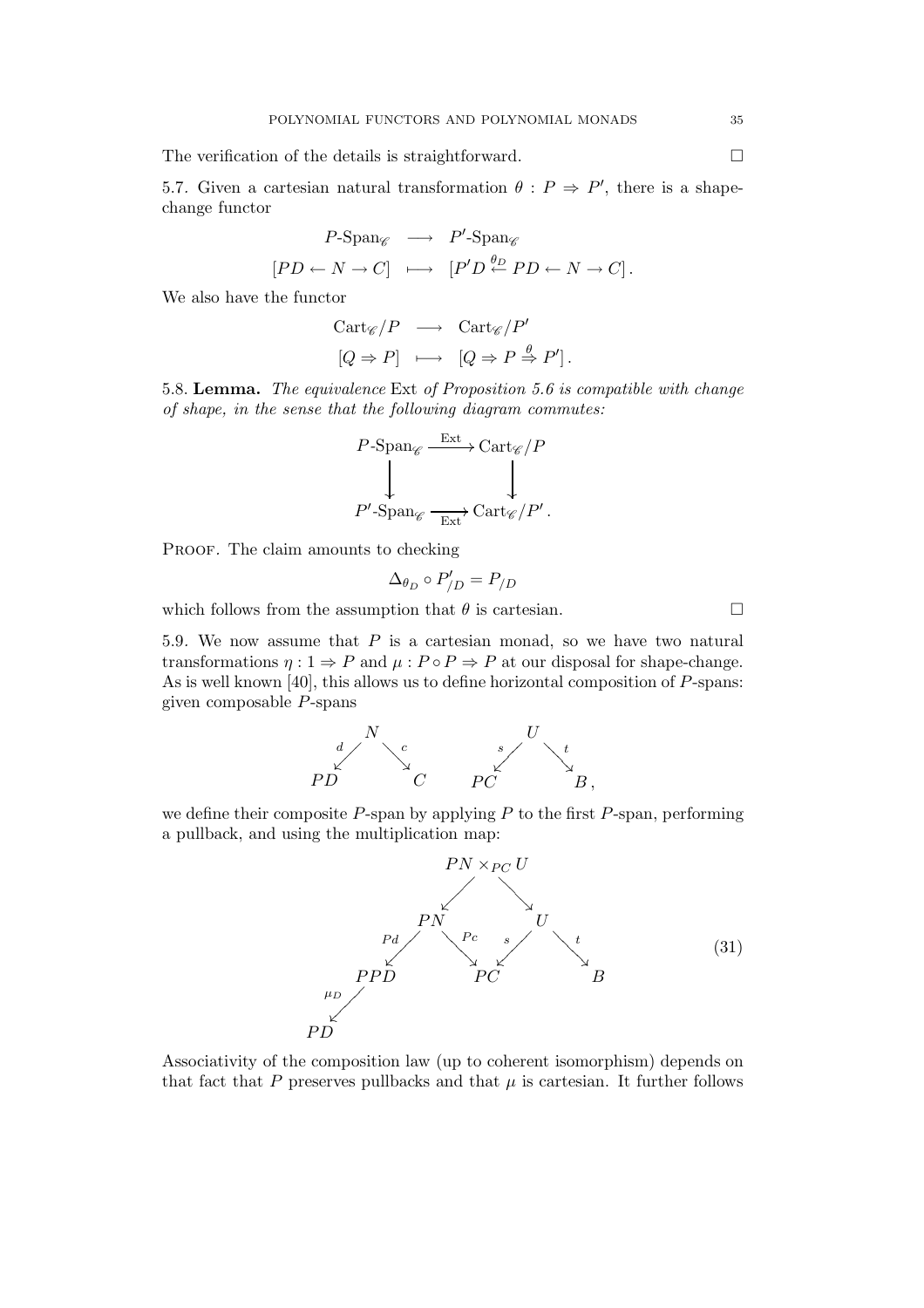from the fact that  $\eta$  is cartesian that for each D the P-span

$$
PD \xleftarrow{\eta_D} D \xrightarrow{1_D} D
$$

is the identity  $P$ -spans for the composition law (up to coherent isomorphisms). It is clear that these constructions are functorial in vertical maps between Pspans, yielding altogether a double category of P-spans, denoted  $P\text{-Span}_{\mathscr{C}}$ : the objects and vertical morphisms are those of  $\mathscr{C}$ , the horizontal arrows are the P-spans, and the squares are diagrams like (28).

5.10. We also have a double-category structure on  $Cart_{\mathscr{C}}/P$ : the horizontal composite of  $Q \Rightarrow P$  with  $R \Rightarrow P$  is  $R \circ Q \Rightarrow P \circ P \Rightarrow P$ , and the horizontal identity arrow is Id  $\Rightarrow$  P. Let us verify that the extension of a horizontal composite is isomorphic to the composite of the extensions: in the diagram



the top path is the composite of the extension functors, and the bottom path is the extension of the composite span. The square marked B.C. is the Beck-Chevalley isomorphism for the cartesian square (31), and the other squares, as well as the triangle, are clearly commutative. The following proposition now follows from Proposition 5.6.

5.11. **Proposition.** *The functor* Ext :  $P$ -Span $\mathscr{C} \longrightarrow$  Cart $\mathscr{C}/P$  *is an equivalence of double categories, in fact an equivalence of framed bicategories.*

We just owe to make explicit how the double category of  $P$ -spans is a framed bicategory: to each vertical map  $u : D' \to D$  we associate the P-span

 $PD' \stackrel{\eta_{D'}}{\longleftarrow} D' \stackrel{u}{\longrightarrow} D$ .

This is a left adjoint; its right adjoint is the P-span

$$
PD \stackrel{\eta_D \circ u}{\longleftarrow} D' \stackrel{=}{\longrightarrow} D'
$$

as follows by noting that their extensions are respectively  $\Sigma_u$  and  $\Delta_u$ . For this the important fact is that  $\eta$  is cartesian. With this observation it is clear that the equivalence is framed.

5.12. We now specialise to the case of interest, where  $\mathscr{C} = \mathscr{E}/I$  and P is a polynomial monad on  $\mathscr{E}/I$ , represented by

$$
I \leftarrow B \rightarrow A \rightarrow I.
$$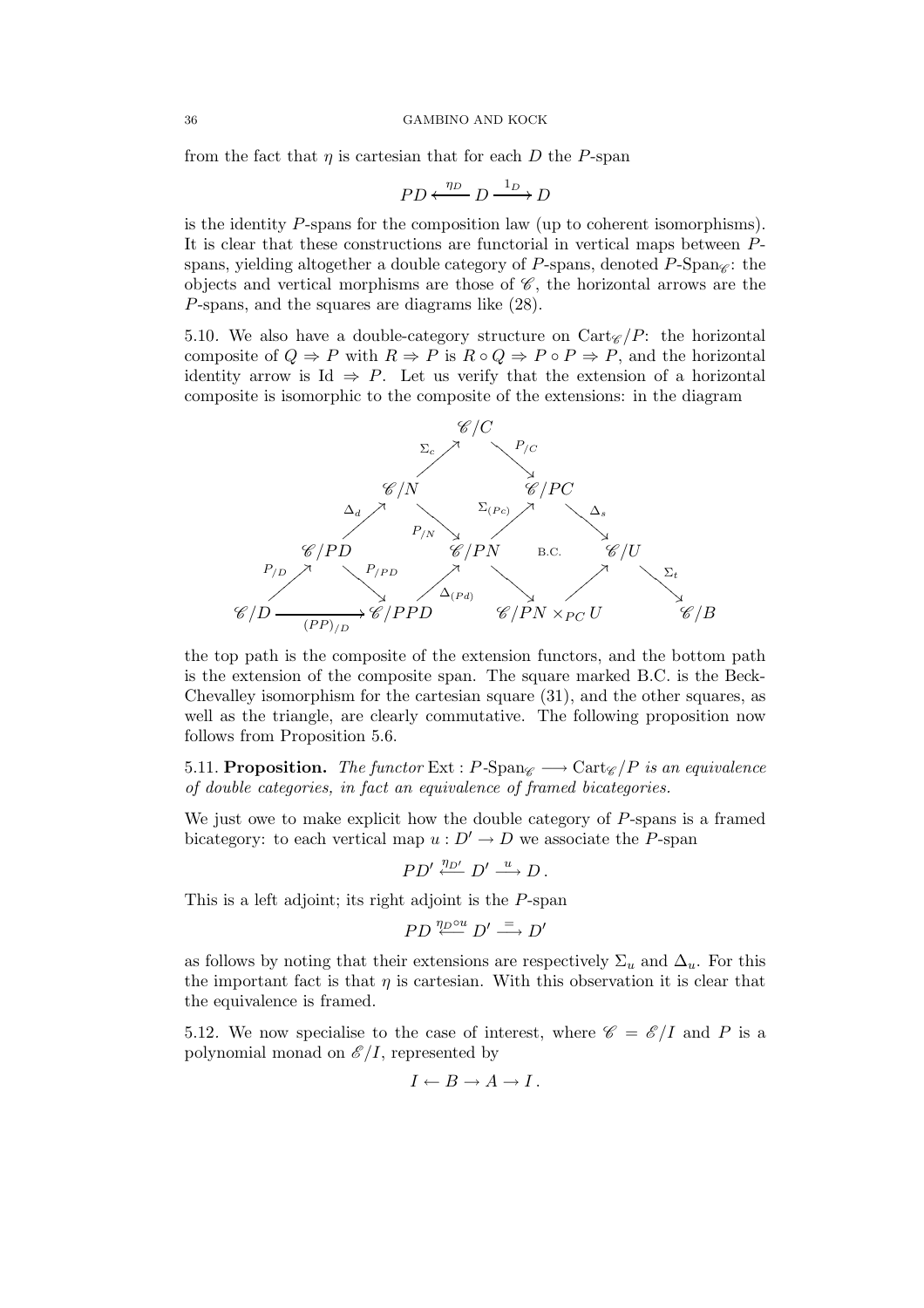Since now all the maps involved in the  $P$ -spans are over  $I$ , a  $P$ -span can be interpreted as a commutative diagram



If C is an object of  $\mathscr{C}$ , i.e. a map in  $\mathscr{E}$  with codomain I, we shall write C also for its domain, and we have a natural identification of slices  $\mathscr{C}/C \simeq \mathscr{E}/C$ . That  $P : \mathcal{E}/I \to \mathcal{E}/I$  is a polynomial monad, means thanks to Lemma 2.2, that all objects in  $\text{Cart}_{\mathscr{E}/I}/P$  are polynomial again, so  $\text{Cart}_{\mathscr{E}/I}/P \cong \text{Poly}_{\mathscr{E}}^c/P$ , the category of polynomials cartesian over  $P$  in the double-category sense. In conclusion:

5.13. **Proposition.** The functor  $\text{Ext}: P\text{-}\text{Span}_{\mathscr{E}/I} \to \text{Poly}_{\mathscr{E}}^c/P$  is an equivalence *of framed bicategories.*

5.14*.* It is a natural question whether there is a direct comparison between Pspans and polynomials over  $P$ , without reference to their extensions. This is indeed the case, as we now proceed to establish, exploiting the framed structure. Given a polynomial over P, like



Consider the canonical factorisation of this morphism through the source lift of P along u (cf. 3.11):

$$
Q: \t D \longleftarrow M \longrightarrow N \xrightarrow{c} C
$$
  
\n
$$
(u, \text{Id})^* P: \t D \longleftarrow \begin{bmatrix} 1 & d & d & d \\ 0 & d & d & d \\ 0 & 0 & 0 & 0 \\ 0 & 0 & 0 & 0 \\ 0 & 0 & 0 & 0 \\ 0 & 0 & 0 & 0 \\ 0 & 0 & 0 & 0 \\ 0 & 0 & 0 & 0 \\ 0 & 0 & 0 & 0 \\ 0 & 0 & 0 & 0 \\ 0 & 0 & 0 & 0 \\ 0 & 0 & 0 & 0 \\ 0 & 0 & 0 & 0 \\ 0 & 0 & 0 & 0 \\ 0 & 0 & 0 & 0 \\ 0 & 0 & 0 & 0 \\ 0 & 0 & 0 & 0 \\ 0 & 0 & 0 & 0 \\ 0 & 0 & 0 & 0 \\ 0 & 0 & 0 & 0 \\ 0 & 0 & 0 & 0 \\ 0 & 0 & 0 & 0 \\ 0 & 0 & 0 & 0 \\ 0 & 0 & 0 & 0 \\ 0 & 0 & 0 & 0 \\ 0 & 0 & 0 & 0 \\ 0 & 0 & 0 & 0 \\ 0 & 0 & 0 & 0 \\ 0 & 0 & 0 & 0 \\ 0 & 0 & 0 & 0 \\ 0 & 0 & 0 & 0 \\ 0 & 0 & 0 & 0 \\ 0 & 0 & 0 & 0 \\ 0 & 0 & 0 & 0 \\ 0 & 0 & 0 & 0 \\ 0 & 0 & 0 & 0 \\ 0 & 0 & 0 & 0 \\ 0 & 0 & 0 & 0 \\ 0 & 0 & 0 & 0 \\ 0 & 0 & 0 & 0 \\ 0 & 0 & 0 & 0 \\ 0 & 0 & 0 & 0 \\ 0 & 0 & 0 & 0 \\ 0 & 0 & 0 & 0 \\ 0 & 0 & 0 & 0 \\ 0 & 0 & 0 & 0 \\ 0 & 0 & 0 & 0 \\ 0 & 0 & 0 & 0 \\ 0 & 0 & 0 & 0 \\ 0 & 0 & 0 & 0 \\ 0 & 0 & 0 & 0 \\ 0 & 0 & 0 & 0 \\ 0 & 0 & 0 & 0 \\ 0 & 0 & 0 & 0 \\ 0 & 0 & 0 & 0 \\ 0 & 0 & 0 & 0 \\ 0 & 0 & 0 & 0 \\ 0 & 0 & 0 & 0 \\ 0 & 0 & 0 & 0 \\
$$

Now we just read off the associated P-span:



Conversely, given such a P-span, place it on top of the rightmost leg of  $P \circ \Sigma_{\alpha} =$  $(u,Id)^*P$  (the middle row of the diagram, which depends only on  $\alpha$  and P),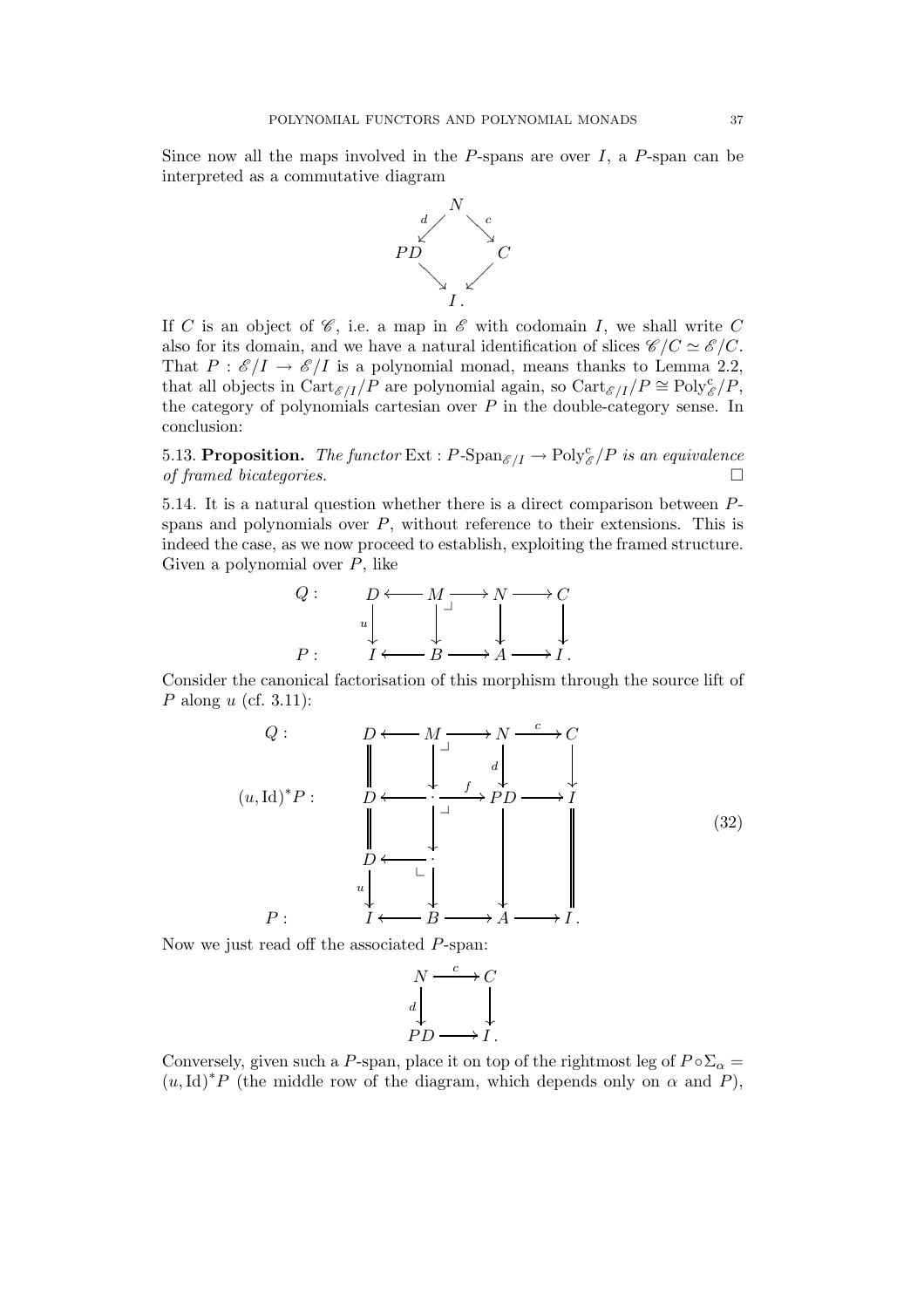and let M be the pullback of  $N \to P(D)$  along the arrow labelled f. It is easy to see that these constructions are functorial, yielding an equivalence of hom categories  $Poly_{\mathscr{E}}^c(D, C)/P \simeq P\text{-}\mathrm{Span}_{\mathscr{E}/I}(D, C).$ 

5.15. *Example.* Endo-P-spans  $PC \leftarrow N \rightarrow C$ , that is, polynomial endofunctors over P, are called C-coloured P-collections. If furthermore  $C = I$  we simply call them P-collections. These are just polynomial endofunctors  $Q : \mathscr{E}/I \to \mathscr{E}/I$ equipped with a cartesian natural transformation to  $P$ . This category is itself a slice of  $\mathscr{E}$ : it is easy to see that the functor

$$
\text{Poly}_{\mathscr{E}}^c(I, I)/P \longrightarrow \mathscr{E}/P1
$$
  

$$
Q \longmapsto [Q1 \rightarrow P1]
$$

is an equivalence of categories.

5.16*.* Burroni [12], Leinster [40], and Hermida [21] define P-multicategories (also called coloured P-operads) as monads in the bicategory of P-spans. Pmulticategories are also monads in the double category of P-spans — this description also provides the P-multifunctors as (oplax) cartesian monad maps. P-multicategories based at the terminal object in  $\mathscr{E}/I$  are called P-operads. If the base monad  $P$  is a polynomial monad, the equivalence of Proposition 5.13 induces an equivalence of the categories of monads, as summarised in the corollary below.

In the classical example,  $\mathscr E$  is Set and P is the free-monoid monad M of Example 1.9. In this case,  $M$ -multicategories are the classical multicategories of Lambek [37], which are also called coloured nonsymmetric operads. In the one-object case, M-operads are the plain (nonsymmetric) operads. The other standard example is taking  $P$  to be the identity monad on Set. Then P-multicategories are just small categories and P-operads are just monoids. Hence small categories are essentially polynomial monads on some slice Set/C with an oplax cartesian double-categorical monad map to Id, and monoids are essentially polynomial monads on Set with a cartesian monad map to Id. In summary, we have the following result.

## 5.17. Corollary. *There are natural equivalences of categories*

| $P\text{-Multicat} \simeq \text{PolyMnd}/P$ | $P$ -Operad $\simeq$ PolyMnd $(1)/P$ |
|---------------------------------------------|--------------------------------------|
| Multicat $\simeq$ PolyMnd/M                 | $PlainOperad \simeq PolyMnd(1)/M$    |
| $Cat \simeq PolyMnd/Id$                     | Monoid $\simeq$ PolyMnd(1)/Id.       |

5.18*.* The double category of polynomials is very convenient for reasoning with P-multicategories. The role of the base monad  $P$  for P-multicategories is to specify a profile for the operations. This involves specifying the shape of the input data, and it may also involve type constraints on input and output. In the classical case of  $P = M$ , the fibres of  $\mathbb{N}' \to \mathbb{N}$  (Example 1.9) are finite ordinals, expressing the fact that inputs to an operation in a classical multicategory must be given as a finite list of objects. In this case there are no type constraints imposed by  $P$  on the operations.

For a more complicated example, let  $P : Set/N \rightarrow Set/N$  be the free-plainoperad monad, which takes a collection (i.e. an object in Set/N) and returns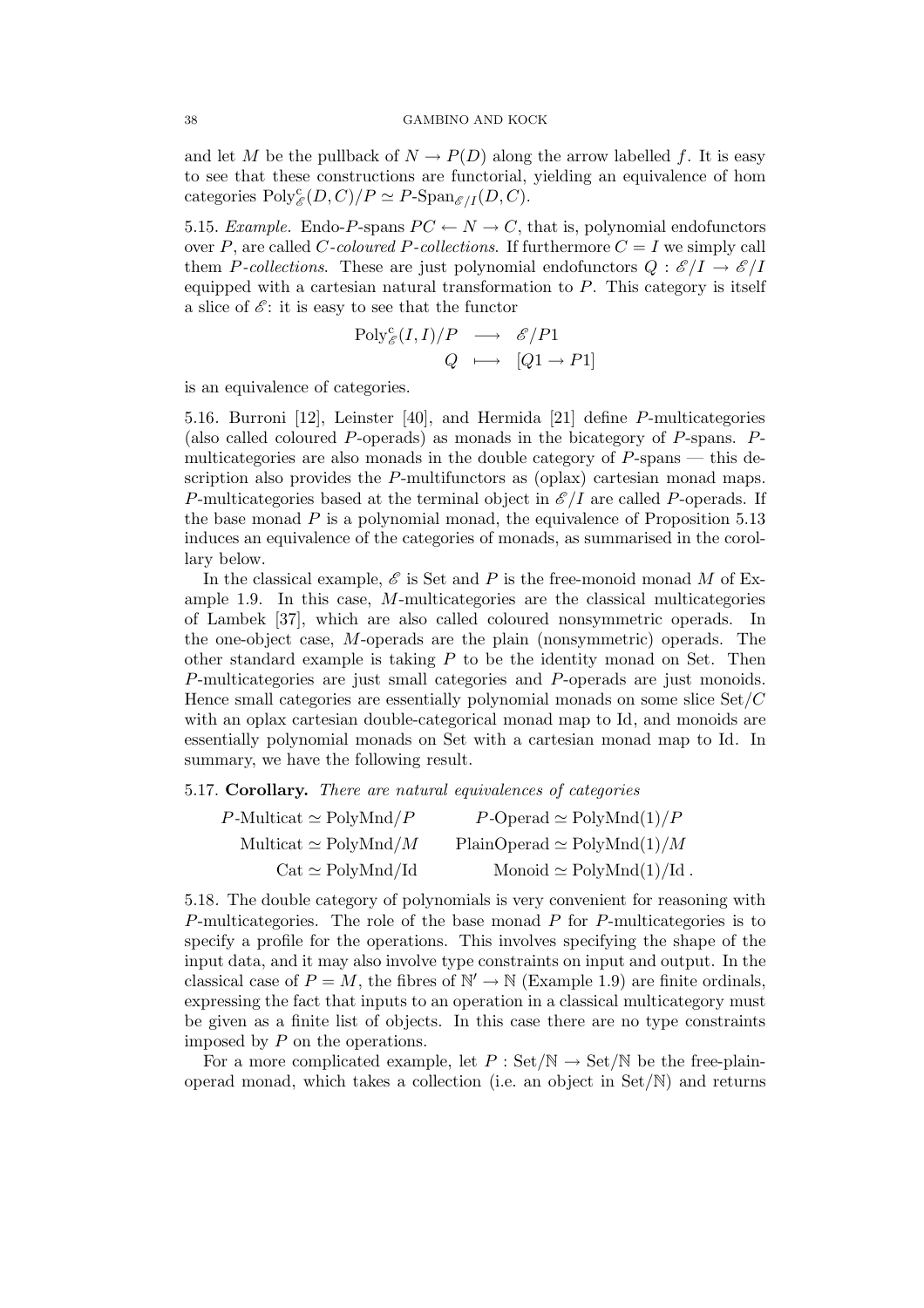the free plain operad on it [40, p.135, p.145, p.155]. This monad is polynomial (cf. [33]): it is represented by

$$
\mathbb{N} \xleftarrow{s} \mathbf{Tr}^{\bullet} \xrightarrow{p} \mathbf{Tr} \xrightarrow{t} \mathbb{N} ,
$$

where Tr denotes the set of (isomorphism classes of) finite planar rooted trees, and Tr• denotes the set of (isomorphism classes of) finite planar rooted trees with a marked node. The map s returns the number of input edges of the marked node; the map  $p$  forgets the mark, and  $t$  returns the number of leaves. A P-multicategory Q has a set of objects and a set of operations. Each operation has its input slots organised as the set of nodes of some planar rooted tree, since this is how the p-fibres look like. Furthermore, there are type constraints: each object of Q must be typed in N, via a number that we shall call the *degree* of the object, and a compatibility is required between the typing of operations and the typing of objects. Namely, the degree of the output object of an operation must equal the total number of leaves of the tree whose nodes index the input, and the degree of the object associated to a particular input slot must equal the number of incoming edges of the corresponding node in the tree. All this is displayed with clarity by the fact that Q is given by a diagram



The typing of the operations is concisely given by the map  $\beta$ , and the organisation of the inputs in terms of the fibres of the middle map of  $P$  is just the cartesian condition on the middle square. The typing of objects is encoded by  $\alpha$  and the compatibility conditions, somewhat tedious to formulate in prose, are nothing but commutativity of the outer squares.

Finite planar rooted trees can be seen as M-trees, where  $M : Set \rightarrow Set$  is the free-monoid monad (1.9). Abstract trees, in turn, can be seen as polynomial functors (1.10): to a tree is associated the polynomial functor

$$
A \leftarrow N' \rightarrow N \rightarrow A,
$$

where  $A$  is the set of edges,  $N$  is the set of nodes, and  $N'$  is the set of nodes with a marked incoming edge. Formally, an M-tree is a tree over M in  $Poly_{\mathscr{E}}^{\mathcal{C}}$ , that is to say a diagram



### **REFERENCES**

- [1] M. Abbott, *Categories of containers*, Ph.D. thesis, University of Leicester, 2003.
- [2] M. Abbott, T. Altenkirch, and N. Ghani, *Categories of containers*, Foundations of Software Science and Computation Structures (A. D. Gordon, ed.), Lecture Notes in Computer Science, vol. 2620, Springer, 2003, pp. 23–38.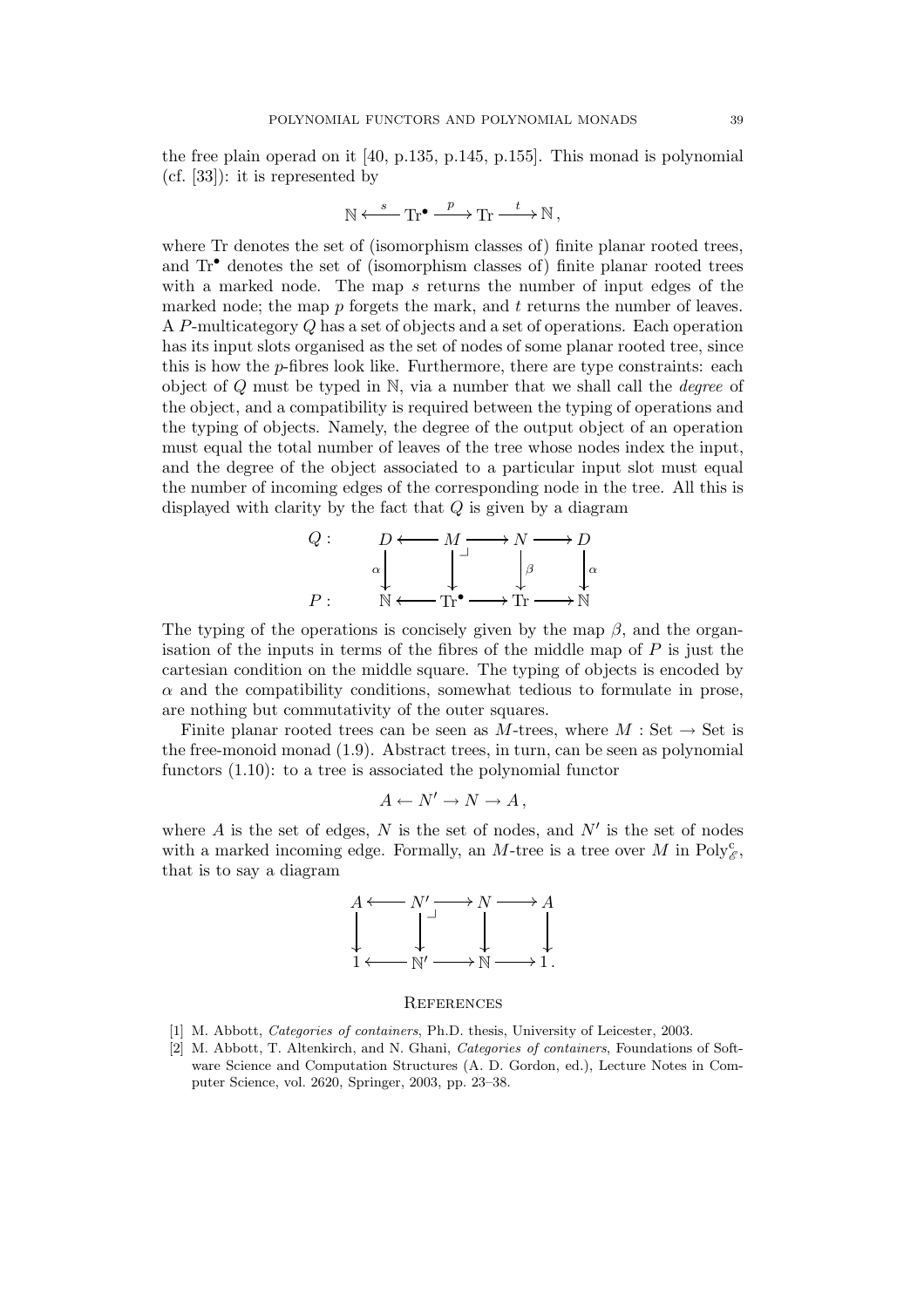#### 40 GAMBINO AND KOCK

- [3] , *Representing nested inductive types using W-types*, Automata, languages and programming (J. Díaz, J. Karhumäki, A. Lepistö, D. Sannella, eds.), Lecture Notes in Computer Science, vol. 3142, Springer, Berlin, 2004, pp. 59–71.
- [4] , *Containers: constructing strictly positive types*, Theoret. Comput. Sci. 342 (2005), 3–27.
- [5] T. Altenkirch and P. Morris, *Indexed containers*, Twenty-Fourth IEEE Symposium in Logic in Computer Science (LICS 2009), 2009, to appear.
- [6] J. C. Baez and J. Dolan, *Higher-dimensional algebra. III.* n*-categories and the algebra of opetopes*, Adv. Math. 135 (1998), 145–206.
- [7] M. Barr and C. Wells, *Toposes, triples, and theories*, Springer-Verlag, 1983, Reprinted in *Repr. Theory Appl. Categ.* 12 (2005), x+288 pp. (electronic).
- [8] J. Bénabou, *Introduction to bicategories*, Reports of the Midwest Category Theory Seminar (J. Bénabou et al., eds.), Lecture Notes in Mathematics, vol. 47, Springer-Verlag, 1967, pp. 1–77.
- [9] F. Bergeron, G. Labelle, and P. Leroux, *Combinatorial species and tree-like structures*, Encyclopedia of Mathematics and its Applications, vol. 67, Cambridge University Press, Cambridge, 1998, Translated from the 1994 French original by M. Readdy, With a foreword by G.-C. Rota.
- [10] T. Bisson and A. Joyal, *The Dyer-Lashof algebra in bordism*, C. R. Math. Rep. Acad. Sci. Canada 17 (1995), 135–140.
- [11] M. Brun, *Witt vectors and Tambara functors*, Adv. Math. 193 (2005), 233–256.
- [12] A. Burroni, *T-catégories (catégories dans une triple)*, Cah. Topol. Géom. Différ. Catég. 12 (1971), 215–315.
- [13] A. Carboni and P. Johnstone, *Connected limits, familial representability and Artin glueing*, Math. Structures Comput. Sci. 5 (1995), 441–459, with Corrigenda in Math. Structures Comput. Sci. 14 (2004), 185–187.
- [14] Y. Diers, *Catégories localisables*, Ph.D. thesis, Université de Paris VI, 1977.
- [15] P. Freyd, *Aspects of topoi*, Bull. Austral. Math. Soc. 7 (1972), 1–76 and 467–480.
- [16] N. Gambino and M. Hyland, *Wellfounded trees and dependent polynomial functors*, Types for proofs and programs (S. Berardi, M. Coppo, and F. Damiani, eds.), Lecture Notes in Computer Science, vol. 3085, Springer, 2004, pp. 210–225.
- [17] J.-Y. Girard, *Normal functors, power series and* λ*-calculus*, Ann. Pure Appl. Logic 37 (1988), 129–177.
- [18] M. Grandis and R. Paré, *Adjoints for double categories. Addenda to "Limits in double categories"*, Cah. Topol. Géom. Différ. Catég. 45 (2004), 193–240.
- [19] A. Grothendieck, *Revêtements étales et groupe fondamental* (SGA1), Lecture Notes in Mathematics, vol. 224, Springer, 1971.
- [20] P. Hancock and A. Setzer, *Interactive programs and weakly final coalgebras in dependent type theory*, From sets and types to topology and analysis, Oxford Logic Guides, vol. 48, Oxford Univ. Press, Oxford, 2005, pp. 115–136.
- [21] C. Hermida, *Representable multicategories*, Adv. Math. 151 (2000), 164–225.
- [22] P. Hyvernat, *A logical investigation of interaction systems*, Ph.D. thesis, Chalmers University, 2005.
- [23] C. B. Jay, *A semantics for shape*, Sci. Comput. Programming 25 (1995), 251–283.
- [24] C. B. Jay and J. R. B. Cockett, *Shapely types and shape polymorphism*, Programming languages and systems - ESOP '94 (D. Sannella, ed.), Lecture Notes in Computer Science, vol. 788, Springer, 1994, pp. 302–316.
- [25] P. Johnstone, *Cartesian monads on toposes*, J. Pure Appl. Alg. 116 (1997), 199–220, Special volume on the occasion of the 60th birthday of Professor Peter J. Freyd.
- [26] A. Joyal, *Une théorie combinatoire des séries formelles*, Adv. Math. 42 (1981), 1–82.
- [27] , *Foncteurs analytiques et esp`eces de structures*, Combinatoire Enumerative ´ (Montréal/Québec, 1985), Lecture Notes in Mathematics, vol. 1234, Springer, 1986, pp. 126–159.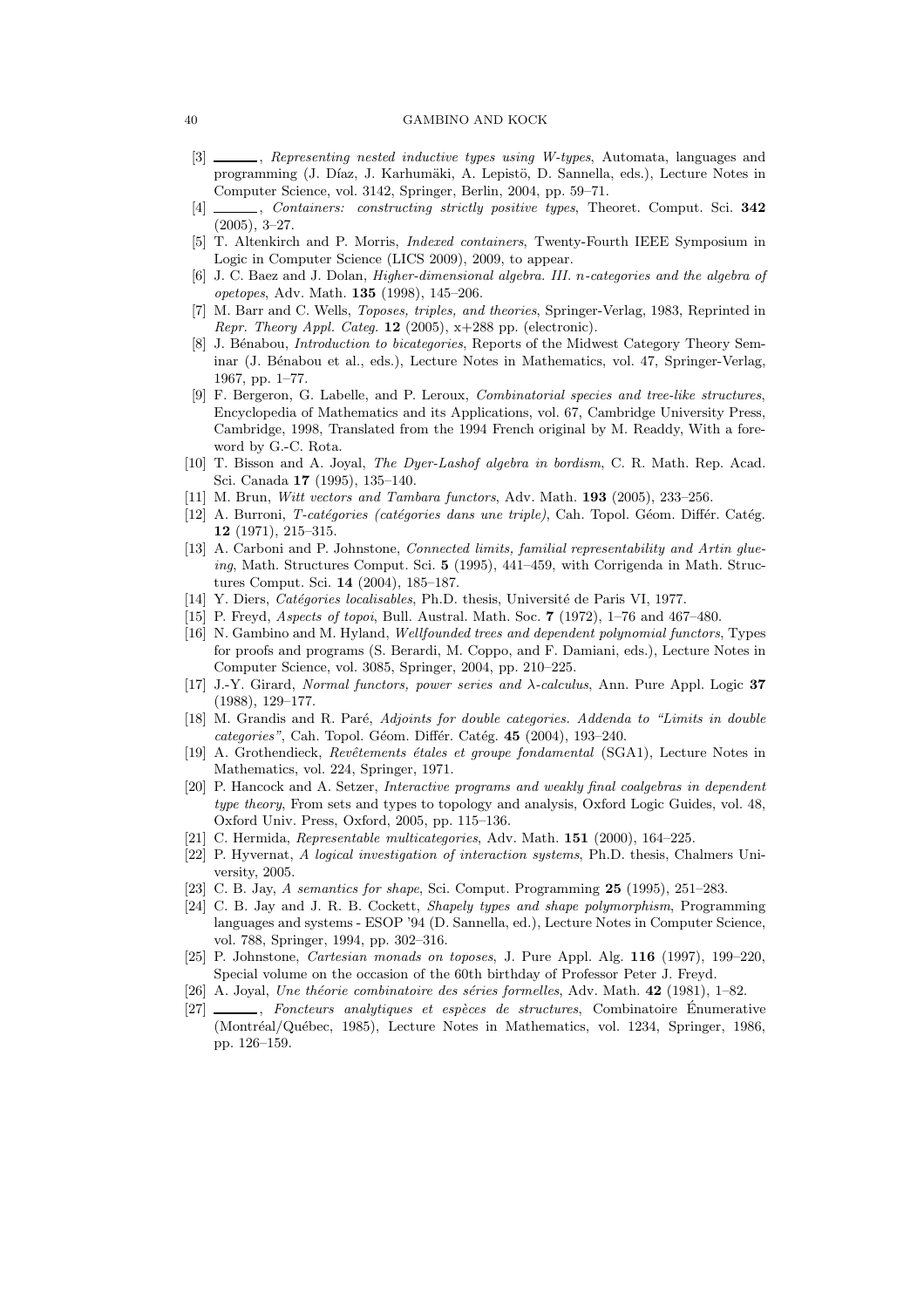- [28] G. M. Kelly, *A unified treatment of transfinite constructions for free algebras, free monoids, colimits, associated sheaves, and so on*, Bull. Austral. Math. Soc. 22 (1980), 1–83.
- [29] , *Basic concepts of enriched category theory*, London Mathematical Society Lecture Note Series, vol. 64, Cambridge University Press, Cambridge, 1982, Reprinted in *Repr. Theory Appl. Categ.* 10 (2005), vi+137 pp. (electronic).
- [30] G. M. Kelly and R. H. Street, *Review of the elements of* 2*-categories*, Category Seminar (Sydney 1972/1973) (G. M. Kelly, ed.), Lecture Notes in Mathematics, vol. 420, Springer-Verlag, Berlin, 1974, pp. 75–103.
- [31] A. Kock, *Strong functors and monoidal monads*, Arch. Math. (Basel) 23 (1972), 113–120.
- [32] J. Kock, *Polynomial functors and trees*, to appear in Internat. Math. Res. Notices, ArXiv:0807.2874v3, 2008.
- [33] J. Kock, A. Joyal, M. Batanin, and J.-F. Mascari, *Polynomial functors and opetopes*, to appear in Adv. Math., ArXiv:0706.1033v2, 2007.
- [34] M. Kontsevich and Y. Soibelman, *Deformations of algebras over operads and the Deligne conjecture*, Conférence Moshé Flato 1999, Vol. I (Dijon) Math. Phys. Stud., vol. 21, Kluwer Acad. Publ., 2000, pp. 255–307.
- [35] S. Lack and R. Street, *The formal theory of monads. II*, J. Pure Appl. Alg. 175 (2002), 243–265.
- [36] F. Lamarche, *Modelling polymorphism with categories*, Ph.D. thesis, McGill University, 1988.
- [37] J. Lambek, *Deductive systems and categories. II. Standard constructions and closed categories*, Category Theory, Homology Theory and their Applications, I (Battelle Institute Conference, Seattle, Wash., 1968, Vol. One), Springer, Berlin, 1969, pp. 76–122.
- [38] S. Mac Lane and I. Moerdijk, *Sheaves in geometry and logic: a first introduction to topos theory*, Universitext, Springer, New York, 1992.
- [39] T. Leinster, *A survey of definitions of* n*-category*, Theory Appl. Categ. 10 (2002), 1–70 (electronic).
- [40] , *Higher operads, higher categories*, London Mathematical Society Lecture Note Series, vol. 298, Cambridge University Press, Cambridge, 2004.
- [41] I. G. Macdonald, *Symmetric functions and Hall polynomials*, Oxford Mathematical Monographs, The Clarendon Press Oxford University Press, New York, 1979.
- [42] M. Makkai and G. Reyes, *First-order categorical logic*, Lecture Notes in Mathematics, vol. 611, Springer-Verlag, Berlin, 1977.
- [43] E. G. Manes and M. A. Arbib, *Algebraic approaches to program semantics*, Texts and monographs in computer science, Springer-Verlag, New York, 1986.
- [44] N. Martins-Ferreira, *Pseudo-categories*, J. Homotopy Relat. Struct. 1 (2006), 47–78.
- [45] I. Moerdijk and E. Palmgren, *Wellfounded trees in categories*, Ann. Pure Appl. Logic 104 (2000), 189–218.
- [46] E. Moggi, G. Bellè, and C. B. Jay, *Monads, shapely functors, and transversals*, Electron. Notes Theor. Comput. Sci. 29 (1999), 187–208.
- [47] B. Nordström, K. Petersson, and J. M. Smith, *Programming in Martin-Löf type theory: an introduction*, Oxford University Press, 1990.
- [48] , *Martin-Löf Type Theory*, Handbook of Logic in Computer Science. Volume V (S. Abramsky, D. M. Gabbay, and T. S. E. Maibaum, eds.), Oxford University Press, 2001, pp. 1–37.
- [49] K. Petersson and D. Synek, *A set constructor for inductive sets in Martin-Löf type theory*, Category Theory and Computer Science (Manchester 1989) (D. E. Rydeheard, P. Dybjer, A. M. Pitts, and A. Poigné, eds.), Lecture Notes in Computer Science, vol. 389, Springer, 1989, pp. 128–140.
- [50] T. Pirashvili, *Polynomial functors over finite fields (after Franjou, Friedlander, Henn, Lannes, Schwartz, Suslin)*, Séminaire Bourbaki, Vol. 1999/2000, Astérisque, vol. 276, Société Mathématique de France, 2002, pp. 369–388.
- [51] R. A. G. Seely, *Locally cartesian closed categories and type theory*, Math. Proc. Cambridge Philos. Soc. 95 (1984), 33–48.